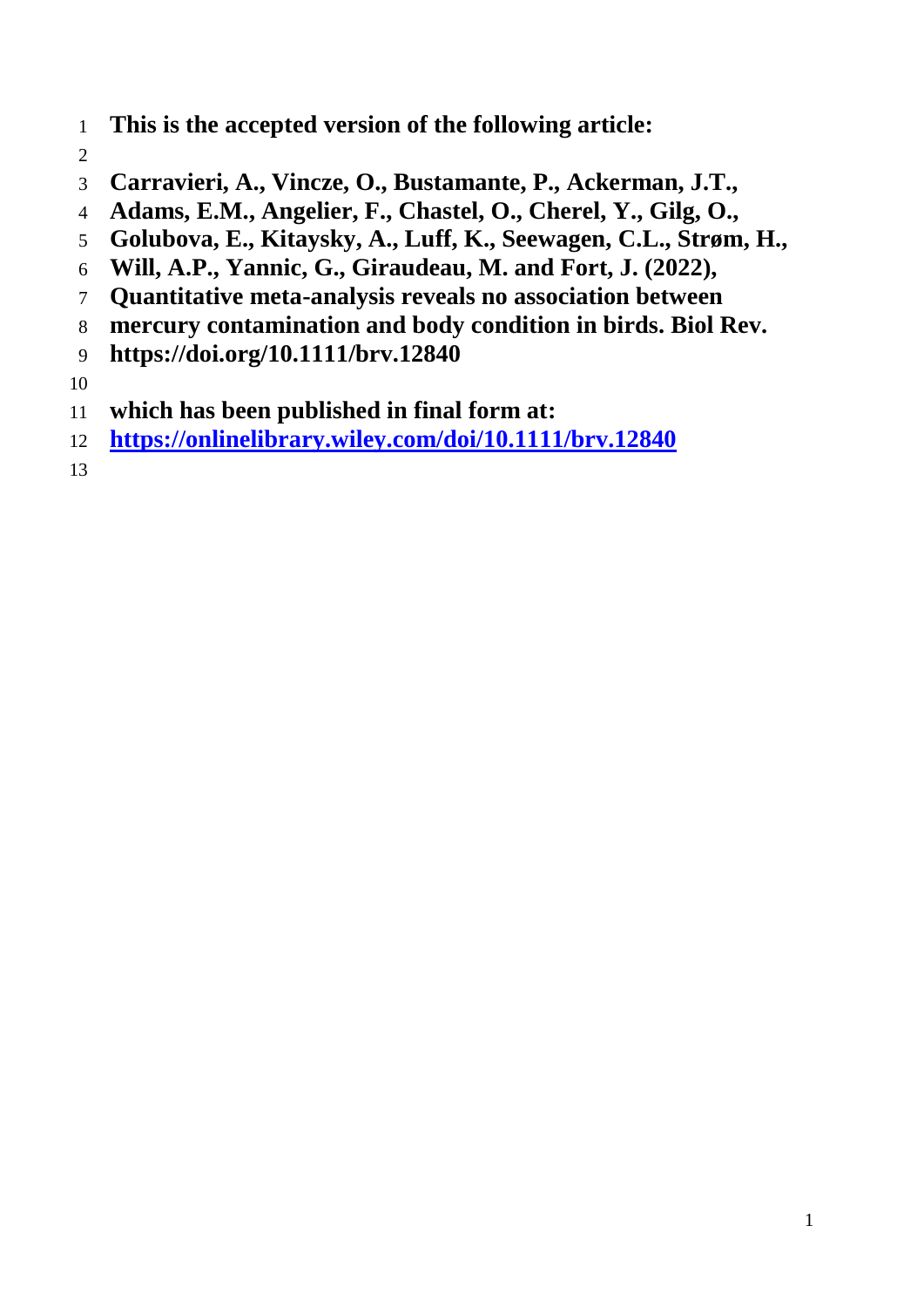# **Quantitative meta-analysis reveals no association between mercury contamination and body condition in birds**

- 17 Alice Carravieri<sup>1,\*,†</sup>, Orsolya Vincze<sup>2,3,†</sup>, Paco Bustamante<sup>1,4</sup>, Joshua T.
- 18 Ackerman<sup>5</sup>, Evan M. Adams<sup>6</sup>, Frédéric Angelier<sup>7</sup>, Olivier Chastel<sup>7</sup>, Yves
- 19 Cherel<sup>7</sup>, Olivier Gilg<sup>8,9</sup>, Elena Golubova<sup>10</sup>, Alexander Kitaysky<sup>11</sup>, Katelyn
- 20 Luff<sup>12</sup>, Chad L. Seewagen<sup>13</sup>, Hallvard Strøm<sup>14</sup>, Alexis P. Will<sup>1</sup>, Glenn Yannic<sup>9,15</sup>,
- Mathieu Giraudeau<sup>1,16</sup> and Jérôme Fort<sup>1</sup>
- 
- 1 *Littoral Environnement et Sociétés (LIENSs), UMR 7266 CNRS-La Rochelle Université, 2*
- *rue Olympe de Gouges, 17000 La Rochelle, France*
- 2 *Centre for Ecological Research-DRI, Institute of Aquatic Ecology, 18/C Bem tér, Debrecen,*
- *4026 Hungary*
- 3 *Evolutionary Ecology Group, Hungarian Department of Biology and Ecology, Babeş-Bolyai*
- *University, 5-7 Clinicilor street, Cluj-Napoca, 400006 Romania*
- 4 *Institut Universitaire de France (IUF), 1 rue Descartes 75005 Paris, France*
- 5 *U.S. Geological Survey, Western Ecological Research Center, Dixon Field Station, 800*
- *Business Park Drive, Suite D, Dixon, California 95620, USA*
- 6 *Biodiversity Research Institute, 276 Canco Road, Portland, ME 04103, USA*
- 7 *Centre d'Etudes Biologiques de Chizé (CEBC), UMR 7372 CNRS-La Rochelle Université,*
- *405 Route de Prissé la Charrière, 79360 Villiers-en-Bois, France*
- 8 *UMR 6249 CNRS-Chrono-environnement, Université de Bourgogne Franche-Comté, 16*
- *route de Gray, 25000 Besançon, France*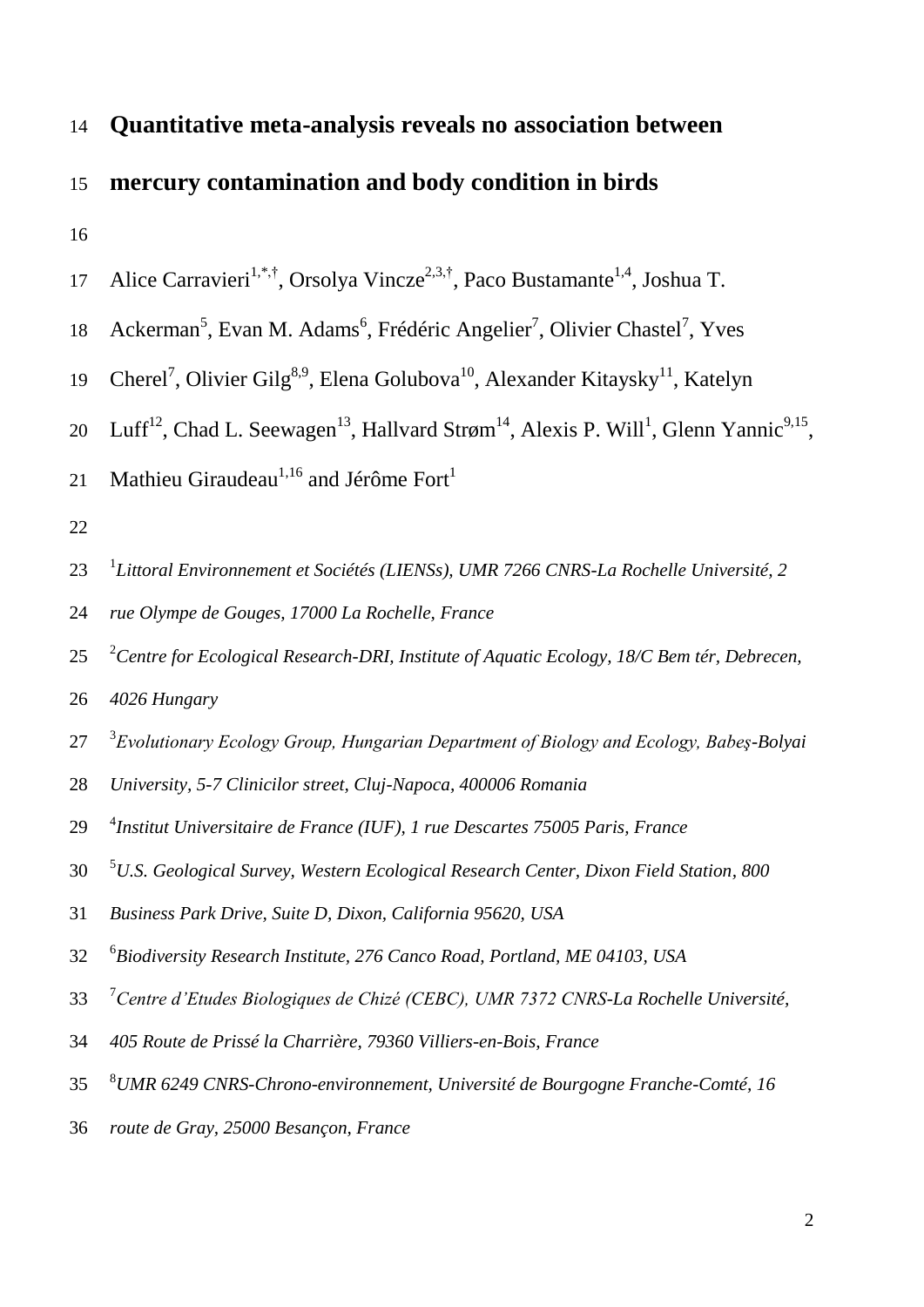- 9 *Groupe de Recherche en Ecologie Arctique (GREA), 16 rue de Vernot, 21440 Francheville,*
- *France*
- <sup>10</sup> *Institute of Biological Problems of the North, Russian Academy of Sciences, RU-685000,*
- *Magadan, Portovaya Str., 18, Russia*
- 11 *Institute of Arctic Biology, University of Alaska Fairbanks, 2140 Koyukuk Drive, Fairbanks,*
- *AK, 99775, USA*
- 12 *Department of Biology, University of Saskatchewan, 112 Science Place, Saskatoon, SK, S7N 5E2, Canada*
- 13 *Great Hollow Nature Preserve and Ecological Research Center, 225 State Route 37, New*
- *Fairfield, Connecticut, 06812, USA*
- 14 *Norwegian Polar Institute, Fram Centre, NO-9296 Tromsø, Norway*
- 15 *UMR 5553 CNRS-Université Grenoble Alpes, Université Savoie Mont Blanc, 2233 Rue de*
- *la Piscine, Saint-Martin d'Hères 38000 Grenoble, France*
- <sup>16</sup> *Centre de Recherches en Écologie et en Évolution de la Santé (CREES), MIVEGEC, UMR*
- *IRD 224-CNRS 5290-Université de Montpellier, Domaine La Valette, 900 rue Breton, 34090*
- *Montpellier, France*
- 
- 54 \*Author for correspondence (E-mail: alice.carravieri@univ-lr.fr; Tel.:+33685354672).
- 55 <sup>†</sup>Equal first authors.
- 
- ABSTRACT

Mercury contamination is a major threat to the global environment, and is still increasing in

- some regions despite international regulations. The methylated form of mercury is hazardous
- to biota, yet its sublethal effects are difficult to detect in wildlife. Body condition can vary in
- response to stressors, but previous studies have shown mixed effects of mercury on body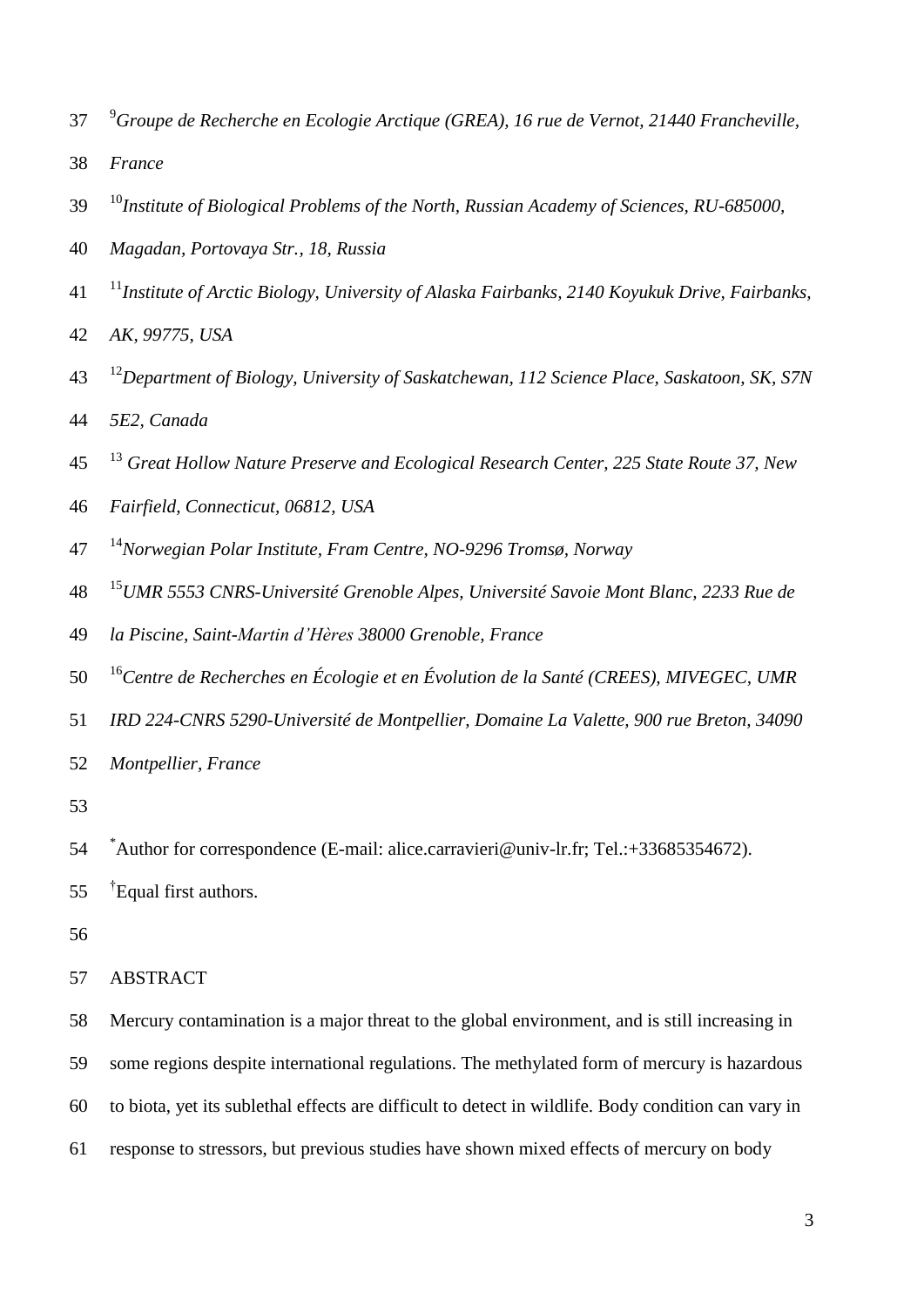condition in wildlife. Using birds as study organisms, we provide the first quantitative synthesis of the effect of mercury on body condition in animals. In addition, we explored the influence of intrinsic, extrinsic and methodological factors potentially explaining cross-study heterogeneity in results. We considered experimental and correlative studies carried out in adult birds and chicks, and mercury exposure inferred from blood and feathers. Most experimental investigations (90%) showed a significant relationship between mercury concentrations and body condition. Experimental exposure to mercury disrupted nutrient (fat) metabolism, metabolic rates, and food intake, resulting in either positive or negative associations with body condition. Correlative studies also showed either positive or negative associations, of which only 14% were statistically significant. Therefore, the overall effect of 72 mercury concentrations on body condition was null in both experimental (estimate  $\pm$  SE = 73 0.262  $\pm$  0.309, 20 effect sizes, five species) and correlative studies (-0.011  $\pm$  0.020, 315 effect sizes, 145 species). The single and interactive effects of age class and tissue type were accounted for in meta-analytic models of the correlative data set, since chicks and adults, as well as blood and feathers, are known to behave differently in terms of mercury accumulation and health effects. Of the 15 moderators tested, only wintering status explained cross-study heterogeneity in the correlative data set: free-ranging wintering birds were more likely to show a negative association between mercury and body condition. However, wintering effect sizes were limited to passerines, further studies should thus confirm this trend in other taxa. Collectively, our results suggest that (1) effects of mercury on body condition are weak and mostly detectable under controlled conditions, and (2) body condition indices are unreliable indicators of mercury sublethal effects in the wild. Food availability, feeding rates and other sources of variation that are challenging to quantify likely confound the association between mercury and body condition *in natura*. Future studies could explore the metabolic effects of mercury further using designs that allow for the estimation and/or manipulation of food intake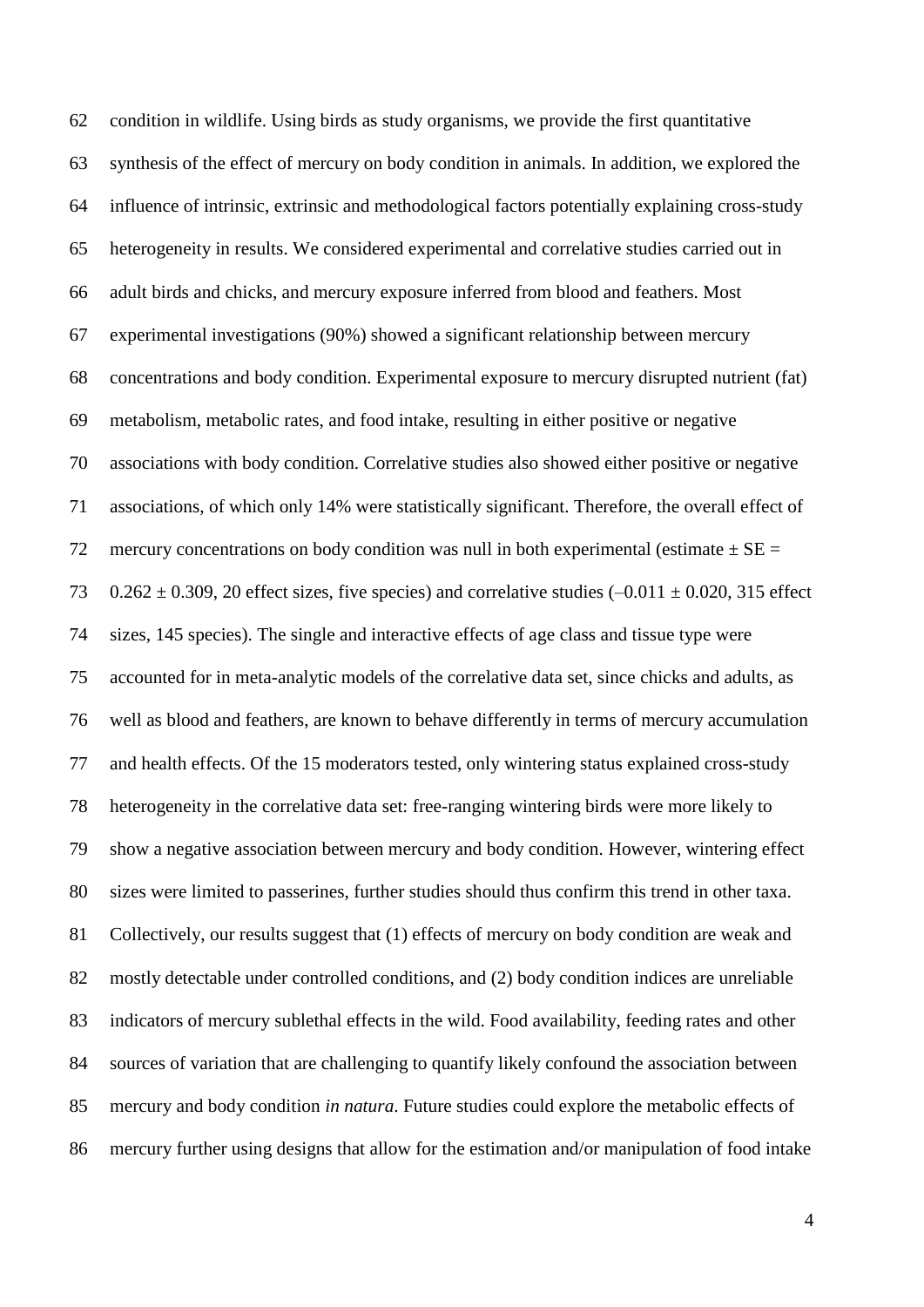| 87  | in both wild and captive birds, especially in under-represented life-history stages such as   |  |  |  |  |
|-----|-----------------------------------------------------------------------------------------------|--|--|--|--|
| 88  | migration and overwintering.                                                                  |  |  |  |  |
| 89  |                                                                                               |  |  |  |  |
| 90  | Key words: blood, body mass, fat, feather, feeding, energetics, habitat, metabolism, species. |  |  |  |  |
| 91  |                                                                                               |  |  |  |  |
| 92  | <b>CONTENTS</b>                                                                               |  |  |  |  |
| 93  | I. Introduction                                                                               |  |  |  |  |
| 94  | II. Materials and methods                                                                     |  |  |  |  |
| 95  | (1) Search and inclusion criteria                                                             |  |  |  |  |
| 96  | $(a)$ Body condition indices                                                                  |  |  |  |  |
| 97  | $(b)$ Hg chemical form                                                                        |  |  |  |  |
| 98  | $(c)$ Exposure pathway and measure                                                            |  |  |  |  |
| 99  | (d) Other criteria                                                                            |  |  |  |  |
| 100 | (2) Moderators included and categorisation                                                    |  |  |  |  |
| 101 | (3) Effect size extraction or calculation                                                     |  |  |  |  |
| 102 | (4) Meta-analytic technique                                                                   |  |  |  |  |
| 103 | $(a)$ Potential bias in effect size reporting                                                 |  |  |  |  |
| 104 | (b) Random structure and overall effect of Hg on body condition                               |  |  |  |  |
| 105 | $(c)$ Moderator analysis                                                                      |  |  |  |  |
| 106 | <b>III.</b> Results                                                                           |  |  |  |  |
| 107 | (1) Bias in effect size reporting                                                             |  |  |  |  |
| 108 | (2) Correlative studies                                                                       |  |  |  |  |
| 109 | (3) Experimental studies                                                                      |  |  |  |  |
| 110 | IV. Discussion                                                                                |  |  |  |  |
| 111 | (1) Overview of experimental and correlative studies                                          |  |  |  |  |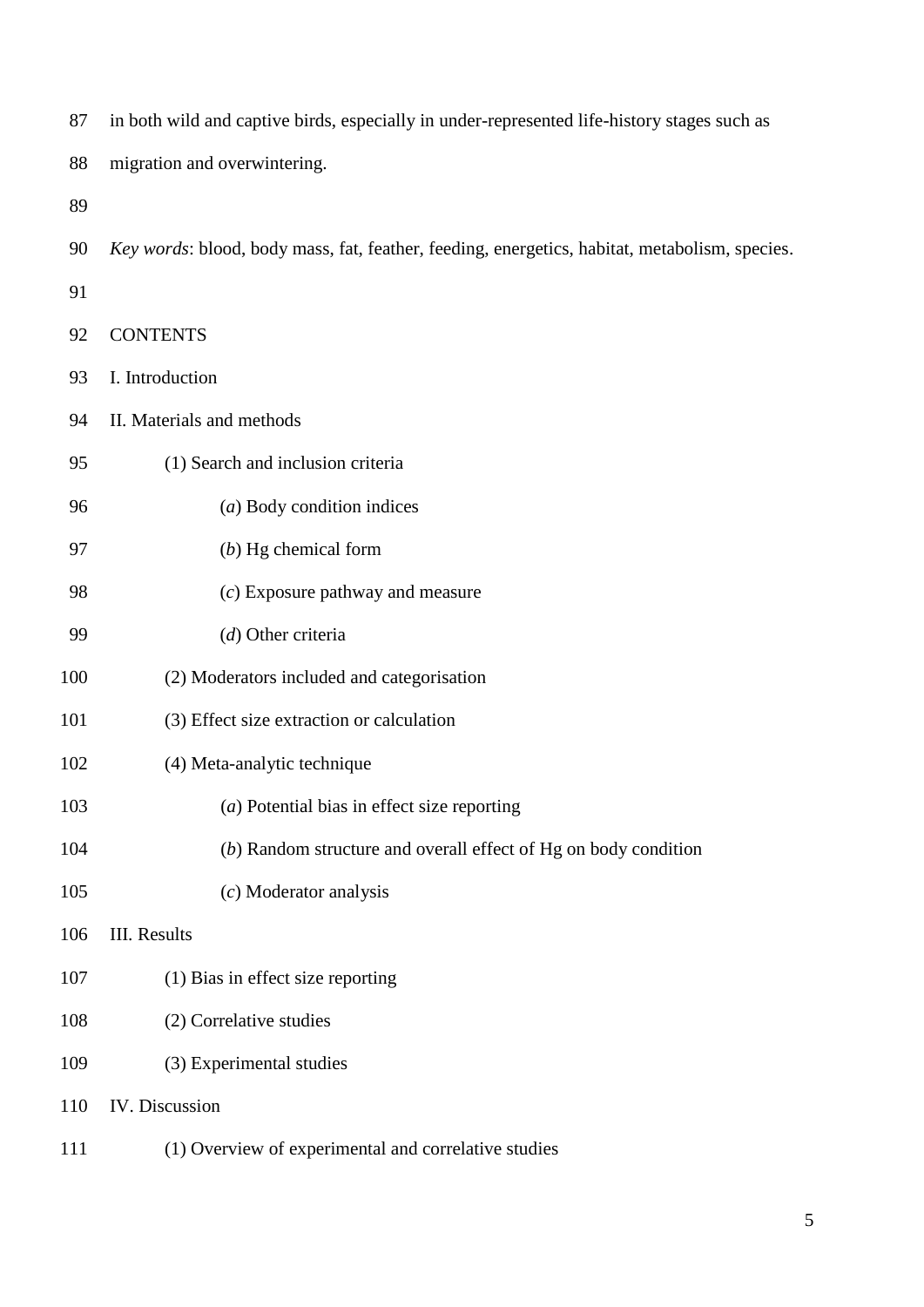(2) Potential confounding factors and directions for future studies

V. Conclusions

VI. Acknowledgements

VII. References

VIII. Supporting information

#### **I. INTRODUCTION**

 Chemical pollution is a major anthropogenic modification of the global environment, and a fundamental characteristic of the Anthropocene (Lewis & Maslin, 2015). Humans are responsible for the synthesis and release of a plethora of chemical contaminants for agricultural uses [e.g. organochlorine and organophosphate pesticides (Jones & De Voogt, 1999; Sánchez-Santed, Colomina & Herrero Hernández, 2016)], and industrial or every-day life applications [e.g. metallic trace elements, perfluoroalkyl substances, chlorinated paraffins (Walker *et al.*, 2012; Vorkamp *et al.*, 2019; Sunderland *et al.*, 2019)]. Among these contaminants, and despite being a natural element, mercury (Hg) is particularly hazardous to humans and wildlife because it has no biological function and is highly toxic even at low concentrations (Walker *et al.*, 2012; UN Environment, 2019). In its inorganic form, Hg has an atmospheric lifetime of 0.5–1 year and can be transported over vast spatial scales (Obrist *et al.*, 2018; UN Environment, 2019). Once deposited on the Earth's surface, Hg can undergo complex, microbially mediated processes and be converted into methylmercury (MeHg), which is assimilated and accumulated by living organisms, and biomagnifies in food webs (Atwell, Hobson & Welch, 1998; Evers *et al.*, 2016; Eagles-Smith *et al.*, 2018). Anthropogenic Hg emissions have declined in North America and Europe over the past two decades (UN Environment, 2019), but are still increasing in East Asia and in the Southern Hemisphere (Obrist *et al.*, 2018). In addition, concentrations measured in wildlife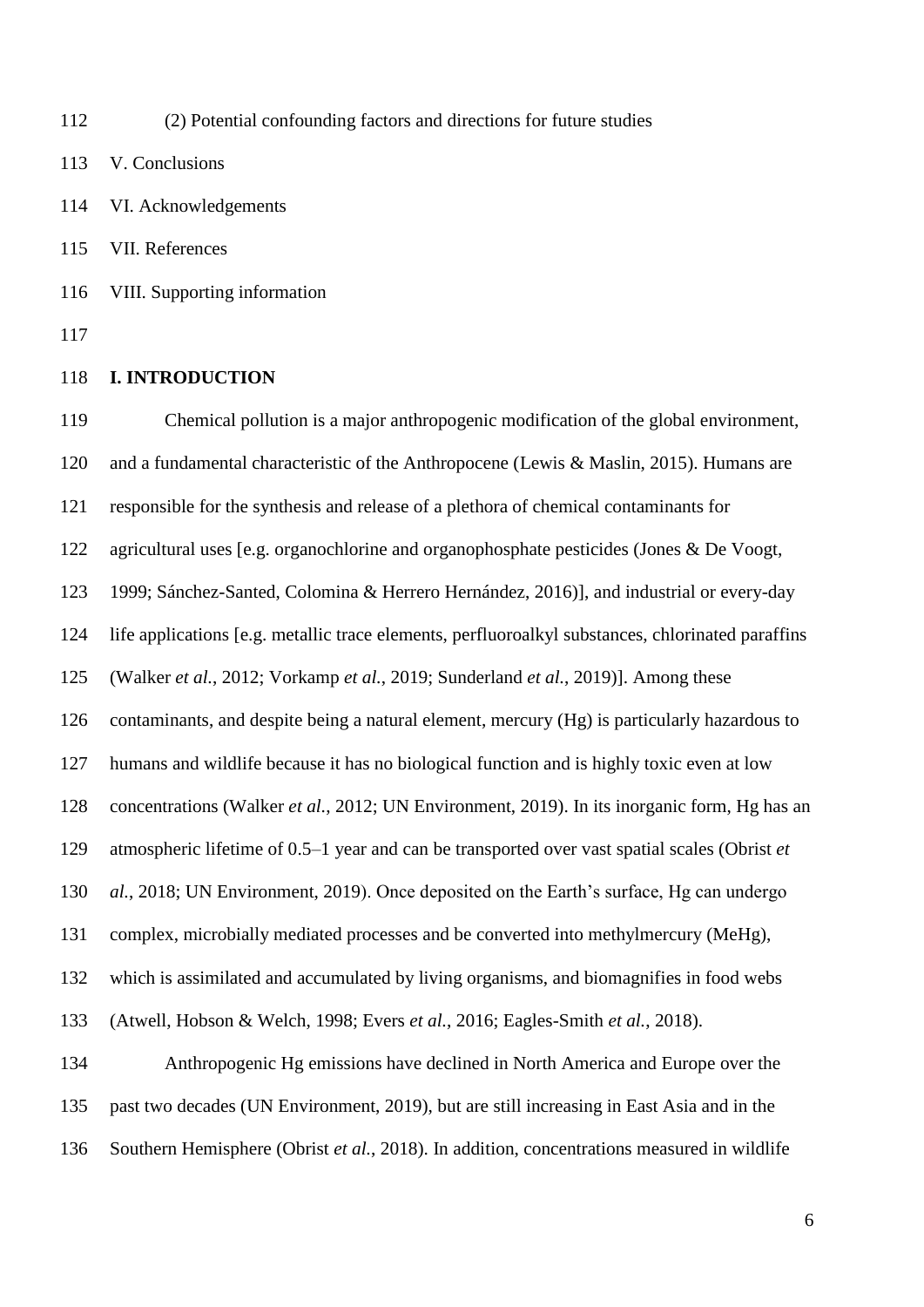are still increasing in several regions of the Northern (Braune *et al.*, 2014; Wang *et al.*, 2019) and Southern Hemispheres (Seco *et al.*, 2020; Mills *et al.*, 2020). The Minamata Convention, an international treaty that came into force in 2017 [\(http://www.mercuryconvention.org\)](http://www.mercuryconvention.org/DNNAdmin/AllENGLISHNewsEntry/tabid/3444/articleType/ArticleView/articleId/160102/language/en-US/The-Minamata-Convention-has-entered-into-force.aspx), adopted a global strategy to reduce Hg emissions and protect human and environmental health. While these global restrictions may limit increases in future Hg emissions linked to economic growth, legacy Hg emissions will continue to affect the Hg cycle for decades to centuries (Eagles-Smith *et al.*, 2018). Monitoring Hg concentrations and effects in biota and the environment is thus a priority to oversee the effectiveness of the Minamata Convention (Evers *et al.*, 2016).

 Adverse effects of Hg in humans and wildlife include neurological, endocrine, and immune disruption with consequences on development, neurocognitive function, and reproduction (Tchounwou *et al.*, 2003; Heinz *et al.*, 2009; Tan, Meiller & Mahaffey, 2009; Tartu *et al.*, 2013; Goutte *et al.*, 2014; Evers, 2018; Eagles-Smith *et al.*, 2018). Several intrinsic and extrinsic factors drive variation in Hg contamination and kinetics in wild organisms. Feeding ecology is a key explanatory factor of among- and within-species variation in tissue Hg concentrations (Anderson *et al.*, 2009; Carravieri *et al.*, 2014*b*, 2021; Polito *et al.*, 2016; Ma *et al.*, 2021) but other traits such as sex and age can also modulate this variation (Eagles-Smith *et al.*, 2009; Robinson, Lajeunesse & Forbes, 2012; Jackson *et al.*, 2015; Chételat *et al.*, 2020). In addition, life-history traits such as breeding or migration strategies can influence diet, feeding rate, energy storage and expenditure, thus driving variation in Hg burdens (Seewagen, Cristol & Gerson, 2016; Ackerman, Hartman & Herzog, 2019; Adams *et al.*, 2020*a*). All these intrinsic and extrinsic factors thus have the potential to modulate Hg toxicity. However, identifying sublethal effects of Hg in the field can be challenging, due to the potentially confounding influence of concurring environmental stressors (Marcogliese & Pietrock, 2011; Marteinson, Marcogliese & Verreault, 2017;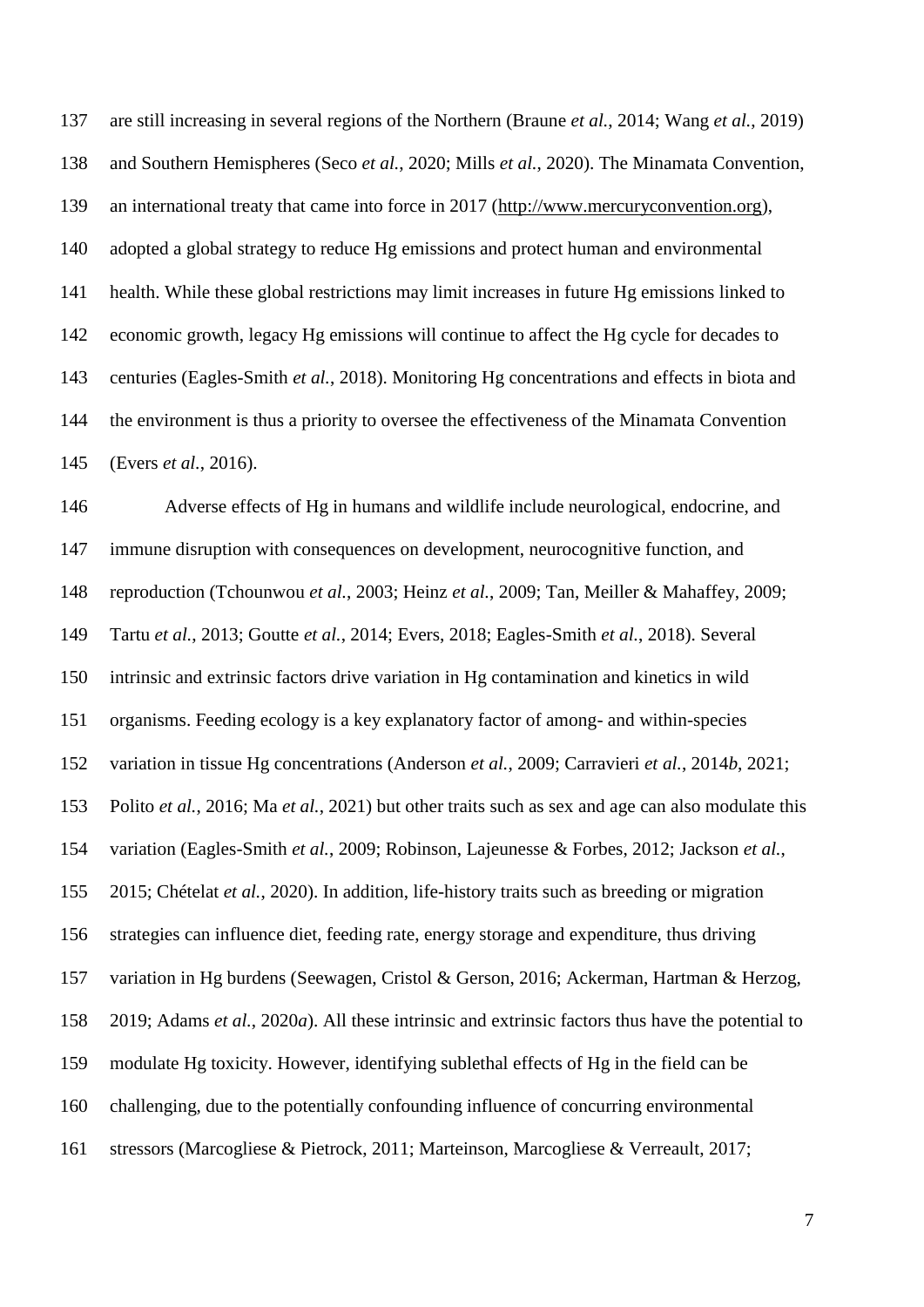Bårdsen, Hanssen & Bustnes, 2018). Studies have shown species-specific sensitivity to Hg toxicity [e.g. embryotoxicity in birds (Heinz *et al.*, 2009); neuroreceptor inhibition in mammals (Basu *et al.*, 2005)], but the key phylogenetic and life-history traits or environmental factors that could explain these differences have yet to be identified clearly. Meta-analytical approaches quantifying the link between Hg and health endpoints in a large number of taxa could be effective in identifying the interactive factors that limit our capacity to detect significant effects of Hg on wildlife health.

 Here, we performed a meta-analysis investigating the effect of Hg contamination on body condition using information extracted from 47 studies on 147 species of birds. Body condition indices are available in a large number of studies and species, and they can be calculated from morphometric measures that are used routinely in avian investigations. Albeit widely used, body condition indices may not be reliable indicators of health status (Fischer, Taborsky & Dieckmann, 2009; Schultner *et al.*, 2013). Here, we consider body condition as an integrative measure of fat and lean mass (Peig & Green, 2009; Labocha & Hayes, 2012) that can be affected linearly or non-linearly by stressors (Pravosudov & Grubb, 1997; Schultner *et al.*, 2013), for example *via* changes in behaviour (e.g. feeding performance) and/or physiology (e.g. disruption of nutrient metabolism and energy use). We chose birds as the study taxon because they have served widely as early sentinels of negative effects of Hg on wildlife and ecosystem health (Wolfe, Schwarzbach & Sulaiman, 1998; Whitney & Cristol, 2018). Birds are ubiquitous, being found in a large variety of terrestrial, freshwater and marine habitats from polar regions to the tropics. In addition, they belong to different dietary guilds, from herbivores to omnivores, are relatively accessible compared to other groups of vertebrates, and are thus extensively studied (Konishi *et al.*, 1989). Our aim was twofold: (1) to test for a systematic trend in the effect of Hg on body condition in birds; and (2) to identify moderators of this relationship among intrinsic (e.g. species, age class, sex) and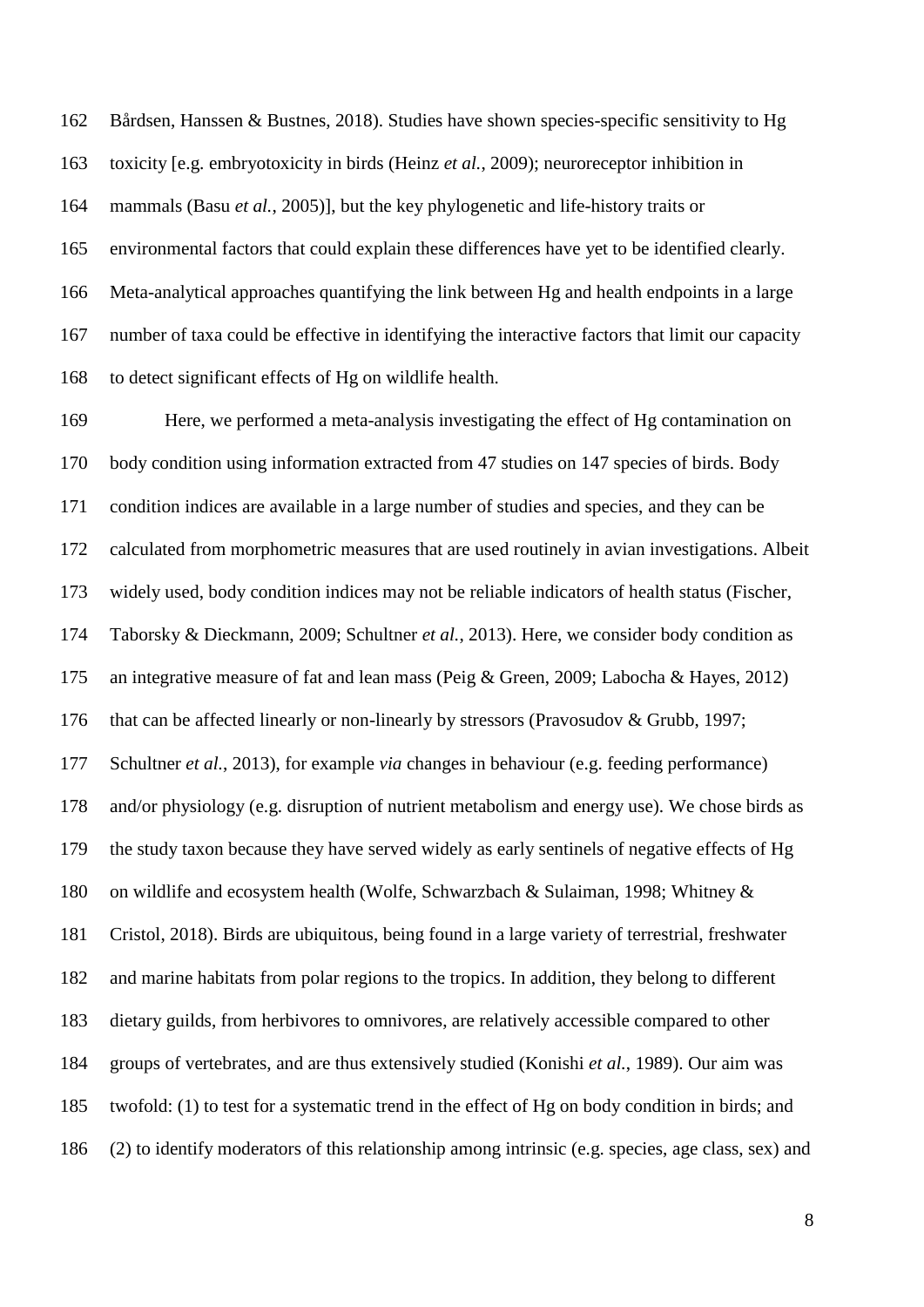extrinsic factors (habitat type, dietary guild), as well as methodological aspects (tissue used to measure Hg concentrations, correlative or experimental approach). As Hg can affect bird behaviour [e.g. reduced ability to forage and/or compete for food (e.g. Evers *et al.*, 2008)], metabolic rates (Gerson, Cristol & Seewagen, 2019), and physiological pathways involved in the stress response (Wada *et al.*, 2009; Franceschini *et al.*, 2017), which can have a range of contrasting consequences for physical condition, we expected either a positive or negative relationship between Hg concentrations and body condition. Given Hg biomagnification and naturally high bioavailability in aquatic environments (Atwell *et al.*, 1998; Fitzgerald, Lamborg & Hammerschmidt, 2007), piscivorous species can be at greater risk of Hg exposure (Scheuhammer *et al.*, 2007), and are thought to have developed a better tolerance to toxicity over evolutionary timescales [e.g. through more efficient detoxification mechanisms (Robinson *et al.*, 2011; Manceau *et al.*, 2021)]. Piscivorous species might therefore show a smaller effect size of the Hg–body condition association.

#### **II. MATERIALS AND METHODS**

#### **(1) Search and inclusion criteria**

 Our literature search was conducted in ISI *Web of Science* (latest search 22/01/2021) across all years, using the search terms "mercury", "bird" and "body condition". Since body condition is often calculated in studies of the effect of Hg on physiological and fitness endpoints without being the primary objective, we also searched the literature using the terms "mercury", "bird" and one of the following key words: "effect", "health", "telomere", "oxidative stress", "hormone", "corticosterone", "testosterone", "thyroid", "immunity", "parasite", "DNA damage", "energy", "hatching/fledging/breeding success", "hatch date", "clutch size", "foraging behaviour", "survival", "growth" and "body mass". The reference lists of literature reviews found in this way were also checked to expand the database (Fig. 1).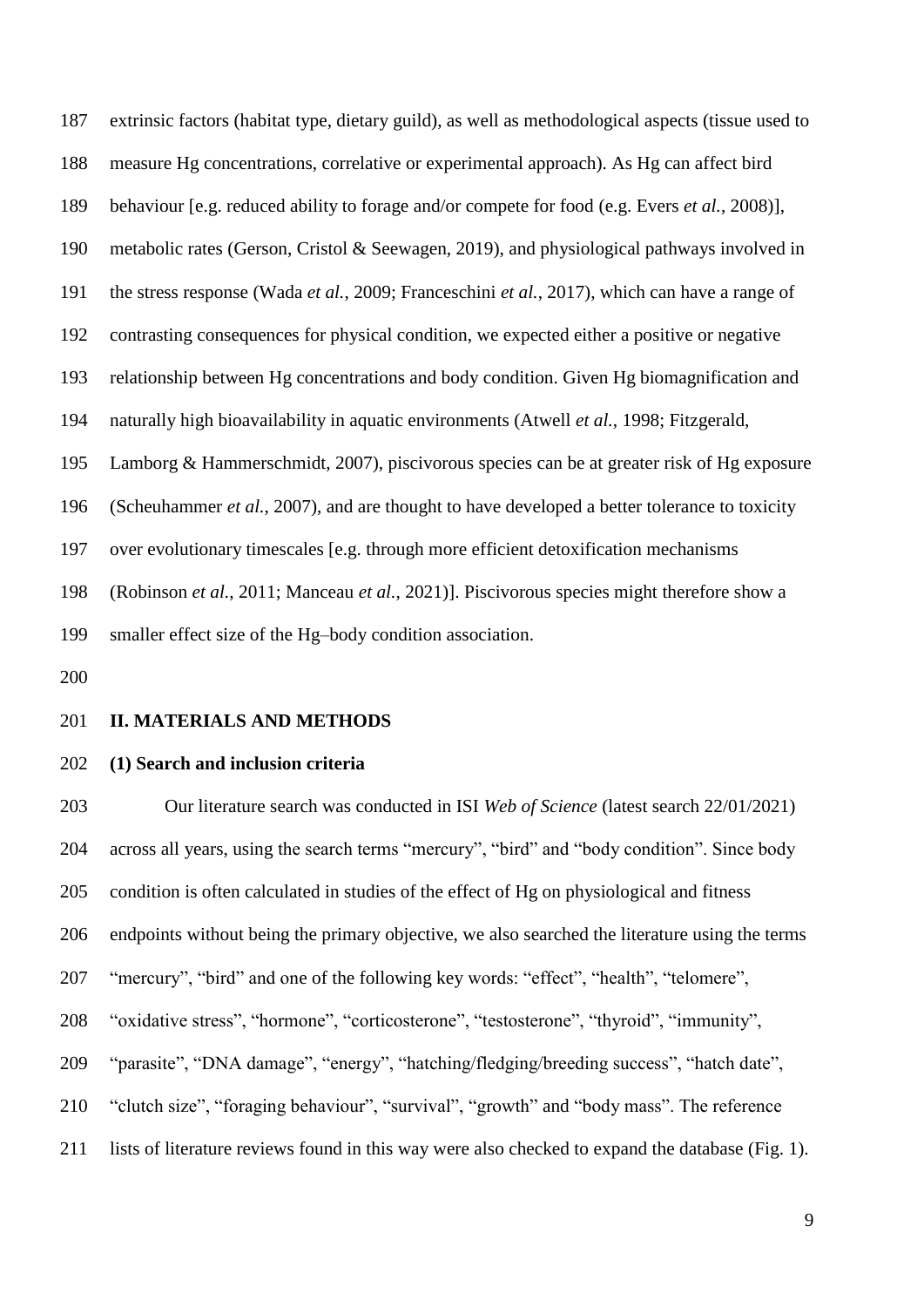We contacted the authors of studies to obtain further details when (*i*) statistical information was missing, and/or (*ii*) the effect size was calculated across several species. Incomplete statistical information and a lack of a response by contacted authors meant that some relevant studies had to be discarded (see online Supporting Information, Table S1). The literature search resulted in the selection of 47 studies spanning publication years 2000 to 2020 (Table 1). These covered data mainly on passerines and seabirds with a few waders and raptors (Table 1). In addition, we included nine studies from the authors' unpublished work in order to reduce the bias towards passerine birds. Overall, our meta-analysis included 147 species of birds, which were mainly passerines and seabirds. Inclusion criteria are detailed below.

#### (*a*) *Body condition indices*

 Previous studies attempting to determine which body condition index better represents fat and/or lean mass have produced mixed results in both mammals and birds (e.g. Labocha, Schutz & Hayes, 2014; Kraft *et al*., 2019). Here, variables initially retained as pertinent indices of body condition were: size-corrected body mass (e.g. scaled mass index (SMI), structural size to body mass ratio, residuals of an ordinary least-squares regression of body mass against a linear morphometric measure of size), body mass, organ-to-body ratio, fat scores, pectoral muscle thickness, and organ masses. However, only eight effect sizes from four studies were estimated from indices other than size-corrected body mass or body mass (Table S1), preventing an accurate estimation of their potential influence on the Hg–body condition relationship. Therefore, these effect sizes were not included in meta-analytic models. The majority of published articles from which effect sizes were extracted used SMI (Peig & Green, 2009) as body condition index (see Table S2 for the frequency of all condition indices). Therefore, to minimise data heterogeneity, we also calculated SMI as the body condition index when we had access to raw data. The SMI has several advantages over other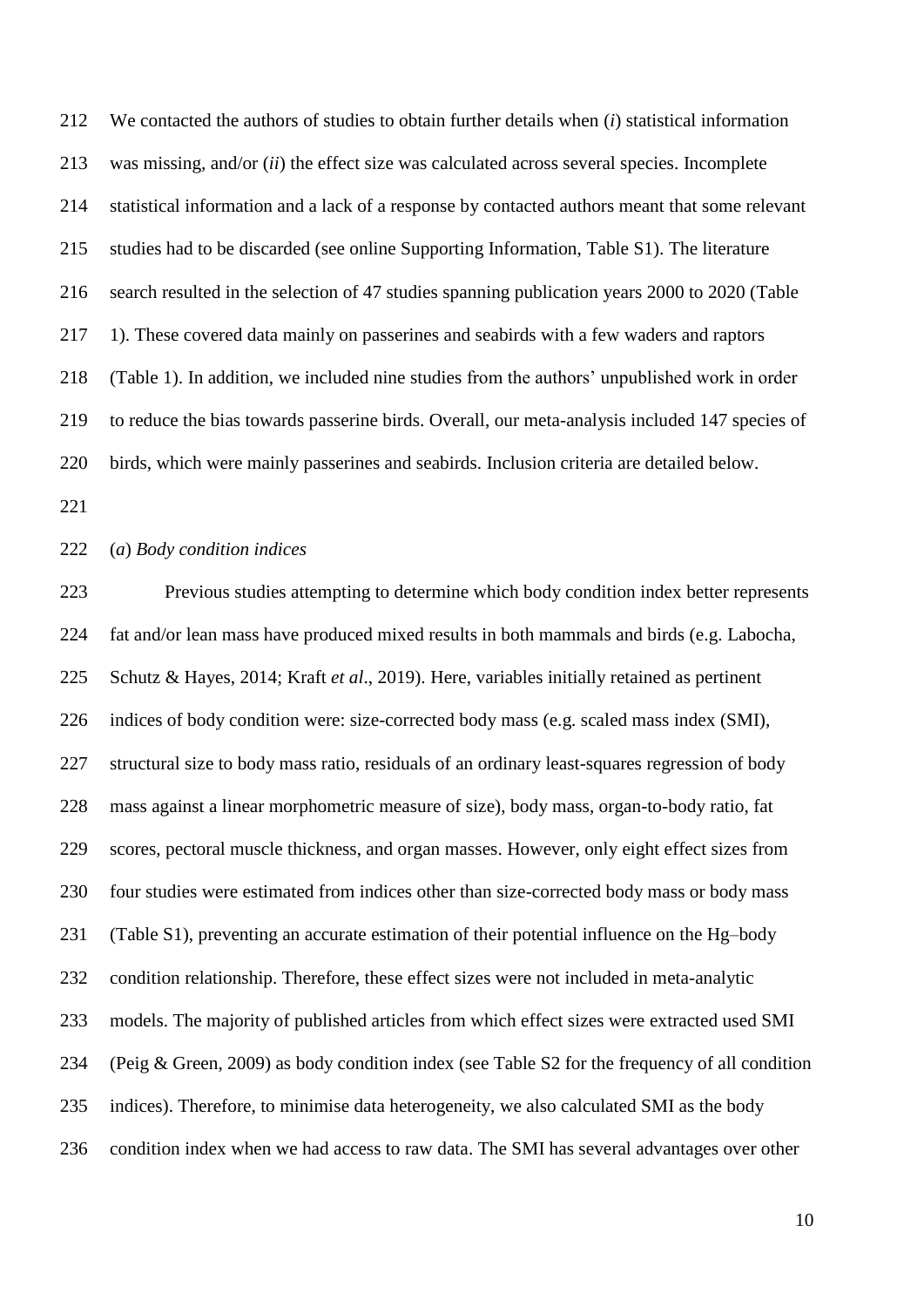indices because it is not size dependent and can be used readily to compare across populations (Labocha *et al*., 2014). The SMI adjusts the mass of the individuals to the mass they would have if all individuals had the same body size, using the following equation:

$$
240 \qquad \dot{M}_i = M_i L_0^{\text{bSMA}} / L_i
$$

241 where  $M_i$  and  $L_i$  are the body mass and the body length measure of individual *i*, respectively; 242 the exponent  $b_{\text{SMA}}$  is estimated by the standardised major axis (SMA) regression of log body 243 mass on log body length;  $L_0$  is an arbitrary value of body length, and  $\dot{M}_i$  is the predicted body 244 mass for individual *i* when the body length is standardised to  $L_0$ . We calculated  $L_0$  as the arithmetic mean of the body length variable chosen for each study. As different measures of body length (e.g. tarsus, bill, and wing length) can scale differently with body mass depending 247 on species, we used the body size measure selected by the authors to calculate  $L_0$  and thus SMI. When no preference was communicated, and several body length measures were available, we used tarsus or bill length rather than wing length, which is difficult to measure reproducibly and can be a poor indicator of structural body size (Jenni & Winkler, 1989). The choice between tarsus or bill length was made by taking the measure that correlated better with body mass on a log basis, as this is likely to be the best one explaining the fraction of mass associated with structural size (Peig & Green, 2009).

#### (*b*) *Hg chemical form*

 The form of Hg in avian diets may vary depending on prey types. High-trophic-level prey, such as fish and squid, mainly contain Hg as MeHg, whereas invertebrates may have higher proportions of inorganic Hg (Bloom, 1992; Mason, Laporte & Andres, 2000; Bustamante *et al.*, 2006; Seco *et al.*, 2020). All included studies measured total Hg, which is an accurate proxy of MeHg in tissues such as blood and feathers (e.g. Bond & Diamond, 2009; Renedo *et al.*, 2021).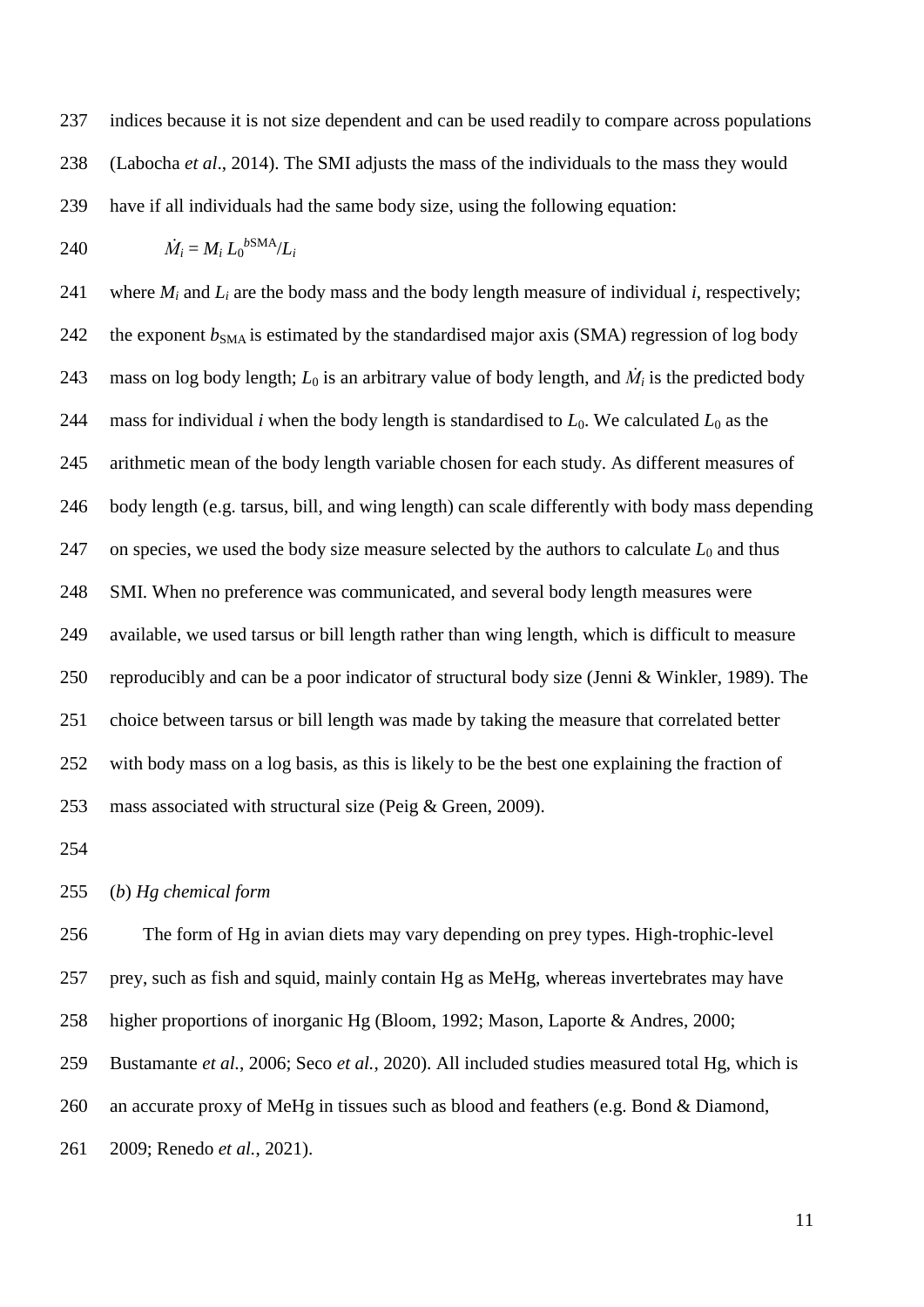# (*c*) *Exposure pathway and measure*

 We included experimental studies where adults and chicks were exposed to Hg *via* dietary exposure as MeHg, as well as MeHg egg injections. We considered studies where Hg 266 contamination was inferred from concentrations [in parts per million (ppm) or  $\mu$ g per unit wet or dry mass) measured in whole blood, red blood cells, and feathers, in adult birds and chicks. We excluded effect sizes obtained from other tissues given their heterogeneity and small number (Table S1). In experimental studies all Hg concentrations were reported on a wet mass basis. By contrast, the majority of correlative studies reported Hg concentrations on a dry mass basis. In order to provide homogenous Hg concentration estimates, correlative studies presenting results on a wet mass basis were converted to dry mass. The latter calculation was based on a moisture content of 65% in red blood cells (P. Bustamante, O. Chastel unpublished data), and 77% in whole blood [mean of moisture values measured in Eagles-Smith *et al.* (2008), Ackerman, Hartman & Herzog (2017) and Ackerman *et al.* (2019). Blood is a better representative of Hg body burden than are feathers in birds, and should be preferred in toxicity risk estimations (Fuchsman *et al.*, 2017; Chételat *et al.*, 2020). In addition, Hg temporal integration into feathers can be highly variable depending on species, feather type, moult strategy and moult stage at sampling (Carravieri *et al.*, 2014*a*; Peterson *et al.*, 2019; Albert *et al.*, 2019). However, in some species, feather Hg concentrations correlate well with concentrations in internal tissues, including blood, and can thus also be useful representatives of Hg body burdens (Ackerman *et al.*, 2012, 2019; Fort *et al.*, 2014). Therefore, we decided to include studies reporting associations between feather Hg concentrations and body condition in our meta-analysis, and test tissue type (blood or feather) as a moderator. Body feathers are preferentially sampled for ethical and practical reasons,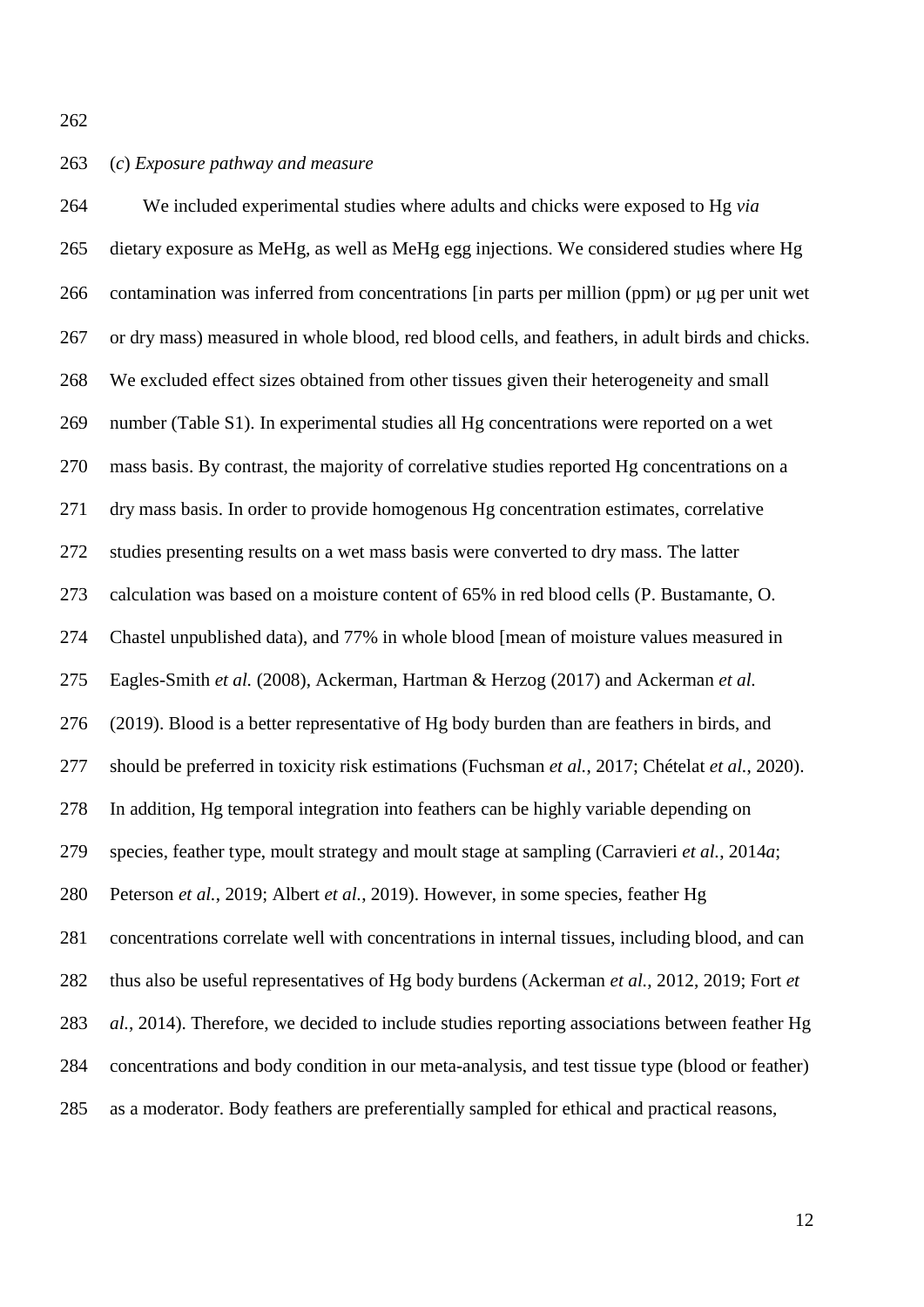and, to avoid further heterogeneity in the data set, we excluded the few effect sizes obtained from other feather types (Table S1).

(*d*) *Other criteria*

 Studies comparing body condition indices between populations at polluted sites where pollution was not clearly Hg-related were also excluded, as well as studies on dead, emaciated individuals (Table S1), where body condition could be biased. Effect sizes obtained from less than four individual birds were discarded.

# **(2) Moderators included and categorisation**

 Our meta-analysis included a maximum of 15 moderators: (1) bird type (passerine, raptor, seabird, wader); (2) age class (chick, adult); (3) whether the effect size had been corrected for sex; (4) whether the effect size had been corrected for other factors that were specific to the study (e.g. individual random factor, sampling date, season); (5) dietary guild (carnivore, herbivore, invertivore, omnivore); (6) habitat type (freshwater, marine, terrestrial); (7) geographical zone (polar/subpolar, temperate, tropical/subtropical); whether the sampled population was (8) wintering (yes/no), (9) migrating (yes/no) or (10) breeding (yes/no); (11) tissue type used for Hg quantification (blood, feather); (12) body condition index (body mass, size-corrected body mass); (13) species-specific basal metabolic rate (BMR); (14) Hg concentration; (15) ratio of species-specific maximum body mass to average body mass (hereafter BM ratio, which reflects the maximum body condition of the species; Vincze *et al.*, 2019). All moderators, their modalities, the number of effect sizes, and the justification for including them to study the link between Hg concentration and body condition are reported in Table 2. Dietary guild was assigned based on results in the sampled population of each study when available, or from the Wilman *et al.* (2014) database. Species-specific BMR values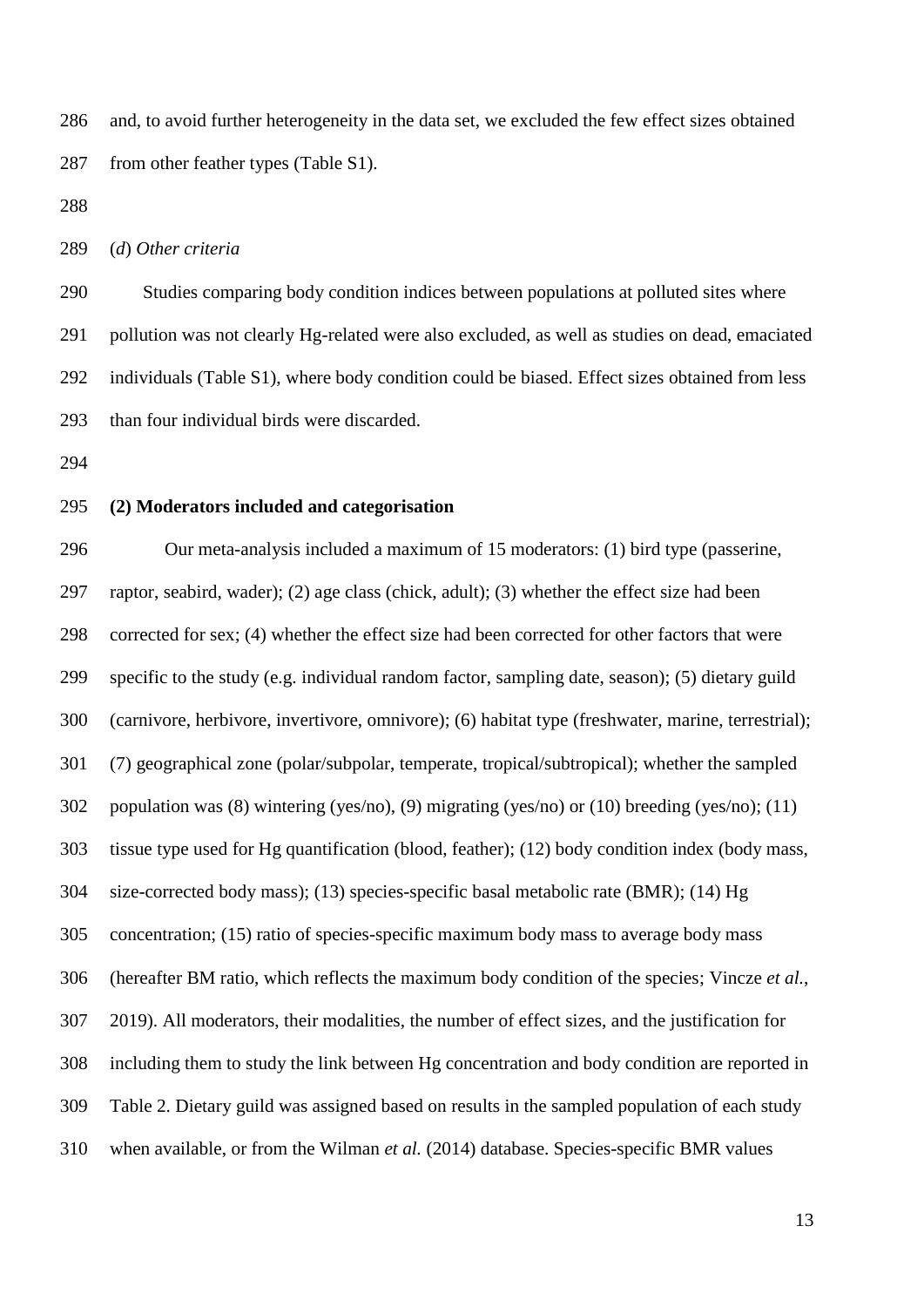| 311 | were extracted from Ellis & Gabrielsen (2001), Møller (2009), Londoño et al. (2015) and               |
|-----|-------------------------------------------------------------------------------------------------------|
| 312 | McKechnie, Noakes & Smit (2015), but were not available for all species. Body mass                    |
| 313 | information to calculate the BM ratio was extracted from the Dunning (2007) database, or              |
| 314 | from additional references (Glahn & McCoy, 1995; Shirihai et al., 2002; Kooyman et al.,               |
| 315 | 2004; Helseth, Stervander & Waldenström, 2005; Tobón & Osorno, 2006; Kojadinovic et al.,              |
| 316 | 2007a; Overton et al., 2009; Rising, 2010; Hancock, Kushlan & Kahl, 2010; García, Moreno-             |
| 317 | Opo & Tintó, 2013; Maccarone & Brzorad, 2016; studies included in the meta-analysis). For             |
| 318 | each study, we extracted the moderators, as well as sample and effect sizes as detailed below.        |
| 319 |                                                                                                       |
| 320 | (3) Effect size extraction or calculation                                                             |
| 321 | Given that most studies were correlative, we chose Pearson's r as the effect size.                    |
| 322 | Based on the information given in correlative studies, we calculated effect sizes using t-            |
| 323 | values, F-values, P-values, means and standard deviations, or correlation coefficients,               |
| 324 | following formulae given in Koricheva, Gurevitch & Mengersen (2013). For studies reporting            |
| 325 | the comparison of experimental groups, we calculated standardised mean differences                    |
| 326 | (Cohen's d), which were then transformed to Pearson's r, following Koricheva et al. (2013).           |
| 327 | To adhere to normality assumptions, Pearson's r were then converted to Fisher's Zr following          |
| 328 | the equation in Lipsey & Wilson (2001). Sampling variances associated Z-scores were                   |
| 329 | calculated as $(n-3)^{-1}$ following Koricheva <i>et al.</i> (2013). Positive effect sizes indicate a |
| 330 | positive effect of Hg on body condition, while negative effect sizes denote a decrease in body        |
| 331 | condition with increasing Hg concentrations.                                                          |
| 332 |                                                                                                       |
| 333 | (4) Meta-analytic technique                                                                           |
|     |                                                                                                       |

 In a preliminary step, we conducted a meta-analysis on the full data set including 335 effect sizes and a study type moderator (correlative or experimental) (results not shown).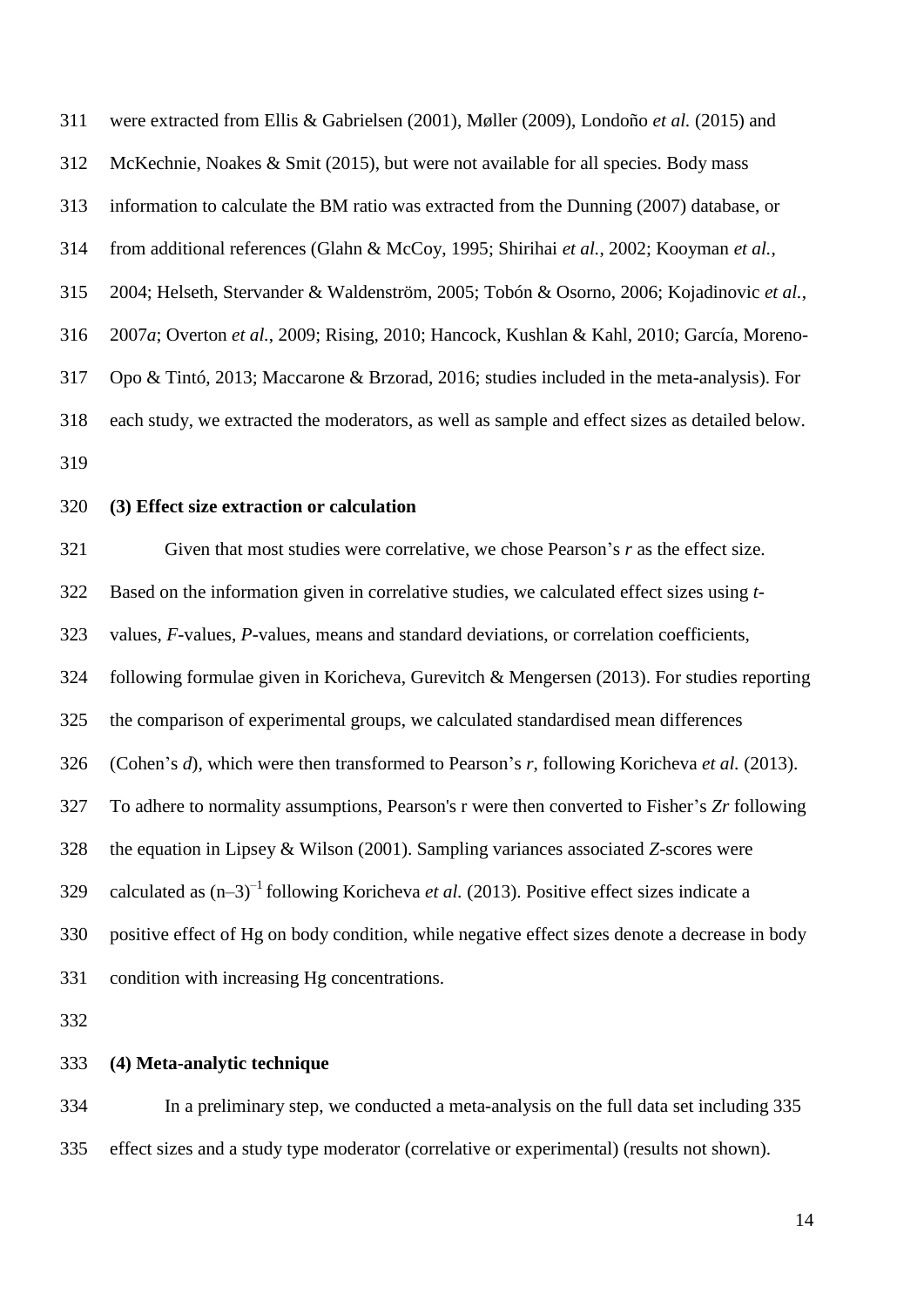However, experimental studies appeared to be highly influential in the effect estimates,

because of extreme values and high leverage. Therefore, we carried out separate meta-

analyses for correlative and experimental data sets.

(*a*) *Potential bias in effect size reporting*

 To test for the presence of potential bias in the results of our meta-analysis, we first explored funnel plots produced between effect sizes and their corresponding measure of precision (here standard error, SE) for signs of asymmetry. Second, we performed Egger's regression tests (Egger *et al.*, 1997) using overall intercept-only models with the *regtest* function (*metafor* package, v. 2.4‐0; Viechtbauer, 2010). Egger's test evaluates the relationship between effect sizes and measurements of study precision (Egger *et al.*, 1997), and can reveal different types of bias, such as reporting bias or poor methodological quality (Sterne *et al.*, 2011). For instance, studies reporting a significant effect may be more likely to be published than studies reporting no effect (Koricheva *et al.*, 2013; but see Koricheva, 2003). Here, most effect sizes for correlative studies, and all effect sizes for experimental studies, were extracted from published resources (Fig. 1). Our meta-analysis also included unpublished resources for the correlative data set. We thus tested (1) potential bias in published and unpublished studies separately, as well as combined; (2) whether the publication status (used as a moderator) of the effect size had an effect on the meta-analytical results.

(*b*) *Random structure and overall effect of Hg on body condition*

 All meta-analytic models were performed using the *rma.mv* function in the *metafor* package (v. 2.4‐0; Viechtbauer, 2010) in R (v. 4.0.5; R Core Team, 2021). We constructed multilevel meta-analytic linear mixed effect models, which facilitates the control of multiple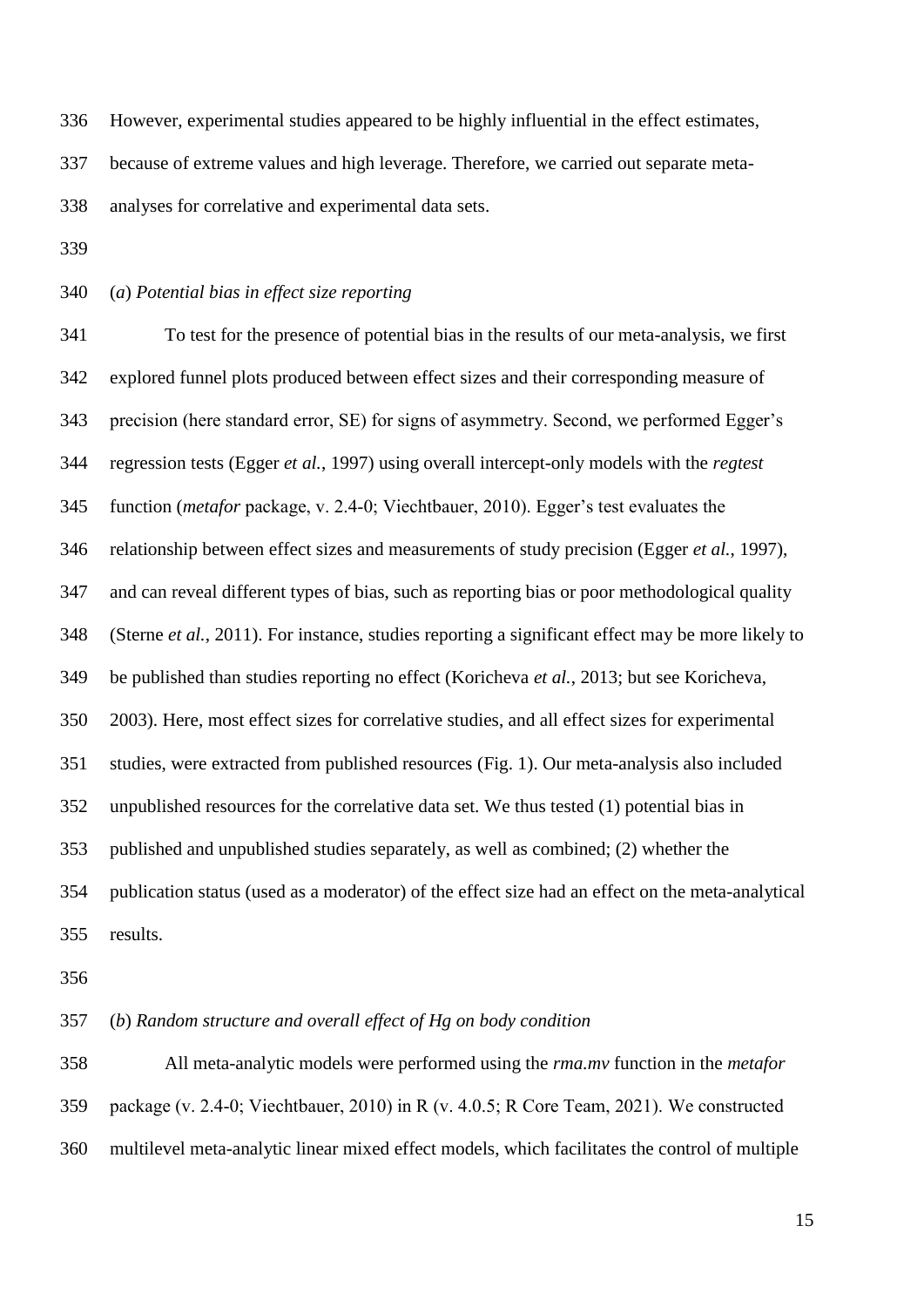sources of non-independence. Our data were affected by multiple types of non‐independence (Noble *et al.*, 2017), including non-independence of effect sizes, multiple effect sizes originating from the same studies, non-independence of observations of the same species, as well as non-independence of species (shared ancestry). We aimed to control for these dependencies by testing the effect of three random variables: individual effect size identity (individual effect size ID, unique per data row, necessary to estimate residual heterogeneity; Noble *et al.*, 2017), study identity (study ID), and species identity (species ID). In the correlative data set, we also tested the influence of the phylogenetic variance–covariance matrix representing the phylogenetic history of the species. For the latter, we used a rooted ultrametric consensus tree that was inferred from the *SumTrees* Python library (Sukumaran & Holder, 2010), based on 1,000 random trees obtained from birdtree.org (Jetz *et al.*, 2012), using the Hackett backbone tree (Hackett *et al.*, 2008). Phylogeny was not accounted for in the experimental data set, as including phylogenetic random effects with less than 15 species can lead to unreliable estimates (Bolker *et al.*, 2009). To select the appropriate random structure, we constructed intercept-only meta-regression with all combinations of the three random variables, as well as the phylogenetic signal for correlative studies, using the maximum-likelihood (ML) method. We then compared the models using the Akaike Information Criterion (AIC) and chose the random structure of the model with the lowest AIC value, and lowest number of variables when AIC values were similar between models (parsimony criteria) (Table S3). Using the random structure of the best selected model, we tested the overall effect size of Hg contamination on body condition using restricted maximum likelihood approximation (REML). We also calculated the heterogeneity statistic  $(I<sup>2</sup><sub>total</sub>)$  based on an intercept-only meta-analytic model (built using the rma function in *metafor*), without any random effects.  $I^2$  represents the percentage heterogeneity in the effect 385 sizes (0–100%) due to true heterogeneity rather than random sampling variance (Higgins  $\&$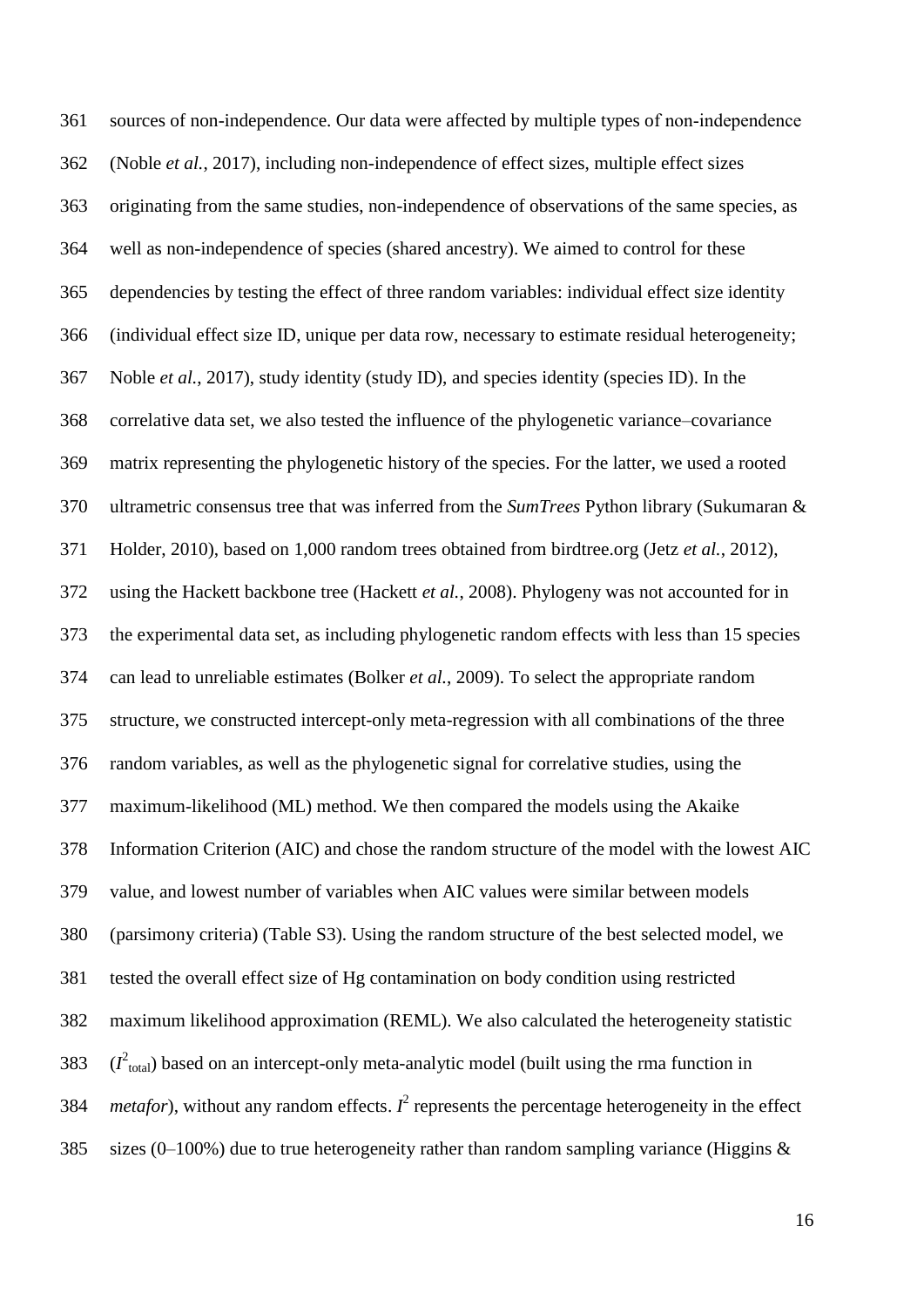386 Thompson, 2002; Higgins *et al.*, 2003).  $I^2$  was moderate to high (defined as  $I^2 > 50\%$ ; Higgins *et al.*, 2003, see Section III), therefore we ran moderator analyses to explore which life- history, ecological or physiological parameters could explain the high heterogeneity observed in the effect of Hg contamination on body condition in birds.

(*c*) *Moderator analysis*

 In order to study the influence of different moderators on the association between Hg contamination and body condition, we constructed multifactorial meta-analytic models using the *MuMIn* package (Bartón, 2020). Chicks and adults, as well as blood and feathers, are 395 known to behave differently in terms of Hg accumulation and health effects (e.g. Whitney  $\&$  Cristol, 2018), and could show different associations between Hg and body condition. Therefore, their single and interactive effects were always accounted for in models of the 398 correlative data set, as follows: Z score  $\sim$  age class + tissue type + age class\*tissue type + *Moderator* (Table S4). Models were constructed with the selected random structure (see 400 Sections II.4*b* and III), fitted using ML, and compared to the base model: Z score  $\sim$  age class + tissue type + age class\*tissue type. In preliminary steps the age class 'juveniles' was considered, but data were too scarce to enable inclusion in the final meta-analysis. The available data on body condition and Hg concentrations in blood or feathers of juveniles were pooled with those of adults. We considered that a moderator had a significant effect on the association between Hg and body condition when its addition to the base model decreased the AIC corrected for small sample size (AICc) by at least 2. Data on BMR were available only for a subset of observations. To test the effect of BMR on the association between Hg and body condition we thus constructed a separate set of models (Table S4). Using these models, we obtained parameter estimates for each predictor after refitting models with REML.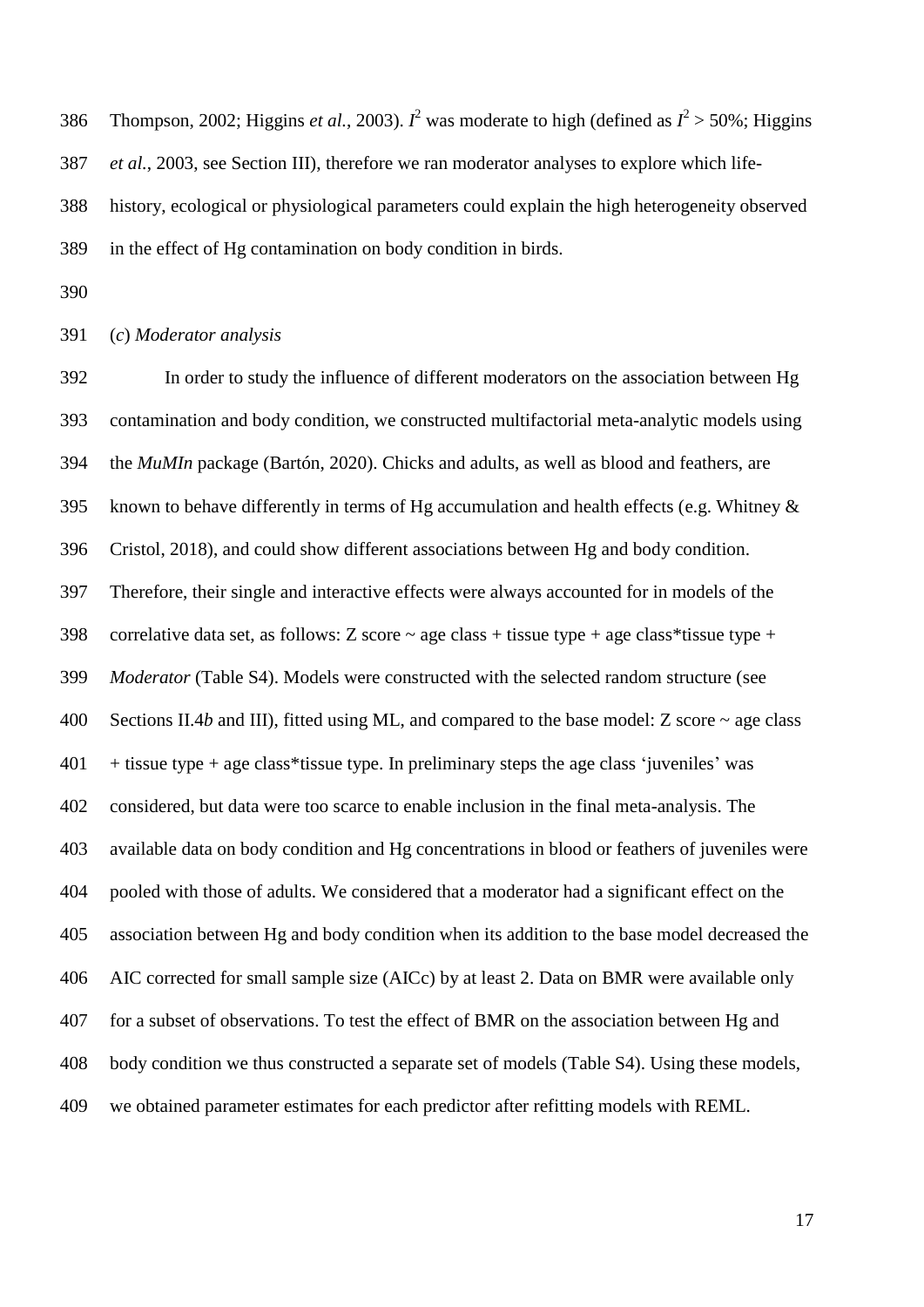The experimental data set was too small for multifactorial statistical analysis (*N* = 20 effect sizes). Therefore, each moderator was entered as a single predictor to an intercept-only multilevel meta-analytic model (fitted by REML) with the selected random structure (Table S5). Using these models, we obtained parameter estimates for each predictor and factor level. The overall significance of each predictor was assessed using an omnibus test (Viechtbauer, 2010).

# **III. RESULTS**

# **(1) Bias in effect size reporting**

For the correlative data set, Egger's tests indicated a tendency for biased reporting

420 towards negative effect sizes among published studies (Egger's test:  $N = 224$ ,  $z = -1.932$ ,  $P =$ 

0.053), and a significant bias towards positive effect sizes among unpublished studies

422 (Egger's test  $N = 91$ ,  $z = 2.148$ ,  $P = 0.032$ ; see Table S6 for funnel plots). By contrast, we

found no statistical evidence of bias in the correlative database combining published and

424 unpublished effect sizes (Egger's test:  $N = 315$ ,  $z = -0.707$ ,  $P = 0.480$ ). In addition,

publication status had no effect on the Hg–body condition association (Table S6). Therefore,

all further meta-analytic models were only run on the full correlative data set combining

published and unpublished effect sizes.

 We detected a tendency for biased reporting towards negative effect sizes in 429 experimental studies (Fig. 2; Egger's test:  $N = 20$ ,  $z = -1.894$ ,  $P = 0.058$ ), but this bias was

non-significant.

#### **(2) Correlative studies**

 We used 315 population-specific effect sizes from 145 species to test the relationship between Hg concentration and body condition in correlative studies. These were carried out in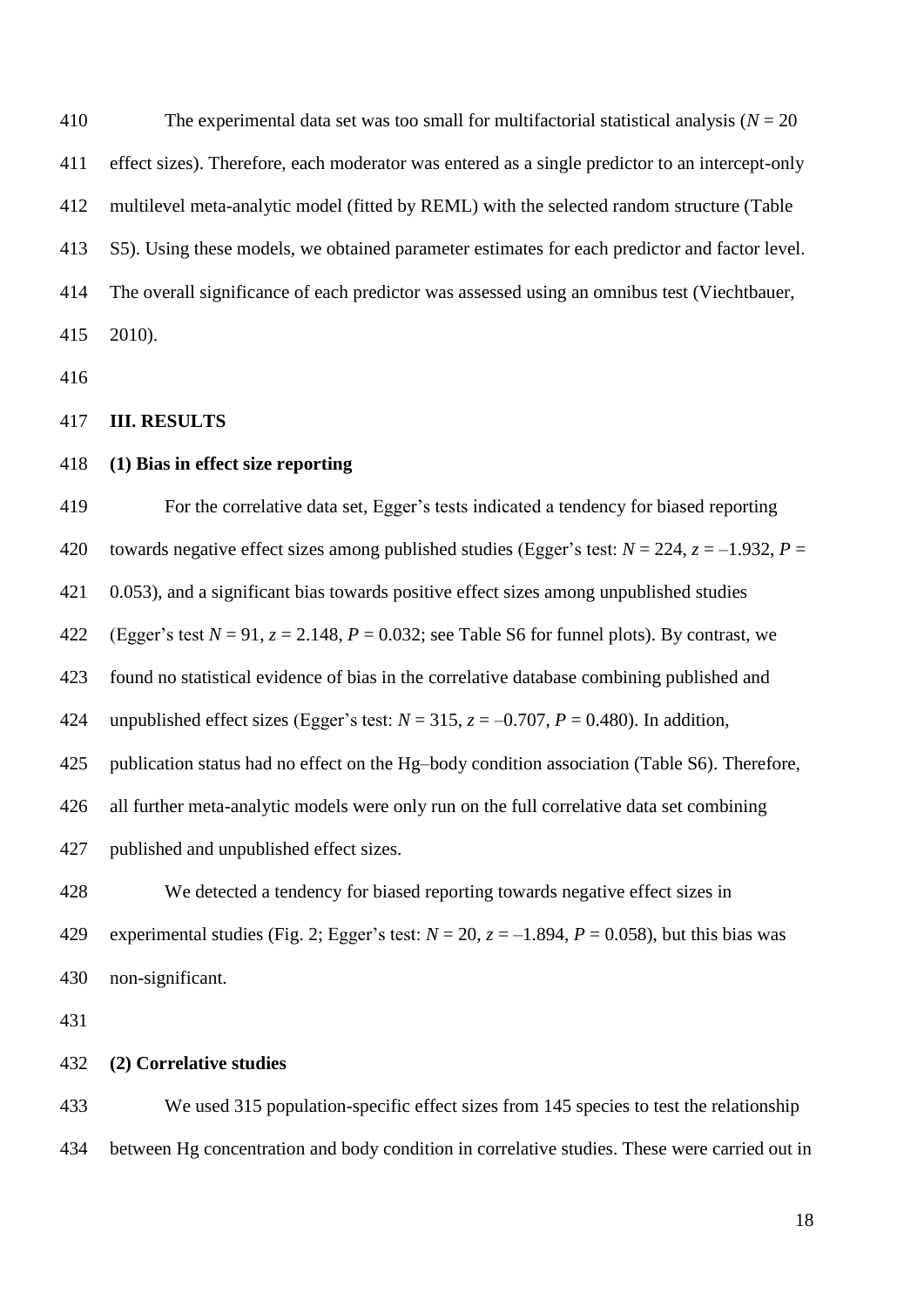wild populations, including mainly adult passerines and seabirds, from terrestrial and marine environments, in temperate and polar/subpolar regions (Table 2). The median number of individuals inspected per effect size was 16 (range: 4–1051). Comparison of intercept-only multilevel meta-analytic models indicated a significant increase in fit with the inclusion of individual effect size ID and species ID (Table S3), which were retained in the random structure of all subsequent models. Phylogenetic signal appeared to have little influence on the overall effect size and did not affect model fit. The overall effect of Hg contamination on 442 body condition was non-significant (estimate  $\pm$  SE = -0.011  $\pm$  0.020, confidence interval, CI [–0.049; 0.027], while accounting for individual effect size ID and species ID). Effect size 444 heterogeneity was moderate  $(I^2 = 55\%;$  Cochran's Q test = 668, df = 314,  $P < 0.0001$ ), indicating suitability for moderator analyses. Multifactorial moderator analyses revealed that wintering status had an influence on effect size estimates (AICc 2.6 points lower than the base model, Table S4): wintering birds were more likely to show a negative effect of Hg on body condition (Fig. 3). Other moderators had no clear effects on the Hg–body condition association (Table S4).

# **(3) Experimental studies**

 Experimental studies encompassed 20 effect sizes from five species (*Ardea alba*, *Falco sparverius*, *Gavia immer*, *Setophaga coronata*, *Taeniopygia guttata*). The median number of individuals inspected per effect size was 24 (range: 5–49). Only individual effect size ID was retained in the random structure of intercept-only multilevel meta-analytic models 456 (Table S3). Hg contamination was not related to body condition  $(0.262 \pm 0.309, [-0.344;$  0.867], while accounting for individual effect size ID), and effect size heterogeneity was very 458 high ( $I^2 = 99\%$ ; Cochran's Q test = 887, df = 19,  $P < 0.0001$ ). In the experimental data set, no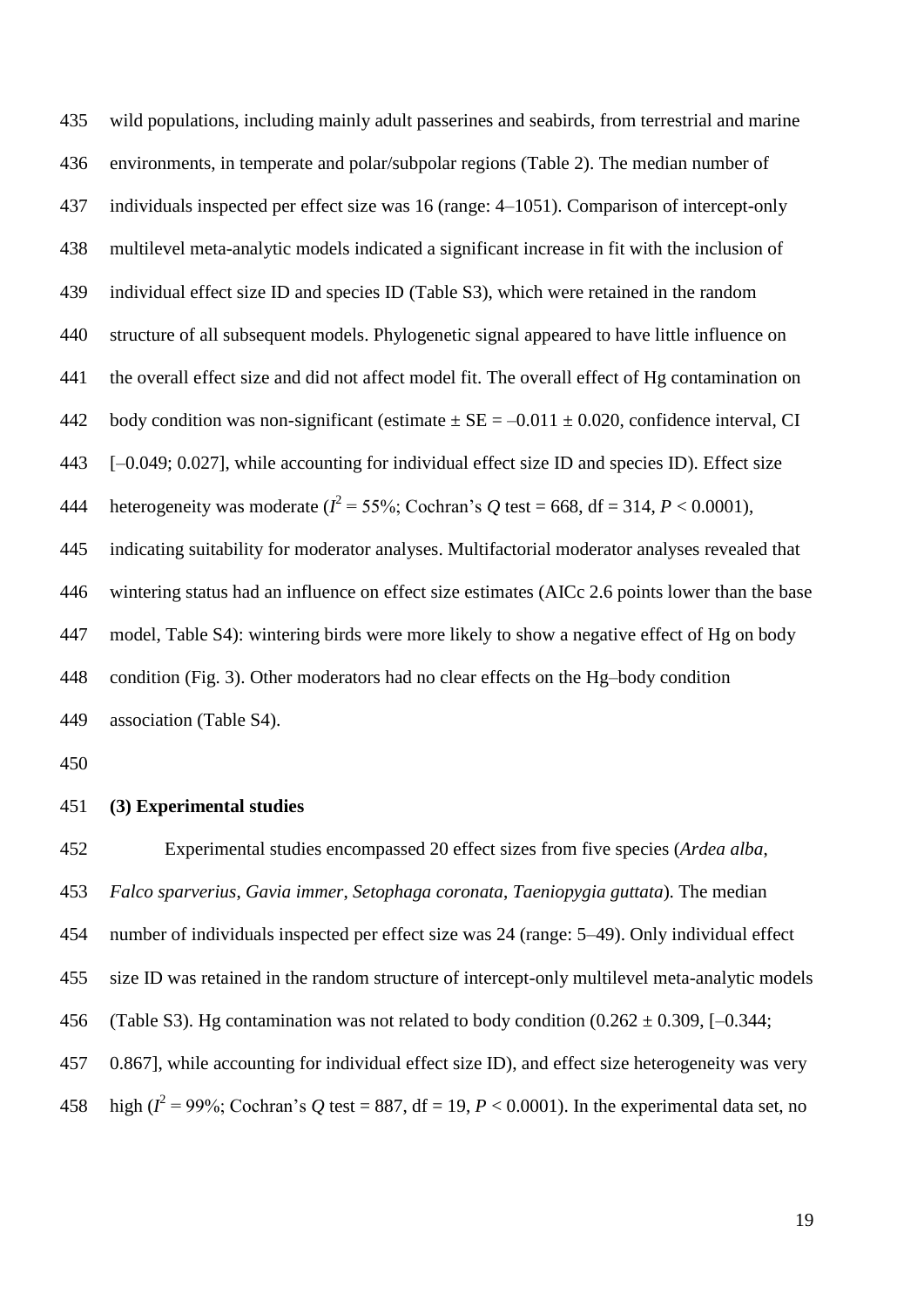moderator predicted the Hg–body condition relationship (Table S5, Fig. 4, *P* > 0.100 in all Omnibus tests).

#### **IV. DISCUSSION**

 Our extensive meta-analysis showed no overall effect of Hg contamination on body condition across 147 free-living or captive bird species. However, free-ranging wintering passerines were more likely to present a negative association between Hg concentration and body condition, but further studies are necessary to confirm this trend in other taxa. We found that waders and raptors, birds in freshwater habitats and tropical/subtropical regions, and especially migrating and overwintering birds, are under-represented in the literature on Hg contamination and body condition. Experimental studies were more likely to detect a significant effect of Hg concentrations on body condition, with 90% of estimated effect sizes being significantly positive or negative. Conversely, only 14% of correlative effect sizes for the effect of Hg contamination on body condition were significantly positive or negative. Although recent experimental studies exposed birds to environmentally realistic Hg doses, 474 these were often in the upper range of levels encountered in the wild (Kobiela, Cristol  $\&$  Swaddle, 2015; Yu *et al.*, 2016; Ma *et al.*, 2018). Therefore, the difference in sensitivity to effects between correlative and experimental studies could stem from a threshold dose that can be reached under controlled conditions, but is unlikely in the wild.

# **(1) Overview of experimental and correlative studies**

 Accumulation of energy stores can be part of the response to stressors, whereby perceived risk or unpredictable access to food can cause birds to store energy as a buffer against unpredictable environmental changes [Schultner *et al.* (2013) and references therein]. Experimental exposure to environmentally realistic Hg levels caused an increase in energy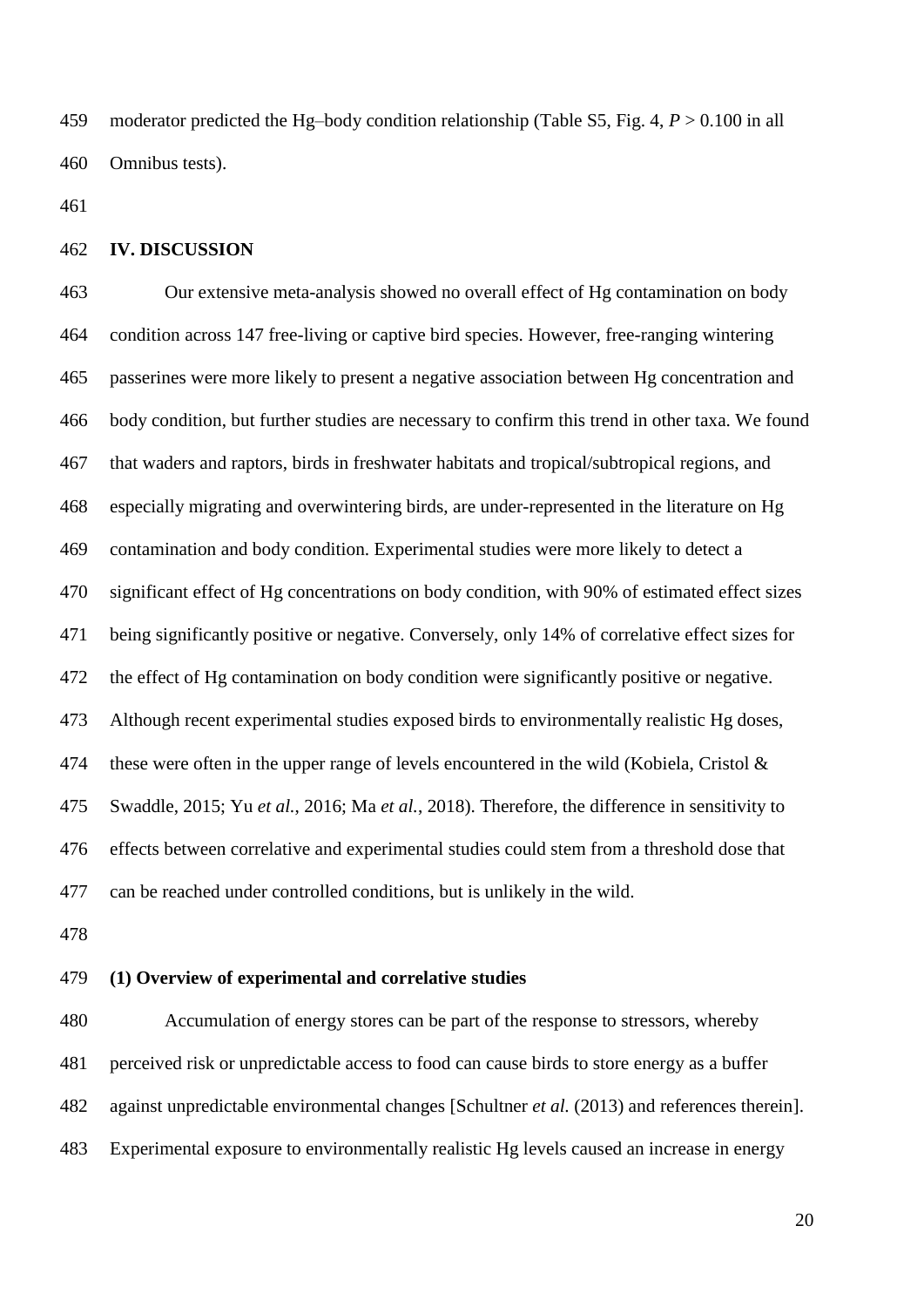(fat) stores and body mass in zebra finch *Taeniopygia guttata* (Gerson *et al.*, 2019). Feeding rate or ingested food were not quantified, but birds were offered food *ad libitum*. Hence, their increase in energy stores was likely linked to an increase in food intake, as shown in mallard ducks *Anas platyrhynchos* exposed to Hg and fed *ad libitum* (Heinz, 1979). Alternatively, Hg could increase energy storage by disrupting the metabolism of carbohydrates or lipids [Seewagen (2020) and references therein]. However, in another experimental study, Hg- treated *Taeniopygia guttata* individuals waited longer to commence foraging and showed a significant decrease in their body mass, after exposure to predation risk (Kobiela *et al.*, 2015). Other experimental studies showed no effect of Hg on body condition despite reduced appetite, motivation to forage, and possibly low foraging efficiency (Bouton *et al.*, 1999; Spalding *et al.*, 2000; Adams & Frederick, 2008). Overall, experimental studies point to disruption of feeding behaviour, and/or nutrient and energy metabolism, with positive, negative or no consequences on body condition. This suggests that metabolic effects of Hg may be weak, and thus become (statistically) detectable only at high exposure levels, and/or under specific conditions that could not be identified by the meta-analysis. Experimental data sets were only eight in number and suffered from a slight publication bias. Therefore, we cannot exclude that further experimental work in a larger sample of individuals and species could reveal a different picture.

 Previous investigations and literature reviews highlighted substantial heterogeneity in the strength and direction of the effect of Hg concentrations on body condition in wild birds: studies reported significantly negative (e.g. Ackerman *et al.*, 2012, 2019; Fort *et al.*, 2015; Adams *et al.*, 2020*a*), positive (e.g. Kalisińska *et al.*, 2010), or no associations (e.g. Heath & Frederick, 2005; Herring *et al.*, 2014; Tartu *et al.*, 2015). This heterogeneity could stem from the small statistical power of several ecotoxicological field investigations. Meta-analytical approaches can overcome this drawback and provide higher precision in the estimation of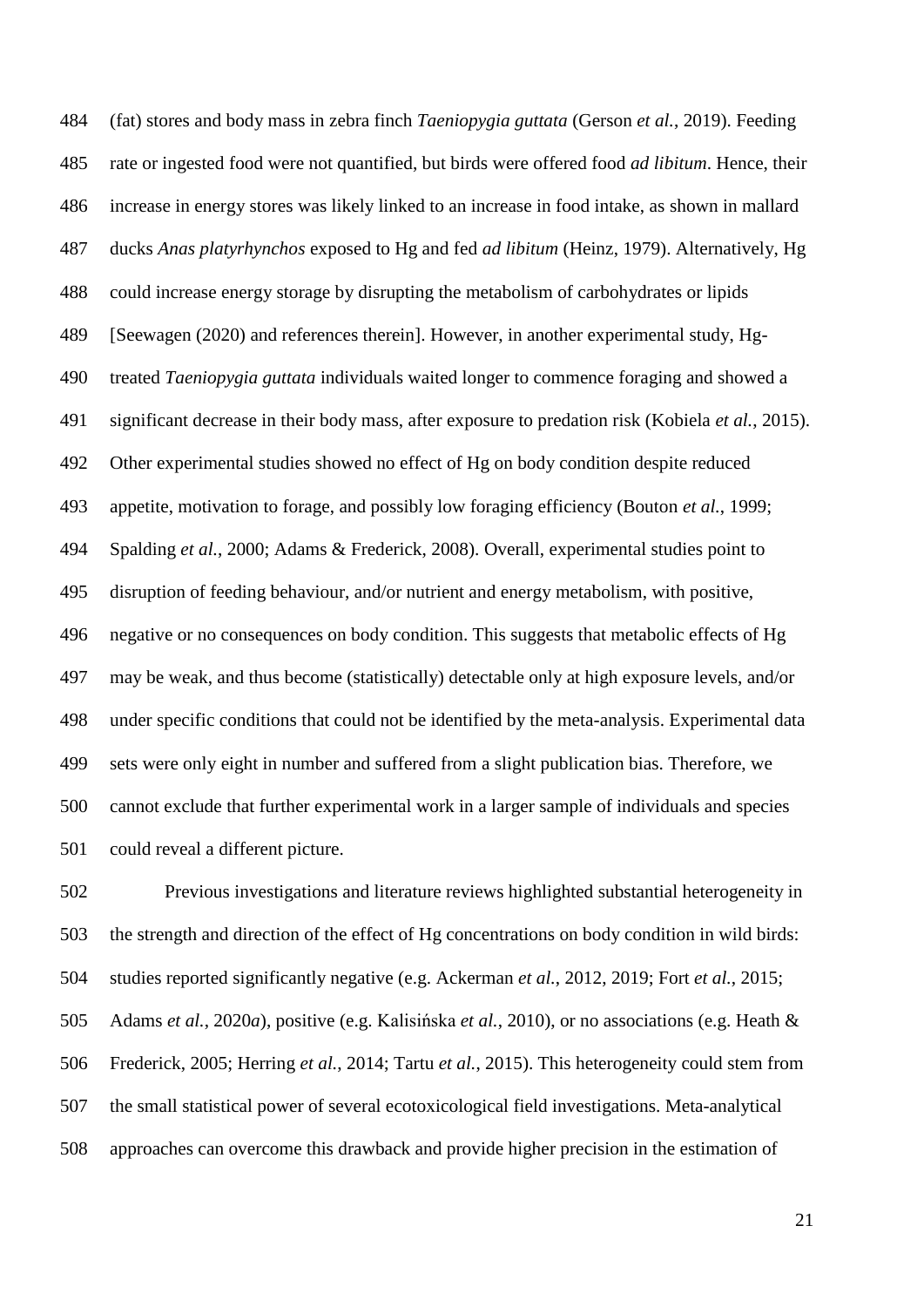effect sizes (Koricheva *et al.*, 2013). However, our meta-analysis confirmed the lack of a clear pattern. The correlative data set included a large number of effect sizes, with a balanced distribution of modalities for most moderators, and a lack of bias, thus suggesting that the output of this meta-analysis including both published and unpublished data is robust. Interestingly, we detected a (publication) bias towards studies that show a negative effect of Hg on body condition, while positive effects were more likely to remain unpublished (Table S6).

 Among the 15 tested moderators in correlative studies, only wintering status was identified as a driving factor of cross-study heterogeneity in results. Wintering birds were more likely to show a negative effect of Hg concentrations on body condition, suggesting a more detectable, negative effect when food is scarce and/or energetic demand for coping with unfavourable weather conditions is high. This effect was driven by two studies on several passerine species (Ackerman *et al.*, 2012, 2019) and needs confirmation from other species. As discussed above for metabolic and behavioural effects in experimental settings, food intake and predation risk could be critical in driving effects of Hg concentration on body condition. Feeding rates, food availability and predation risk are challenging to measure in the wild, and could thus be key factors potentially confounding the Hg–body condition association *in natura*. In conclusion, there is a need for further studies that measure Hg–body condition associations while accounting for food intake and concurrent stressors (e.g. predation risk), especially at challenging life-cycle stages such as chick-rearing, migration, overwintering and moult.

#### **(2) Potential confounding factors and directions for future studies**

 Results from our meta-analysis indicate that body condition indices are not sensitive endpoints of Hg sublethal effects in birds. In accordance with conclusions from Fuchsman *et*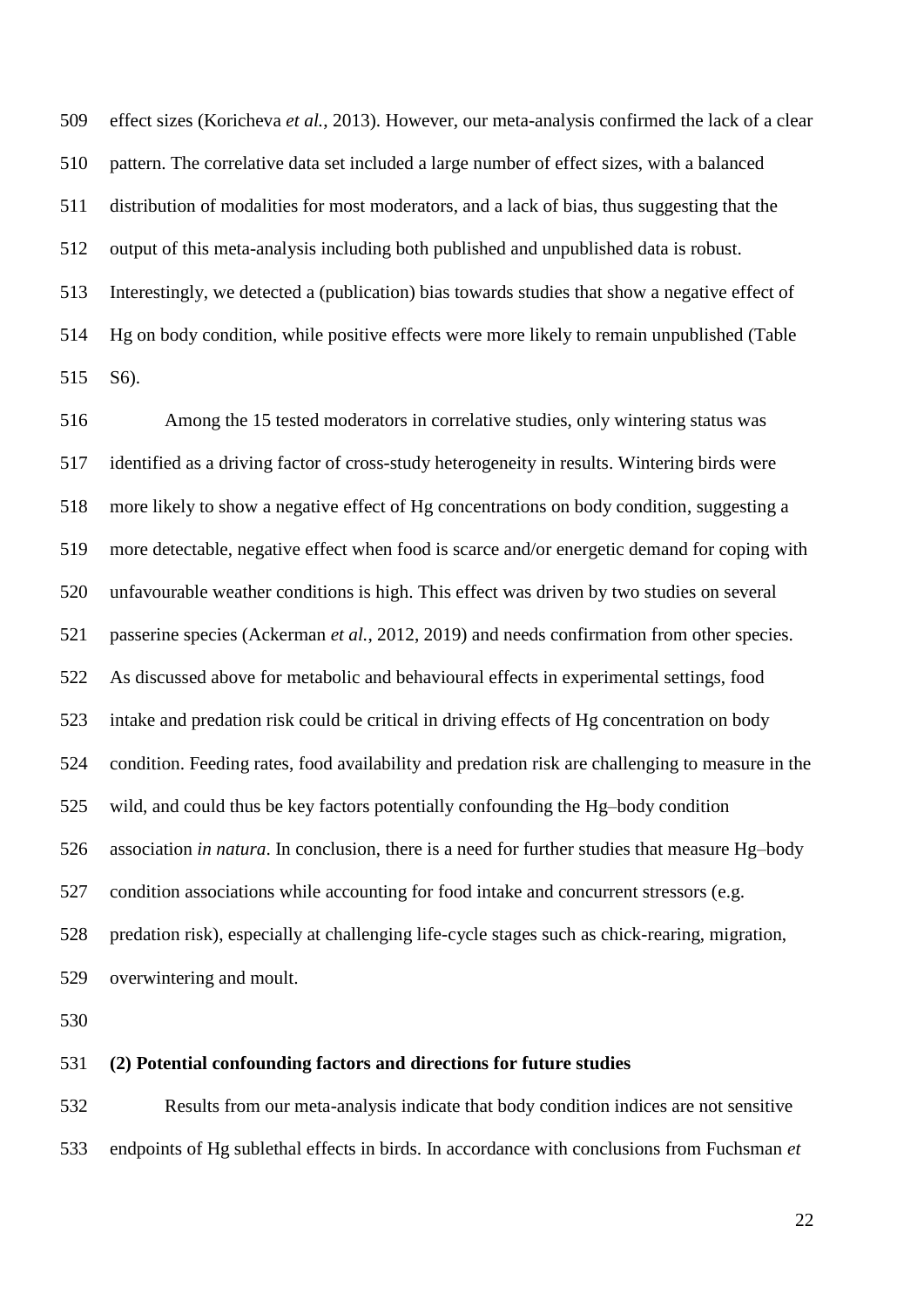*al.* (2017) and Evers (2018), reproductive endpoints should be preferred to estimate Hg toxicity risk. Effects of Hg on reproductive success also have the advantage of being comparable between laboratory-based and field studies in similar taxa (Evers, 2018). The results of our meta-analysis also refute our prediction of smaller effect sizes of the Hg–body condition association in piscivorous species, because of their naturally high Hg exposure over evolutionary timescales (Scheuhammer *et al.*, 2007; Evers, 2018). The lack of sensitivity of body condition indices to Hg effects could stem from several non-exclusive factors, some of which are inherently linked to the concept of 'body condition'. Body condition indices have been used as indicators of fat reserves, although not always explicitly so (reviewed in Labocha & Hayes, 2012). However, body mass variation can be driven largely by lean mass, not only fat mass, especially in migrating birds (Piersma, Gudmundsson & Lilliendahl, 1999; Seewagen & Guglielmo, 2011). As such, body condition indices may be poor indicators of energy stores in species with intrinsically low percentage of body lipids (Jacobs *et al.*, 2012), and be no more informative than body mass alone (Labocha & Hayes, 2012). Here, we found no effect of body condition index type on the Hg–body condition association (Tables S2 and S4). Previous studies have shown that it is complicated to draw generalisations on which body condition index best represents body condition, but that different indices are often correlated (Labocha *et al*., 2014; Kraft *et al*., 2019). We can speculate that if Hg had a clear impact on body condition in birds, effects would be detected irrespective of the index used, but further studies are needed to address this point specifically. In addition, body condition indices can vary substantially with season, sex and other factors, complicating comparisons among studies (Labocha & Hayes, 2012; Labocha *et al*., 2014). For instance, effects of Hg on body condition have been shown to depend on time of day in migrating passerines (Adams *et al.*, 2020*b*), as body mass can fluctuate strongly across the day in small birds. To investigate further the potential role of energy storage and use on the relationship between Hg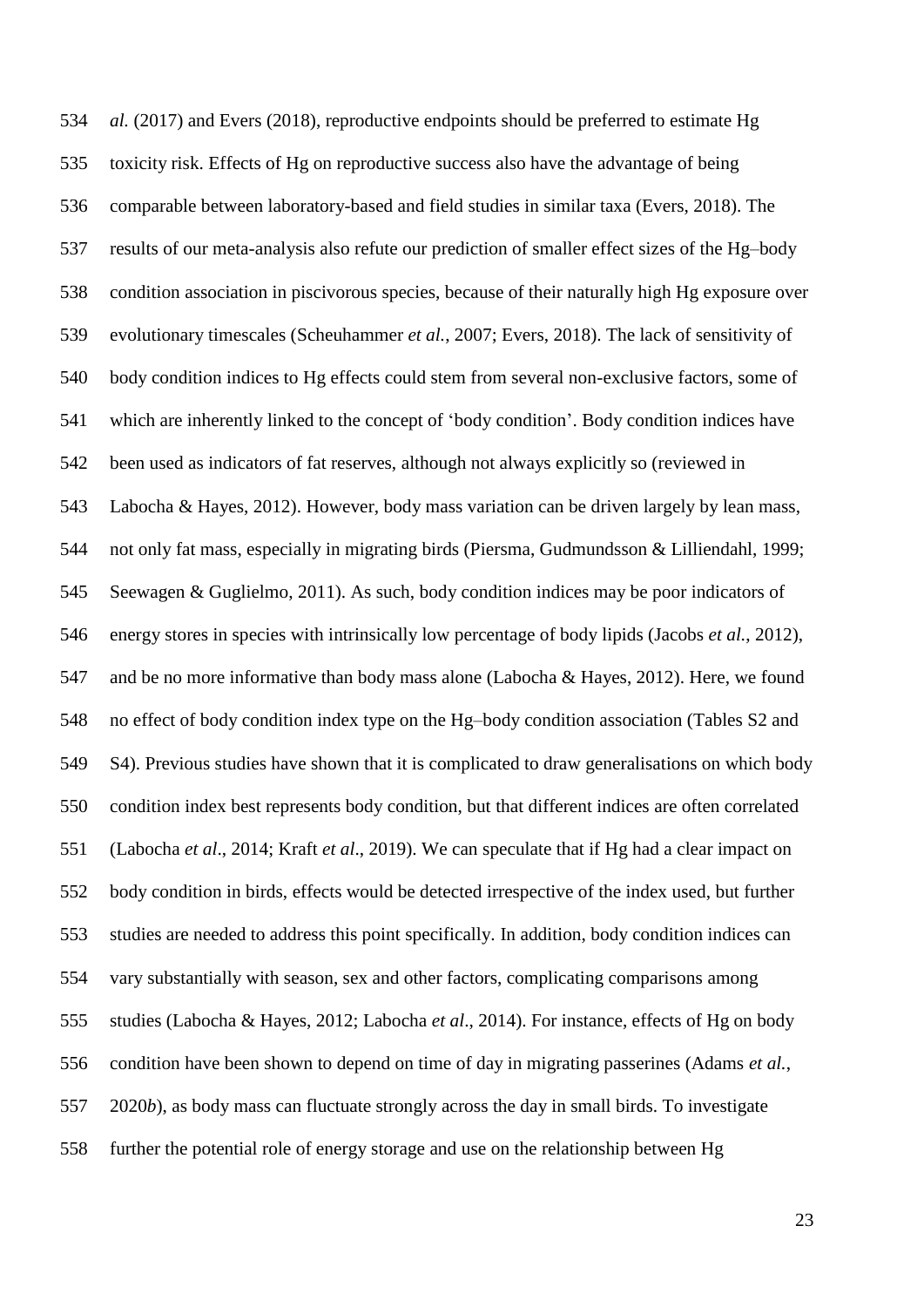concentration and body condition, we tested the effect of BM ratio and BMR as moderators. The BM ratio is an indicator of maximum body condition and energy reserves (Vincze *et al.*, 2019), while BMR represents the energy needed for basal body maintenance [in a resting, post-absorptive phase, under thermoneutral conditions (McNab, 1997; Ellis & Gabrielsen, 2001; White *et al.*, 2007)]. Both species-specific BM ratio and BMR were poor predictors of the variation in the Hg–body condition association. However, only a third of the species included in the analysis had known BMR information, and BMR also can vary depending on other factors, such as temperature and latitude (Ellis & Gabrielsen, 2001; White *et al.*, 2007), or the presence of other environmental contaminants such as persistent organic pollutants (Blévin *et al.*, 2017). The influence of energy storage strategies and BMR on the association between Hg contamination and body condition needs further investigation, and likely works at the individual level, which cannot be accounted for by meta-analytical approaches.

 Physiological factors could also confound the relationship between Hg concentration and body condition in birds. An example of this is the potential mismatch between the temporal integration of Hg into feathers and the timing of body condition measures (see also Section II.1). In addition, the Hg–body condition relationship could reflect mechanisms for dilution (or concentration) of Hg in tissues following body mass gain (or loss). However, this has been shown only in two studies on healthy individuals [Hg dilution in blood in growing juvenile birds (Ackerman, Eagles-Smith & Herzog, 2011); Hg concentration in blood in fasting passerines during simulated migratory fasting (Seewagen *et al.*, 2016)], and in seabirds that died from starvation (Fort *et al.*, 2015). Further evidence from multiple avian species is necessary to confirm whether adaptive changes in body mass and body mass composition, which are necessary to sustain energy-demanding activities such as moulting, migrating and breeding (Bech, Langseth & Gabrielsen, 1999), could drive variation in circulating Hg concentrations. To this end, we encourage the use of other non-invasive indices of body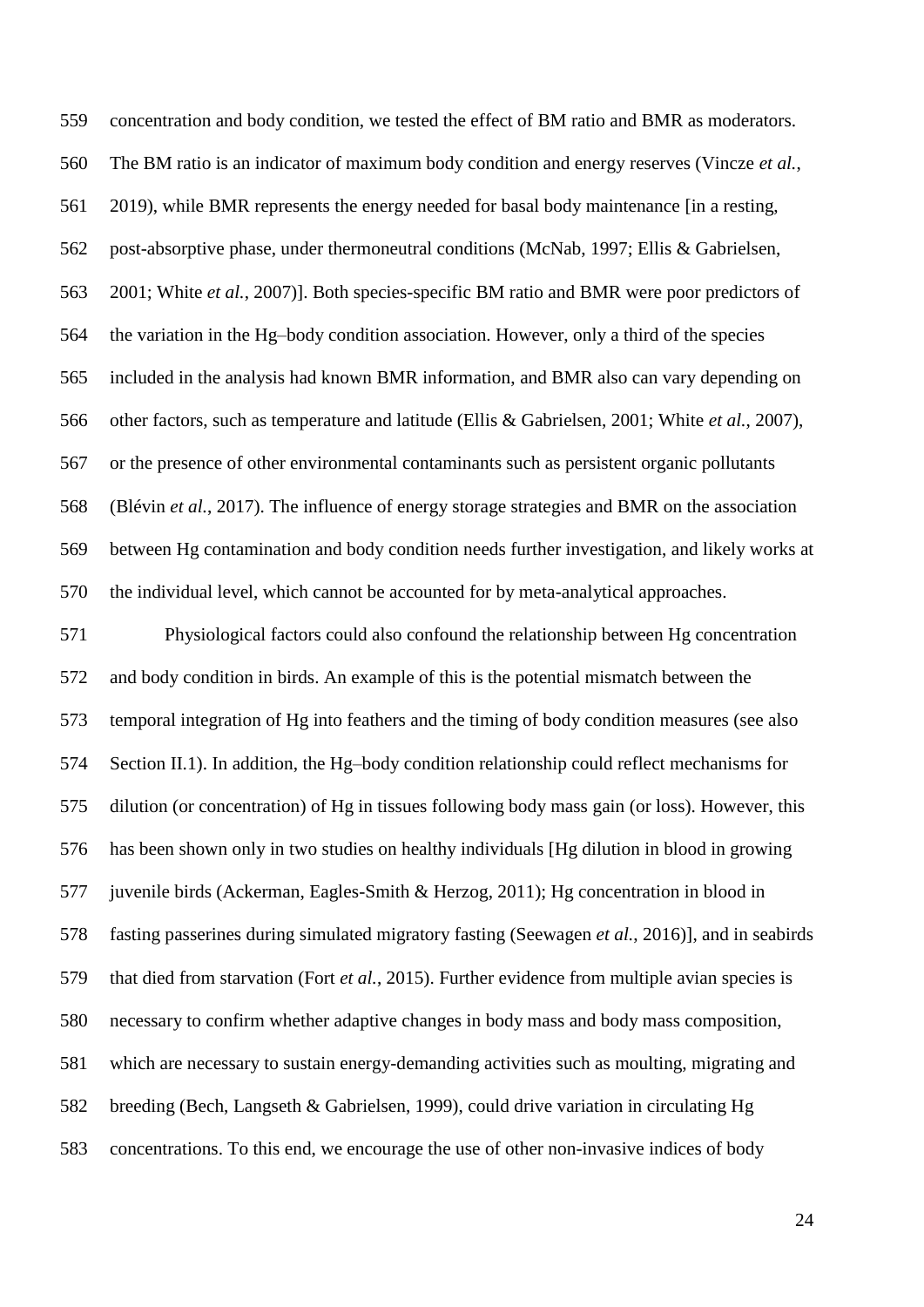condition, such as pectoral muscle thickness (a proxy of lean mass; e.g. Sears, 1988), or body composition assessed *via* quantitative magnetic resonance (Seewagen *et al.*, 2016; Ma *et al.*, 2018), and to account for sampling time of day (Adams *et al.*, 2020*b*).

 Another possible factor confounding the Hg–body condition association could be selenium (Se) status. Se can play a protective role against Hg toxicity at the biochemical level (Cuvin-Aralar & Furness, 1991; Ralston, Blackwell & Raymond, 2007; Scheuhammer *et al.*, 2015). The formation of apparently nontoxic Hg–Se granules observed in wildlife after MeHg demethylation is considered the primary detoxification mechanism of MeHg, and enables long-term storage of Hg (Manceau *et al.*, 2021). However, the mutual sequestration of Hg and Se can be detrimental. Specifically, Hg can inhibit Se-dependent enzymes (selenoenzymes), which are critical for brain health function, especially in early life (Ralston *et al.*, 2008; Ralston, Ralston & Raymond, 2016). Sublethal effects of Hg and the Hg–body condition association could thus be influenced by the presence and bioavailability of Se in the diet, but this is still understudied with respect to the toxic effects of Hg in avian species. Quantifying the Se:Hg molar ratio (Scheuhammer *et al.*, 2015), and/or a risk assessment criterion that accounts for concurrent intake of MeHg and Se (Se health benefit value; Ralston *et al.*, 2016), could improve our understanding of the sublethal effects of Hg in birds.

#### **V. CONCLUSIONS**

 (1) Our meta-analysis indicates that body condition is an unreliable endpoint of the sublethal effects of Hg in wild birds.

 (2) Associations of Hg with body condition appear to be clearer under controlled conditions and further investigations are needed.

 (3) Wintering birds were more likely to show a negative association between Hg and body condition in the wild, but further studies should confirm this in additional taxa.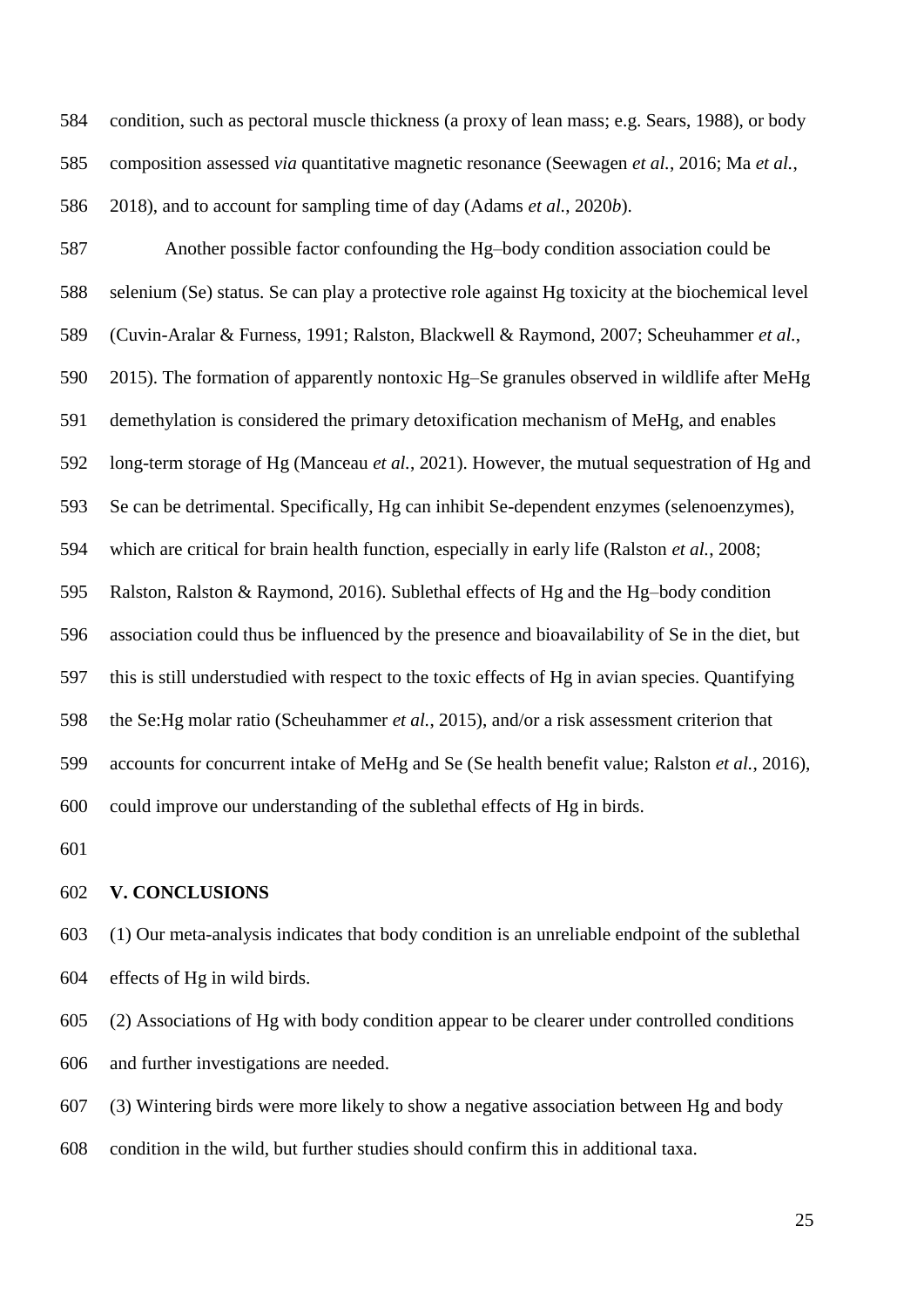(4) We highlight a substantial knowledge gap on the metabolic effects of Hg in waders and raptors, birds in freshwater habitats and from tropical/subtropical regions, and especially in migrating and overwintering birds.

 (5) Our results indicate the need for further studies in both the laboratory and the field on the effects of Hg on feeding rates, foraging efficiency, and energy storage and use in a larger sample of individuals and species.

#### **VI. ACKNOWLEDGMENTS**

 The authors declare that there are no conflicts of interest. We thank Gholam Alaie, Françoise Amélineau, Michael J. Anteau, Yuri V. Albores-Barajas, Charles Clarkson, Silvia Espín, Kirsty E. B. Gurney, Anna L. Hargreaves, Megan E. Kobiela, Miriam Lerma, Manuel E. Ortiz-Santaliestra, Linnea M. Rowse, Manrico Sebastiano, Sabrina Tartu, Kjetil Sagerup, Jennifer F. Provencher, and Shari A. Weech, for providing additional information and raw data from their published work. We also thank Mark Mallory and two anonymous reviewers for providing constructive comments that greatly improved this review. This study is a contribution to the projects ARCTIC-STRESSORS (ANR-20-CE34-0006), ILETOP (ANR- 16-CE34-0005), PolarTOP (ANR-10-CESA-0016), ORNITHO-ECO (IPEV-109), ADACLIM (IPEV-388), ORNITHO-ENDOCRINO (IPEV-330), The Research Council of Norway (AVITOX), Project MULTISTRESS (Region Nouvelle Aquitaine), PIG-CNRS (SENTINEL), to the international initiative ARCTOX (arctox.cnrs.fr) and to the Excellence Chair ECOMM funded by the Region Nouvelle Aquitaine (France). O.V. was supported by the János Bolyai Research Scholarship of the Hungarian Academy of Sciences and by the New National Excellence Programme of the Hungarian Ministry of Innovation and Technology. The IUF (Institut Universitaire de France) is acknowledged for its support to P.B. as a senior member. J.T.A. was funded by the U.S. Geological Survey, Ecosystems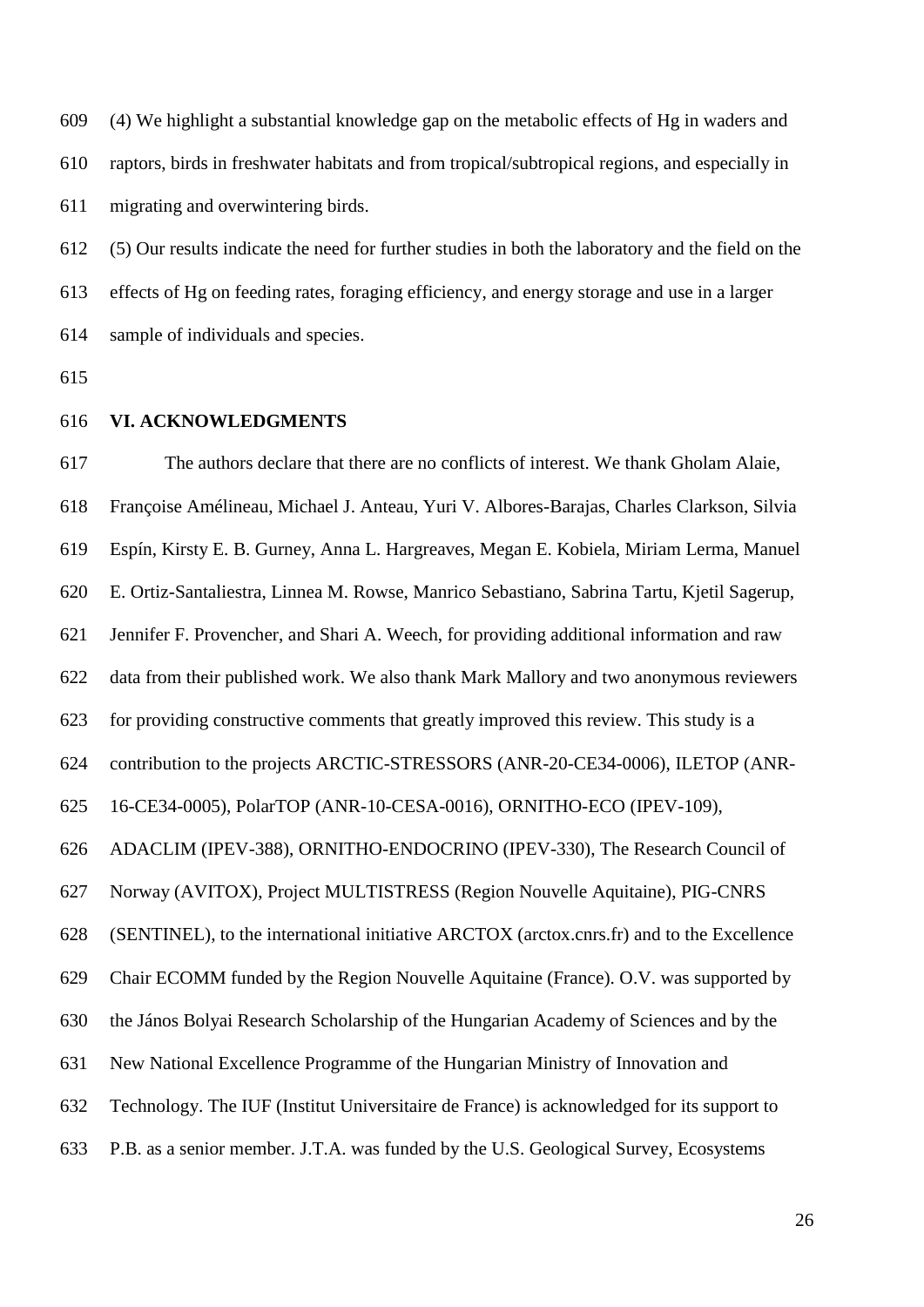Mission Area, Environmental Health Program (Contaminant Biology and Toxic Substances Hydrology). G.Y. and O.G. are funded by the French Polar Institute-IPEV (Program 'IVORY- 1210'). We thank Guillaume Evanno, Alex Hartman, Mark Herzog, and Matt Toney. Any use of trade, firm, or product names is for descriptive purposes only and does not imply endorsement by the U.S. Government. Hg data from Tromelin and Ile du Lys (Indian Ocean) were measured on subsamples of blood collected within the SPILE program (Camille Lebarbenchon). We thank Henri Weimerskirch for managing the CLIMOM program, C. Lebarbenchon, Matthieu Le Corre, Karen McKoy, David Grémillet and Céline Toty for their help in the field, as well as the Terres Australes et Antarctiques Françaises (TAAF) personnel for ensuring field logistics. St. Lawrence Island sampling was funded by the North Pacific Research Board (NPRB #1612-6) and the Japan Society for the Promotion of Science KAKENHI grant number JP16H02705, and the Arctic Challenge for Sustainability (ArCS) program of the Japan Ministry of Education, Culture, Sports, Science and Technology (MEXT). We thank Akinori Takahashi, Jean-Baptiste Thiebot, Michael Toolie and Punguk Shoogukwruk. Fieldwork was conducted under the following permissions/permits: Native Village of Savoonga, Kukulget Land Crossing Permit, UAF IACUC protocol #470122, USFWS scientific collection permit #MB70337A, master banding permit #23350, and ADFG permits #19-140, 18-131, 17-104, 16-089.

#### **VII. REFERENCES**

REFERENCES OF THE ONLINE SUPPLEMENTARY INFORMATION ARE PRECEDED BY \*

- ACKERMAN, J.T., EAGLES-SMITH, C.A. & HERZOG, M.P. (2011). Bird mercury concentrations
- change rapidly as chicks age: toxicological risk is highest at hatching and fledging.
- *Environmental Science & Technology* **45**, 5418–5425.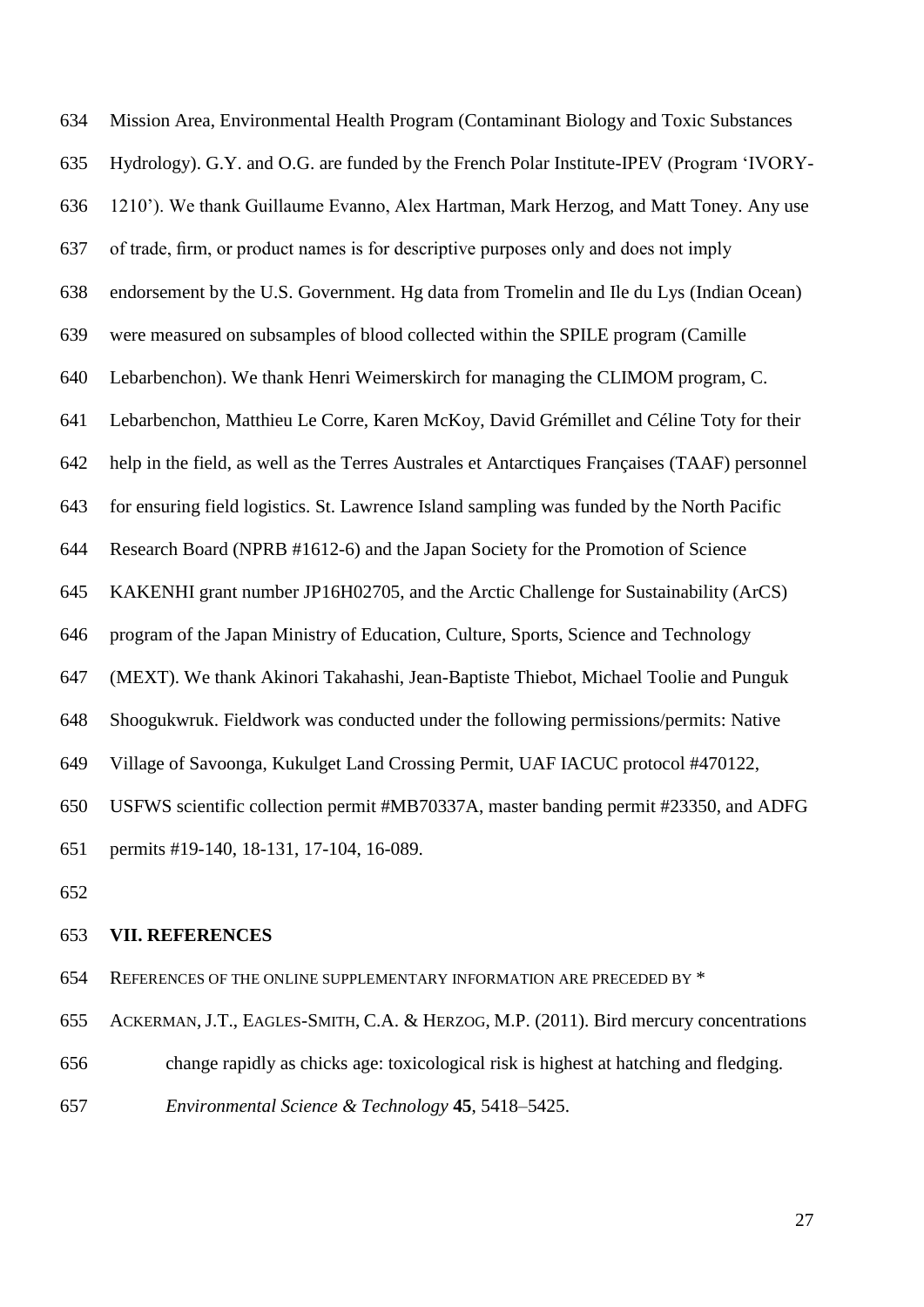- ACKERMAN, J.T., HARTMAN, C.A. & HERZOG, M.P. (2017). Maternal transfer of mercury to songbird eggs. *Environmental Pollution* **230**, 463–468.
- ACKERMAN, J.T., HARTMAN, C.A. & HERZOG, M.P. (2019). Mercury contamination in
- resident and migrant songbirds and potential effects on body condition. *Environmental Pollution* **246**, 797–810.
- ACKERMAN, J.T., OVERTON, C.T., CASAZZA, M.L., TAKEKAWA, J.Y., EAGLES-SMITH, C.A.,
- KEISTER, R.A. & HERZOG, M.P. (2012). Does mercury contamination reduce body
- condition of endangered California clapper rails? *Environmental Pollution* **162**, 439– 448.
- ADAMS, E.M. & FREDERICK, P.C. (2008). Effects of methylmercury and spatial complexity on foraging behavior and foraging efficiency in juvenile white ibises (*Eudocimus albus*). *Environmental Toxicology and Chemistry* **27**, 1708–1712.
- ADAMS, E.M., SAUER, A.K., LANE, O., REGAN, K. & EVERS, D.C. (2020*a*). The effects of
- climate, habitat, and trophic position on methylmercury bioavailability for breeding New York songbirds. *Ecotoxicology* **29**, 1843–1861.
- ADAMS, E.M., WILLIAMS, K.A., OLSEN, B.J. & EVERS, D.C. (2020*b*). Mercury exposure in
- migrating songbirds: correlations with physical condition. *Ecotoxicology* **29**, 1240– 1253.
- \*ALBERS, P.H., KOTERBA, M.T., ROSSMANN, R., LINK, W.A., FRENCH, J.B., BENNETT, R.S. &
- BAUER, W.C. (2007). Effects of methylmercury on reproduction in American kestrels.
- *Environmental Toxicology and Chemistry* **26**, 1856–1866.
- ALBERT, C., RENEDO, M., BUSTAMANTE, P. & FORT, J. (2019). Using blood and feathers to
- investigate large-scale Hg contamination in Arctic seabirds: A review. *Environmental*
- *Research* **177**, 108588.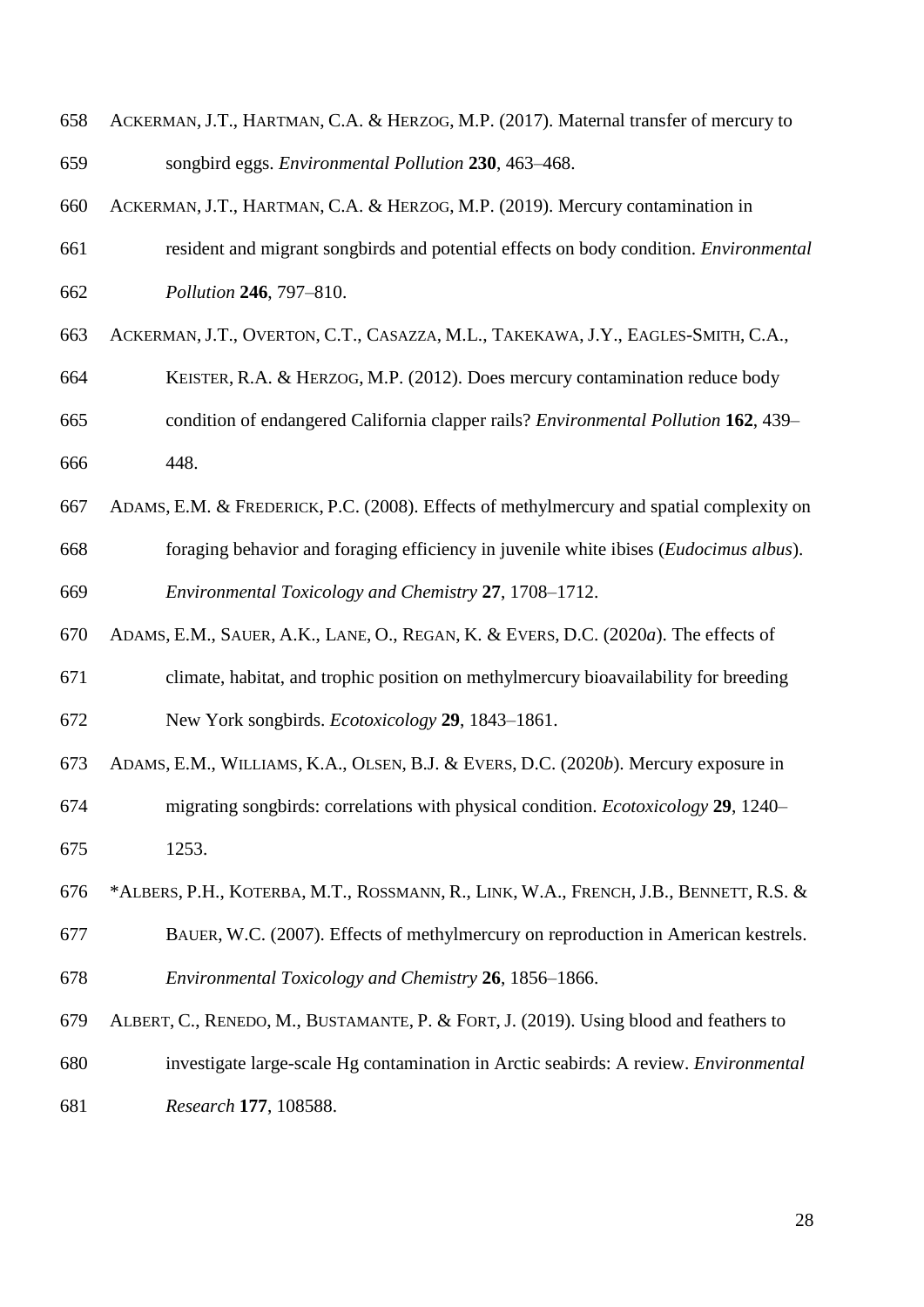|  | 682 ALBERTOS, S., BERENGUER, N.I., SÁNCHEZ-VIROSTA, P., GÓMEZ-RAMÍREZ, P., JIMÉNEZ, P., |  |  |  |  |  |
|--|-----------------------------------------------------------------------------------------|--|--|--|--|--|
|--|-----------------------------------------------------------------------------------------|--|--|--|--|--|

- TORRES-CHAPARRO, M.Y., VALVERDE, I., NAVAS, I., MARÍA-MOJICA, P., GARCÍA-
- FERNÁNDEZ, A.J. & ESPÍN, S. (2020). Mercury exposure in birds linked to marine
- ecosystems in the Western Mediterranean. *Archives of Environmental Contamination and Toxicology* **79**, 435–453.
- AMELINEAU, F., GREMILLET, D., HARDING, A.M.A., WALKUSZ, W., CHOQUET, R. & FORT, J.
- (2019). Arctic climate change and pollution impact little auk foraging and fitness across a decade. *Scientific Reports* **9**, 1014.
- ANDERSON, O.R.J., PHILLIPS, R.A., MCDONALD, R.A., SHORE, R.F., MCGILL, R.A.R. &
- BEARHOP, S. (2009). Influence of trophic position and foraging range on mercury
- levels within a seabird community. *Marine Ecology Progress Series* **375**, 277–288.
- \*ANTEAU, M.J., AFTON, A.D., CUSTER, C.M. & CUSTER, T.W. (2007). Relationships of
- cadmium, mercury, and selenium with nutrient reserves of female lesser scaup (*Aythya*
- *affinis*) during winter and spring migration. *Environmental Toxicology and Chemistry* **26**, 515–520.
- ATWELL, L., HOBSON, K.A. & WELCH, H.E. (1998). Biomagnification and bioaccumulation of
- mercury in an arctic marine food web: insights from stable nitrogen isotope analysis.

*Canadian Journal of Fisheries and Aquatic Sciences* **55**, 1114–1121.

- BÅRDSEN, B.-J., HANSSEN, S.A. & BUSTNES, J.O. (2018). Multiple stressors: modeling the
- effect of pollution, climate, and predation on viability of a sub-arctic marine bird.
- *Ecosphere* **9**, e02342.
- BARTÓN, K. (2020). Multi-Model Inference. R package version 1.43.17. https://CRAN.R-project.org/package=MuMIn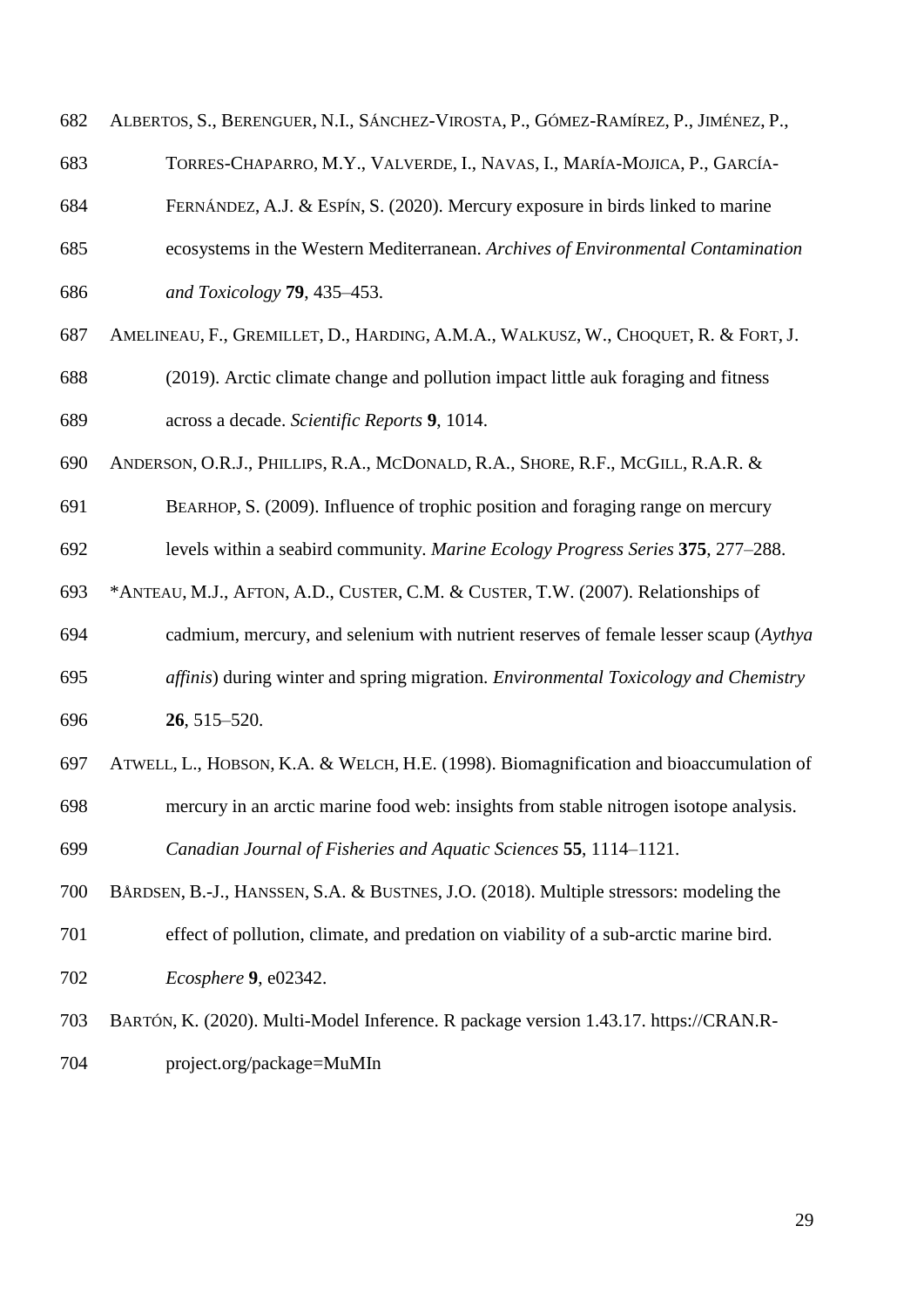| 706 | mercury inhibition on muscarinic acetylcholine receptor binding in the cerebral cortex     |
|-----|--------------------------------------------------------------------------------------------|
| 707 | and cerebellum. Toxicology and Applied Pharmacology 205, 71–76.                            |
| 708 | BECH, C., LANGSETH, I. & GABRIELSEN, G.W. (1999). Repeatability of basal metabolism in     |
| 709 | breeding female kittiwakes Rissa tridactyla. Proceedings of the Royal Society of           |
| 710 | London. Series B: Biological Sciences 266, 2161-2167.                                      |
| 711 | BLÉVIN, P., TARTU, S., ELLIS, H.I., CHASTEL, O., BUSTAMANTE, P., PARENTEAU, C., HERZKE,    |
| 712 | D., ANGELIER, F. & GABRIELSEN, G.W. (2017). Contaminants and energy expenditure            |
| 713 | in an Arctic seabird: organochlorine pesticides and perfluoroalkyl substances are          |
| 714 | associated with metabolic rate in a contrasted manner. Environmental Research 157,         |
| 715 | $118 - 126.$                                                                               |
| 716 | BLOOM, N.S. (1992). On the chemical form of mercury in edible fish and marine invertebrate |
| 717 | tissue. Canadian journal of fisheries and aquatic sciences 49, 1010-1017.                  |
| 718 | BOLKER, B.M., BROOKS, M.E., CLARK, C.J., GEANGE, S.W., POULSEN, J.R., STEVENS, M.H.H.      |
| 719 | & WHITE, J.-S.S. (2009). Generalized linear mixed models: a practical guide for            |
| 720 | ecology and evolution. Trends in Ecology & Evolution 24, 127–135.                          |
| 721 | BOND, A.L. & DIAMOND, A.W. (2009). Total and methyl mercury concentrations in seabird      |
| 722 | feathers and eggs. Archives of Environmental Contamination and Toxicology 56, 286–         |
| 723 | 291.                                                                                       |
| 724 | BOUTON, S.N., FREDERICK, P.C., SPALDING, M.G. & MCGILL, H. (1999). Effects of chronic,     |
| 725 | low concentrations of dietary methylmercury on the behavior of juvenile great egrets.      |
| 726 | Environmental Toxicology and Chemistry 18, 1934–1939.                                      |
| 727 | BRAUNE, B.M., GASTON, A.J., HOBSON, K.A., GILCHRIST, H.G. & MALLORY, M.L. (2014).          |
| 728 | Changes in food web structure alter trends of mercury uptake at two seabird colonies       |
| 729 | in the Canadian Arctic. <i>Environmental Science &amp; Technology</i> 48, 13246–13252.     |
|     |                                                                                            |

BASU, N., STAMLER, C.J., LOUA, K.M. & CHAN, H.M. (2005). An interspecies comparison of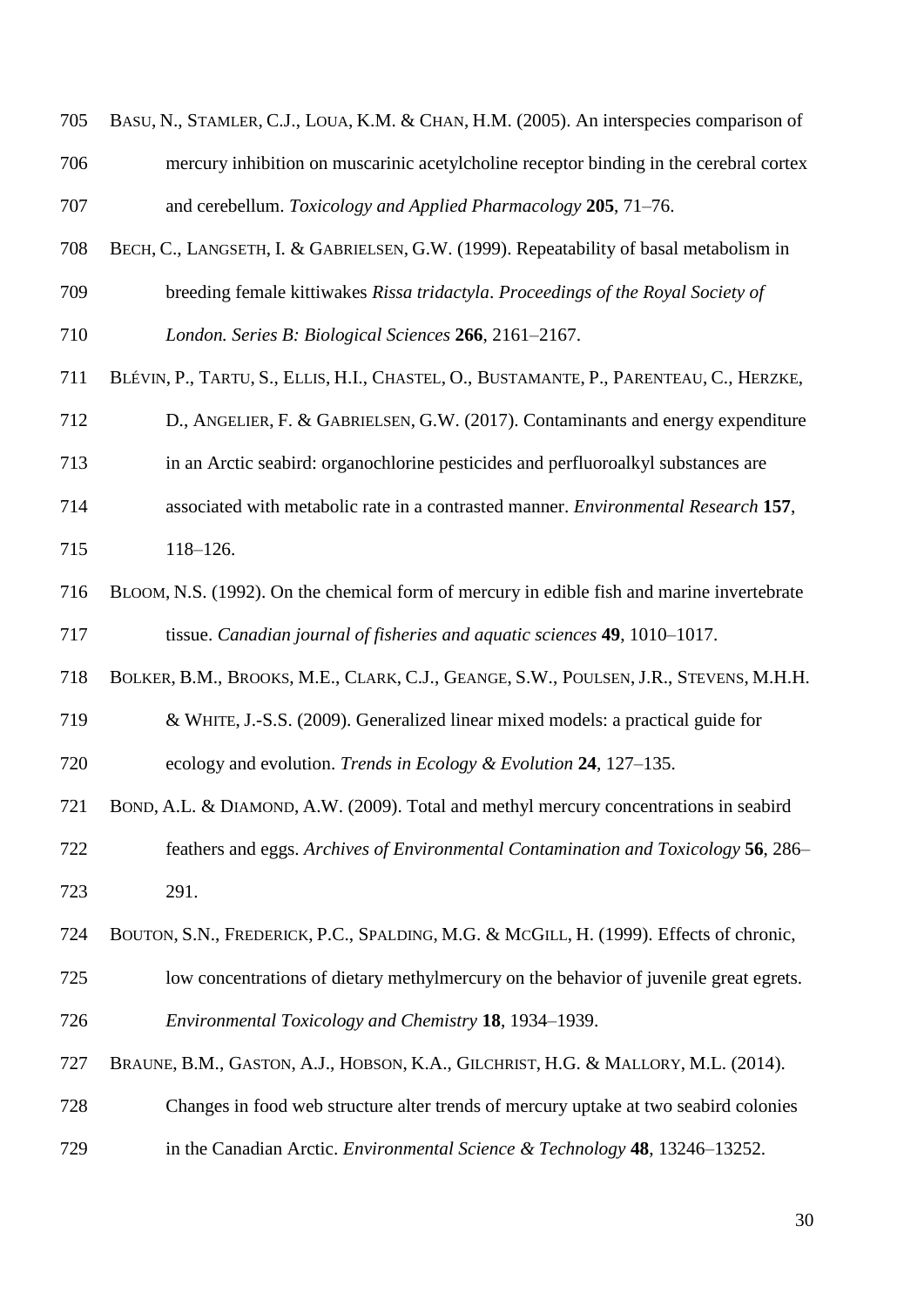| 730 | BUSTAMANTE, P., LAHAYE, V., DURNEZ, C., CHURLAUD, C. & CAURANT, F. (2006). Total and   |
|-----|----------------------------------------------------------------------------------------|
| 731 | organic Hg concentrations in cephalopods from the North Eastern Atlantic waters:       |
| 732 | influence of geographical origin and feeding ecology. Science of The Total             |
| 733 | Environment 368, 585-596.                                                              |
| 734 | CARRAVIERI, A., BURTHE, S.J., DE LA VEGA, C., YONEHARA, Y., DAUNT, F., NEWELL, M.A.,   |
| 735 | JEFFREYS, R.M., LAWLOR, A.J., HUNT, A., SHORE, R.F., PEREIRA, M.G. & GREEN, J.A.       |
| 736 | (2020a). Interactions between environmental contaminants and gastrointestinal          |
| 737 | parasites: novel insights from an integrative approach in a marine predator.           |
| 738 | Environmental Science & Technology 54, 8938-8948.                                      |
| 739 | CARRAVIERI, A., BUSTAMANTE, P., CHURLAUD, C., FROMANT, A. & CHEREL, Y. (2014a).        |
| 740 | Moulting patterns drive within-individual variations of stable isotopes and mercury in |
| 741 | seabird body feathers: implications for monitoring of the marine environment. Marine   |
| 742 | Biology 161, 963-968.                                                                  |
| 743 | CARRAVIERI, A., BUSTAMANTE, P., LABADIE, P., BUDZINSKI, H., CHASTEL, O. & CHEREL, Y.   |
| 744 | (2020b). Trace elements and persistent organic pollutants in chicks of 13 seabird      |
| 745 | species from Antarctica to the subtropics. Environment International 134, 105225.      |
| 746 | CARRAVIERI, A., BUSTAMANTE, P., TARTU, S., MEILLERE, A., LABADIE, P., BUDZINSKI, H.,   |
| 747 | PELUHET, L., BARBRAUD, C., WEIMERSKIRCH, H., CHASTEL, O. & CHEREL, Y. (2014b).         |
| 748 | Wandering albatrosses document latitudinal variations in the transfer of persistent    |
| 749 | organic pollutants and mercury to Southern Ocean predators. Environmental Science      |
| 750 | & Technology 48, 14746-14755.                                                          |
| 751 | CARRAVIERI, A., CHEREL, Y., BRAULT-FAVROU, M., CHURLAUD, C., PELUHET, L., LABADIE,     |
| 752 | P., BUDZINSKI, H., CHASTEL, O. & BUSTAMANTE, P. (2017). From Antarctica to the         |
| 753 | subtropics: Contrasted geographical concentrations of selenium, mercury, and           |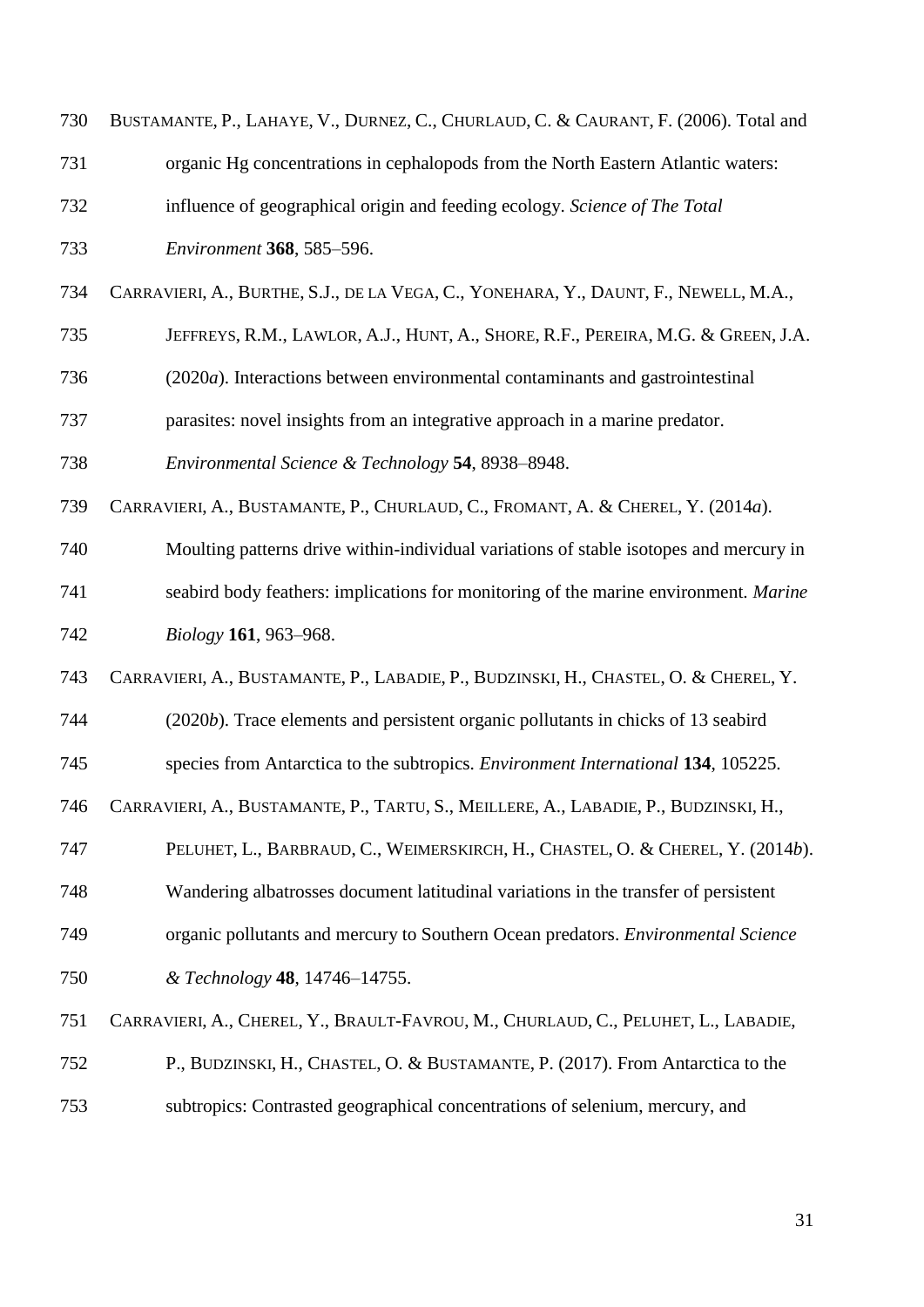persistent organic pollutants in skua chicks (*Catharacta* spp.). *Environmental* 

*Pollution* **228**, 464–473.

- CARRAVIERI, A., FORT, J., TARROUX, A., CHEREL, Y., LOVE, O.P., PRIEUR, S., BRAULT-
- FAVROU, M., BUSTAMANTE, P. & DESCAMPS, S. (2018). Mercury exposure and short-
- term consequences on physiology and reproduction in Antarctic petrels.
- *Environmental Pollution* **237**, 824–831.
- CARRAVIERI, A., WARNER, N.A., HERZKE, D., BRAULT-FAVROU, M., TARROUX, A., FORT, J.,
- BUSTAMANTE, P. & DESCAMPS, S. (2021). Trophic and fitness correlates of mercury
- and organochlorine compound residues in egg-laying Antarctic petrels. *Environmental Research* **193**, 110518.
- CHÉTELAT, J., ACKERMAN, J.T., EAGLES-SMITH, C.A. & HEBERT, C.E. (2020). Methylmercury
- exposure in wildlife: A review of the ecological and physiological processes affecting contaminant concentrations and their interpretation. *Science of The Total Environment* **711**, 135117.
- CLARKSON, C.E., ERWIN, R.M. & RISCASSI, A. (2012). The use of novel biomarkers to
- determine dietary mercury accumulation in nestling waterbirds. *Environmental Toxicology and Chemistry* **31**, 1143–1148.
- COSTANTINI, D., BUSTAMANTE, P., BRAULT-FAVROU, M. & DELL'OMO, G. (2020). Patterns of mercury exposure and relationships with isotopes and markers of oxidative status in chicks of a Mediterranean seabird. *Environmental Pollution* **260**, 114095.
- CUVIN-ARALAR, MA.L.A. & FURNESS, R.W. (1991). Mercury and selenium interaction: A review. *Ecotoxicology and Environmental Safety* **21**, 348–364.
- DUNNING, JR, J.B.J. (2007). *CRC Handbook of Avian Body Masses*, 2nd edition. CRC Press, Boca Raton.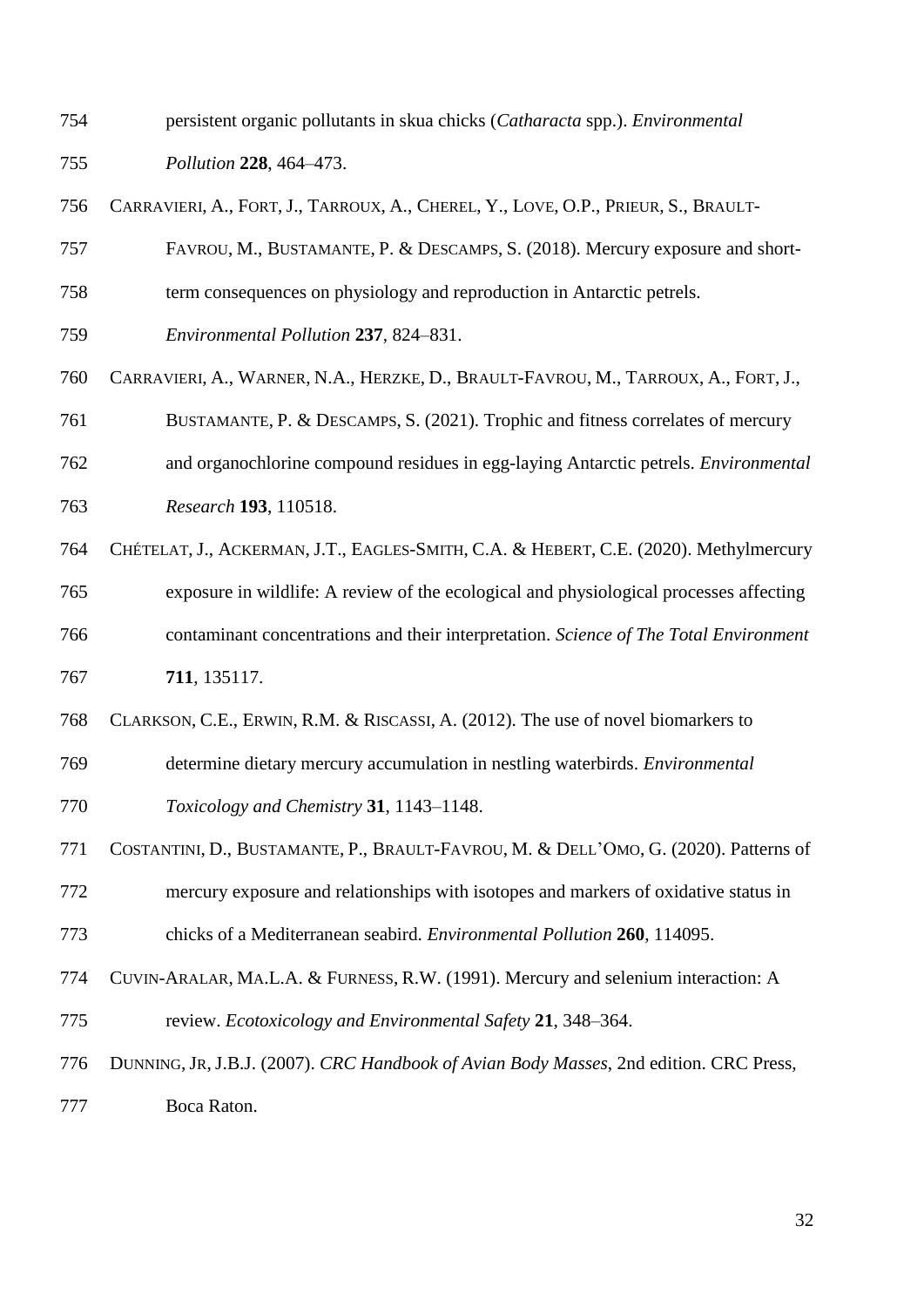| 778 | EAGLES-SMITH, C.A., ACKERMAN, J.T., ADELSBACH, T.L., TAKEKAWA, J.Y., MILES, A.K. &        |
|-----|-------------------------------------------------------------------------------------------|
| 779 | KEISTER, R.A. (2008). Mercury correlations among six tissues for four waterbird           |
| 780 | species breeding in San Francisco Bay, California, USA. Environmental Toxicology          |
| 781 | and Chemistry 27, 2136-2153.                                                              |
| 782 | EAGLES-SMITH, C.A., ACKERMAN, J.T., YEE, J. & ADELSBACH, T.L. (2009). Mercury             |
| 783 | demethylation in waterbird livers: dose–response thresholds and differences among         |
| 784 | species. Environmental Toxicology and Chemistry 28, 568–577.                              |
| 785 | EAGLES-SMITH, C.A., SILBERGELD, E.K., BASU, N., BUSTAMANTE, P., DIAZ-BARRIGA, F.,         |
| 786 | HOPKINS, W.A., KIDD, K.A. & NYLAND, J.F. (2018). Modulators of mercury risk to            |
| 787 | wildlife and humans in the context of rapid global change. Ambio 47, 170–197.             |
| 788 | ECKBO, N., LE BOHEC, C., PLANAS-BIELSA, V., WARNER, N.A., SCHULL, Q., HERZKE, D.,         |
| 789 | ZAHN, S., HAARR, A., GABRIELSEN, G.W. & BORGÅ, K. (2019). Individual variability          |
| 790 | in contaminants and physiological status in a resident Arctic seabird species.            |
| 791 | Environmental Pollution 249, 191-199.                                                     |
| 792 | EGGER, M., SMITH, G.D., SCHNEIDER, M. & MINDER, C. (1997). Bias in meta-analysis          |
| 793 | detected by a simple, graphical test. British Medical Journal 315, 629–634.               |
| 794 | *ELBERT, R.A. & ANDERSON, D.W. (1998). Mercury levels, reproduction, and hematology in    |
| 795 | western grebes from three California Lakes, USA. Environmental Toxicology and             |
| 796 | Chemistry 17, 210-213.                                                                    |
| 797 | * ELLIOTT, J.E., HARRIS, M.L., WILSON, L.K., SMITH, B.D., BATCHELOR, S.P. & MAGUIRE, J.   |
| 798 | (2007). Butyltins, trace metals and morphological variables in surf scoter (Melanitta     |
| 799 | perspicillata) wintering on the south coast of British Columbia, Canada.                  |
| 800 | Environmental Pollution 149, 114-124.                                                     |
| 801 | ELLIS, H. & GABRIELSEN, G. (2001). Energetics of free-ranging seabirds. Biology of Marine |
| 802 | Birds.                                                                                    |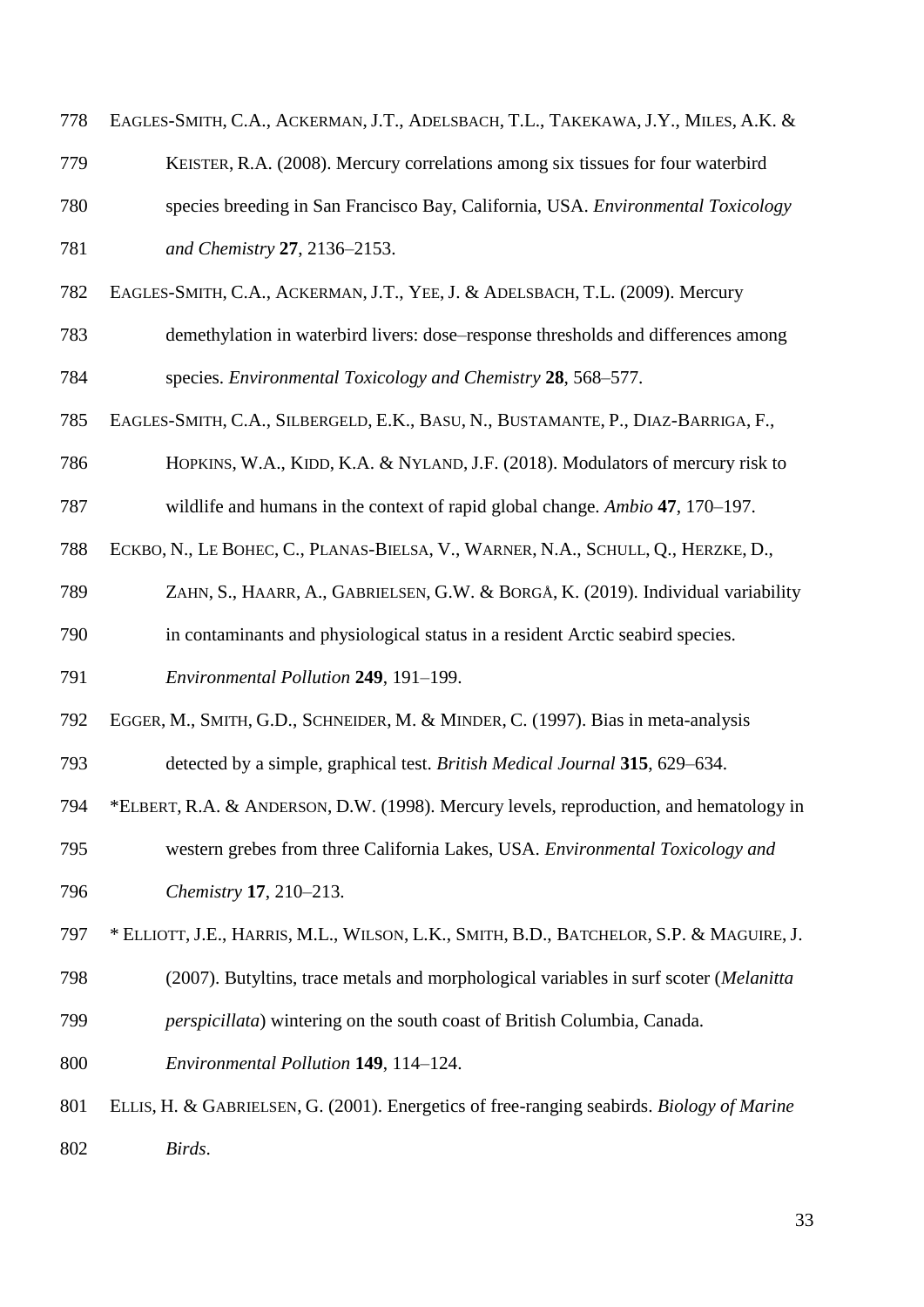- EVERS, D. (2018). The effects of methylmercury on wildlife: a comprehensive review and
- approach for interpretation. In *The Encyclopedia of the Anthropocene* (eds D.
- 805 DELLASALA & M. GOLDSTEIN), pp. 181–194. Elsevier, Oxford.
- EVERS, D.C., KEANE, S.E., BASU, N. & BUCK, D. (2016). Evaluating the effectiveness of the
- Minamata Convention on mercury: principles and recommendations for next steps.
- *Science of The Total Environment* **569–570**, 888–903.
- EVERS, D.C., SAVOY, L.J., DESORBO, C.R., YATES, D.E., HANSON, W., TAYLOR, K.M.,
- SIEGEL, L.S., COOLEY JR,J.H., BANK, M.S. & MAJOR, A. (2008). Adverse effects from
- environmental mercury loads on breeding common loons. *Ecotoxicology* **17**, 69–81.
- FALLACARA, D.M., HALBROOK, R.S. & FRENCH, J.B. (2011). Toxic effects of dietary
- methylmercury on immune function and hematology in American kestrels (*Falco*
- *sparverius*). *Environmental Toxicology and Chemistry* **30**, 1320–1327.
- \*FINLEY, M.T. & STENDELL, R.C. (1978). Survival and reproductive success of black ducks fed methyl mercury. *Environmental Pollution* **16**, 51–64.
- FISCHER, B., TABORSKY, B. & DIECKMANN, U. (2009). Unexpected patterns of plastic energy
- allocation in stochastic environments. *The American Naturalist* **173**, E108-120.
- FITZGERALD, W.F., LAMBORG, C.H. & HAMMERSCHMIDT, C.R. (2007). Marine
- biogeochemical cycling of mercury. *Chemical Reviews* **107**, 641–662.
- FORT, J., LACOUE-LABARTHE, T., NGUYEN, H.L., BOUE, A., SPITZ, J. & BUSTAMANTE, P.
- (2015). Mercury in wintering seabirds, an aggravating factor to winter wrecks?
- *Science of The Total Environment* **527–528**, 448–454.
- FORT, J., ROBERTSON, G.J., GRÉMILLET, D., TRAISNEL, G. & BUSTAMANTE, P. (2014). Spatial
- ecotoxicology: migratory arctic seabirds are exposed to mercury contamination while
- overwintering in the Northwest Atlantic. *Environmental Science & Technology* **48**,
- 11560–11567.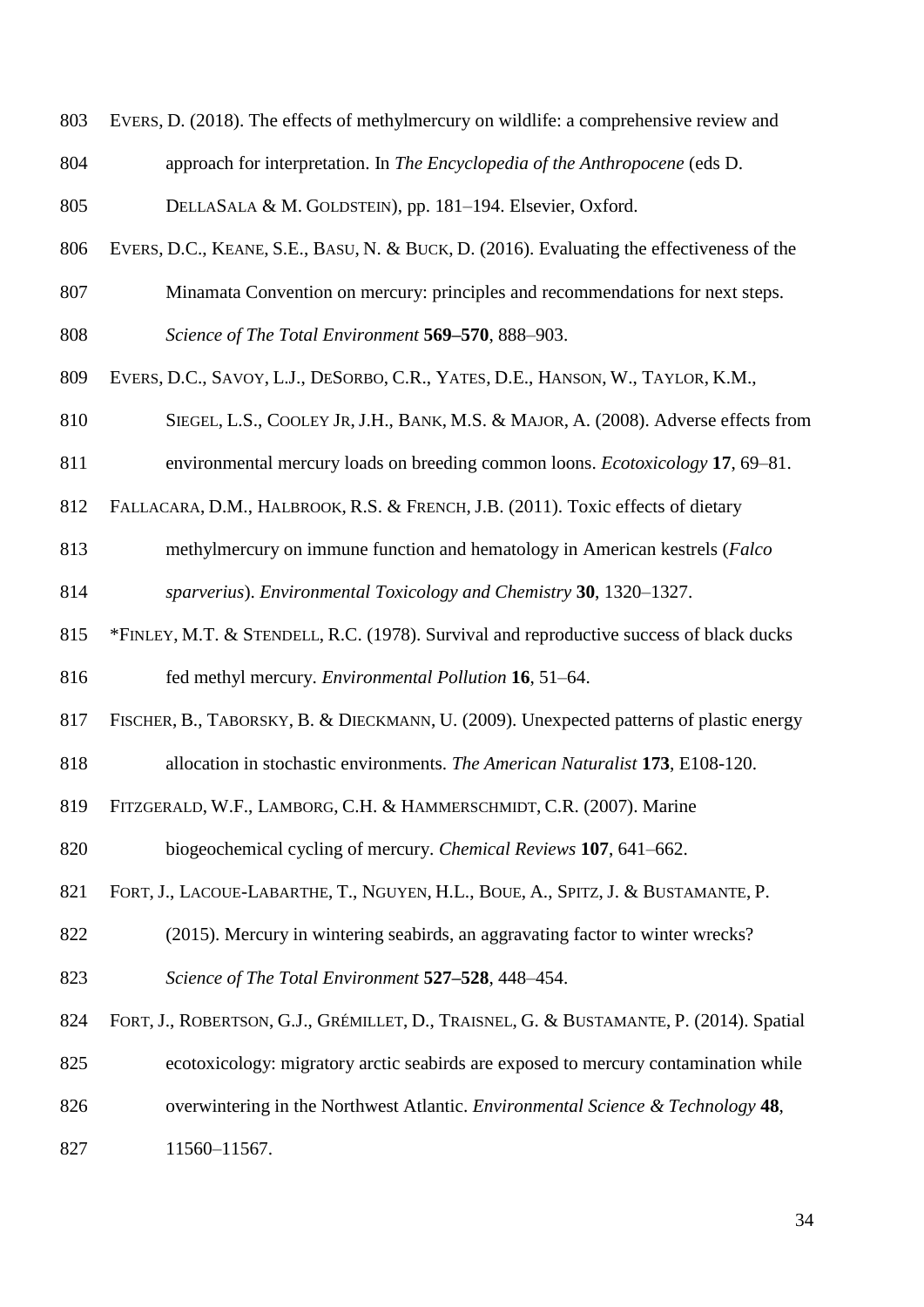| 828 | FRANCESCHINI, M.D., EVERS, D.C., KENOW, K.P., MEYER, M.W., POKRAS, M. & ROMERO,       |
|-----|---------------------------------------------------------------------------------------|
| 829 | L.M. (2017). Mercury correlates with altered corticosterone but not testosterone or   |
| 830 | estradiol concentrations in common loons. Ecotoxicology and Environmental Safety      |
| 831 | 142, 348-354.                                                                         |
| 832 | FUCHSMAN, P.C., BROWN, L.E., HENNING, M.H., BOCK, M.J. & MAGAR, V.S. (2017). Toxicity |
| 833 | reference values for methylmercury effects on avian reproduction: critical review and |
| 834 | analysis. Environmental Toxicology and Chemistry 36, 294–319.                         |
| 835 | GARCÍA, V., MORENO-OPO, R. & TINTÓ, A. (2013). Sex differentiation of Bonelli's eagle |
| 836 | Aquila fasciata in Western Europe using morphometrics and plumage colour patterns.    |
| 837 | Ardeola 60, 261-277.                                                                  |
| 838 | GERSON, A.R., CRISTOL, D.A. & SEEWAGEN, C.L. (2019). Environmentally relevant         |
| 839 | methylmercury exposure reduces the metabolic scope of a model songbird.               |
| 840 | Environmental Pollution 246, 790-796.                                                 |
| 841 | GLAHN, J.F. & McCoy, R.B. (1995). Measurements of wintering double-crested cormorants |
| 842 | and discriminant models of sex. Journal of Field Ornithology 66, 299-304.             |
| 843 | GOUTTE, A., BARBRAUD, C., MEILLERE, A., CARRAVIERI, A., BUSTAMANTE, P., LABADIE, P.,  |
| 844 | BUDZINSKI, H., DELORD, K., CHEREL, Y., WEIMERSKIRCH, H. & CHASTEL, O. (2014).         |
| 845 | Demographic consequences of heavy metals and persistent organic pollutants in a       |
| 846 | vulnerable long-lived bird, the wandering albatross. Proceedings of the Royal Society |
| 847 | B-Biological Sciences 281, 20133313.                                                  |
| 848 | GURNEY, K.E.B., WOOD, C.J., ALISAUSKAS, R.T., WAYLAND, M., DEVINK, J.-M.A. &          |
| 849 | SLATTERY, S.M. (2014). Identifying carry-over effects of wintering area on            |
| 850 | reproductive parameters in White-winged Scoters: an isotopic approach. The Condor     |
| 851 | $116, 251 - 264.$                                                                     |
|     |                                                                                       |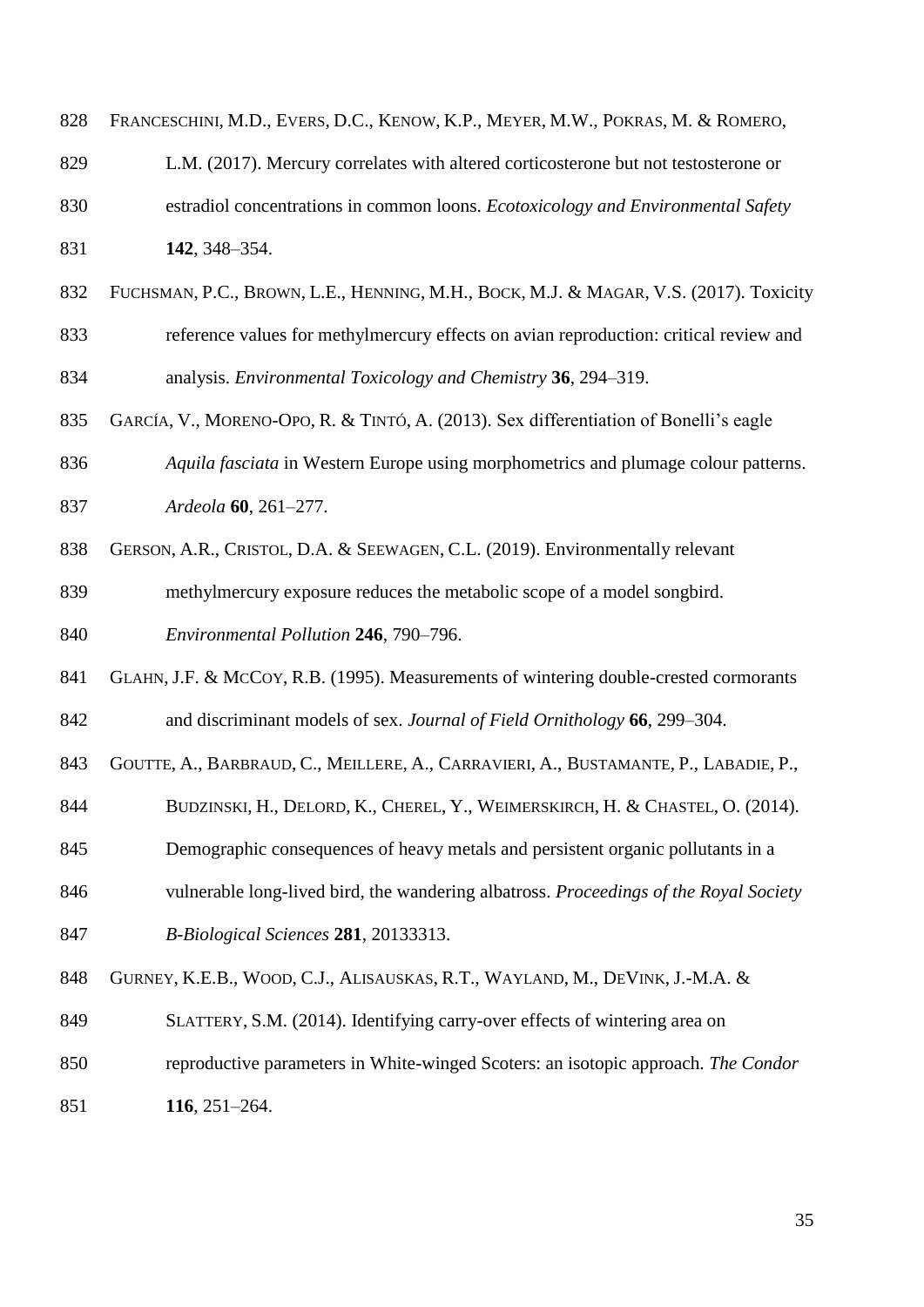- HACKETT, S.J., KIMBALL, R.T., REDDY, S., BOWIE, R.C., BRAUN, E.L., BRAUN, M.J.,
- CHOJNOWSKI, J.L., COX, W.A., HAN, K.-L. & HARSHMAN, J. (2008). A phylogenomic
- study of birds reveals their evolutionary history. *Science* **320**, 1763–1768.
- HANCOCK, J., KUSHLAN, J.A. & KAHL, M.P. (2010). *Storks, Ibises and Spoonbills of the*
- *World*. Academic Press/Harcourt Brace Jovanovich.
- HARGREAVES, A.L., WHITESIDE, D.P. & GILCHRIST, G. (2010). Concentrations of 17
- elements, including mercury, and their relationship to fitness measures in arctic

- 860 HARGREAVES, A.L., WHITESIDE, D.P. & GILCHRIST, G. (2011). Concentrations of 17
- elements, including mercury, in the tissues, food and abiotic environment of Arctic shorebirds. *Science of The Total Environment* **409**, 3757–3770.
- HEATH, J.A. & FREDERICK, P.C. (2005). Relationships among mercury concentrations,
- hormones, and nesting effort of white ibises (*Eudocimus Albus*) in the Florida
- Everglades. *The Auk* **122**, 255–267.
- \*HEDDLE, C., ELLIOTT, J.E., BROWN, T.M., ENG, M.L., PERKINS, M., BASU, N. & WILLIAMS,
- T.D. (2020). Continuous exposure to mercury during embryogenesis and chick
- development affects later survival and reproduction of zebra finch (*Taeniopygia*
- *guttata*). *Ecotoxicology* **29**, 1117–1127.
- \*HEINZ, G. (1974). Effects of low dietary levels of methyl mercury on mallard reproduction. *Bulletin of Environmental Contamination and Toxicology* **11**, 386–392.
- \*HEINZ, G.H. (1976). Methylmercury: second-year feeding effects on mallard reproduction and duckling behavior. *The Journal of Wildlife Management* **40**, 82–90.
- 
- HEINZ, G.H. (1979). Methylmercury: reproductive and behavioral effects on three generations
- of mallard ducks. *The Journal of Wildlife Management* **43**, 394–401.

shorebirds and their eggs. *Science of The Total Environment* **408**, 3153–3161.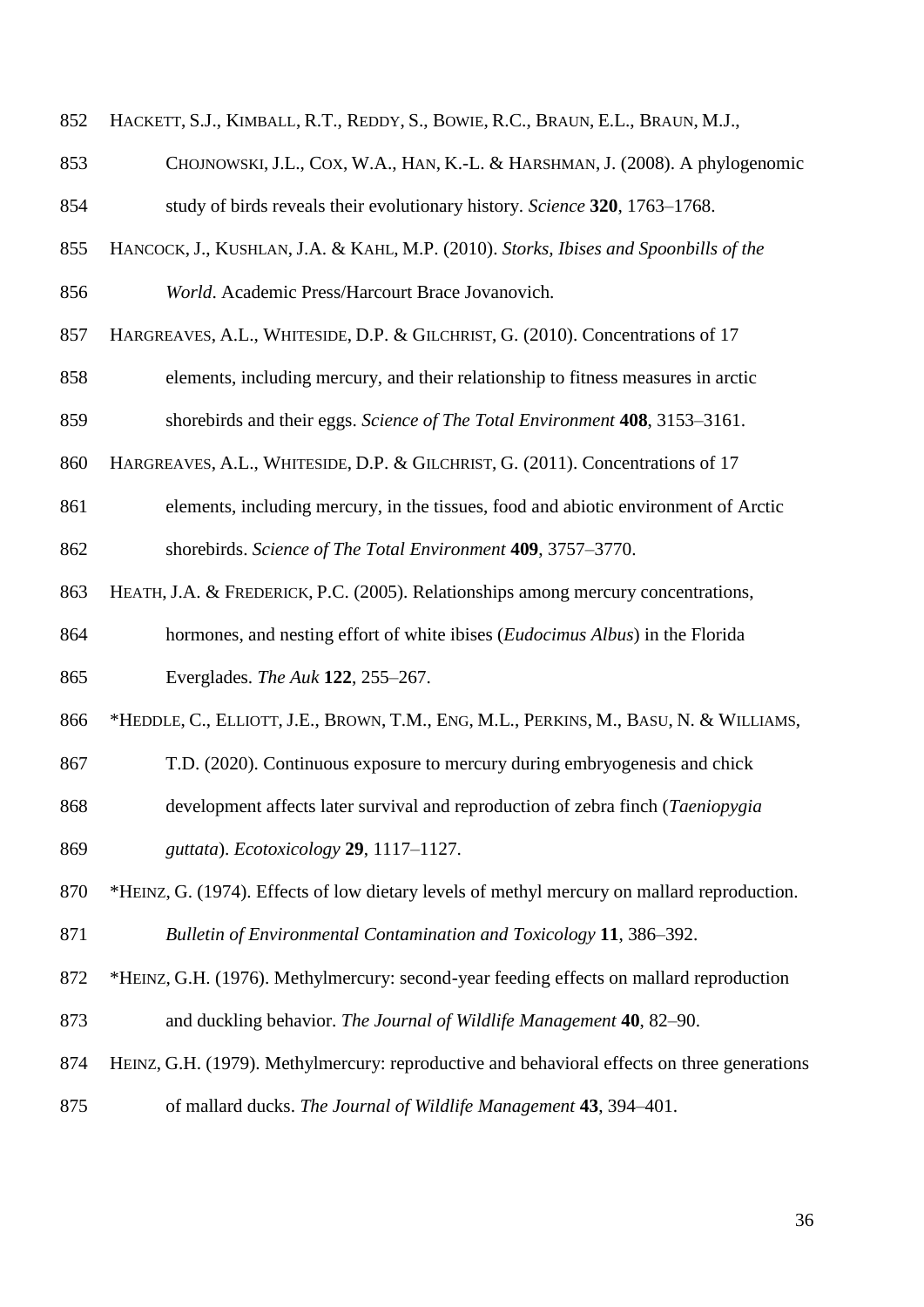- \*HEINZ, G.H., HOFFMAN, D.J., KLIMSTRA, J.D. & STEBBINS, K.R. (2010). Enhanced
- reproduction in mallards fed a low level of methylmercury: An apparent case of hormesis. *Environmental Toxicology and Chemistry* **29**, 650–653.
- HEINZ, G.H., HOFFMAN, D.J., KLIMSTRA, J.D., STEBBINS, K.R., KONDRAD, S.L. & ERWIN,
- C.A. (2009). Species differences in the sensitivity of avian embryos to methylmercury.
- *Archives of Environmental Contamination and Toxicology* **56**, 129–138.
- HELSETH, A., STERVANDER, M. & WALDENSTRÖM, J. (2005). Migration patterns, population trends and morphometrics of Ruddy Turnstones *Arenaria interpres* passing through Ottenby in south-eastern Sweden. *Ornis Svecica* **15**, 63–72.
- HERRING, G., EAGLES-SMITH, C.A., GAWLIK, D.E., BEERENS, J.M. & ACKERMAN, J.T. (2014).
- Physiological condition of juvenile wading birds in relation to multiple landscape
- stressors in the florida everglades: effects of hydrology, prey availability, and mercury bioaccumulation. *Plos One* **9**, e106447.
- HIGGINS, J.P. & THOMPSON, S.G. (2002). Quantifying heterogeneity in a meta-analysis. *Statistics in medicine* **21**, 1539–1558.
- HIGGINS, J.P., THOMPSON, S.G., DEEKS, J.J. & ALTMAN, D.G. (2003). Measuring
- inconsistency in meta-analyses. *British Medical Journal* **327**, 557–560.
- \*HOFFMAN, D.J. & MOORE, J.M. (1979). Teratogenic effects of external egg applications of methyl mercury in the mallard, *Anas platyrhynchos*. *Teratology* **20**, 453–461.
- 895 \*HOFFMAN, D.J., OHLENDORF, H.M., MARN, C.M. & PENDLETON, G.W.P. (1998). Association
- of mercury and selenium with altered glutathione metabolism and oxidative stress in
- diving ducks from the San Francisco bay region, USA. *Environmental Toxicology and*
- *Chemistry* **17**, 167–172.
- \*HOLMAN, K.L., SCHUMMER, M.L., PETRIE, S.A., CHEN, Y.-W. & BELZILE, N. (2015).
- Inorganic contaminants, nutrient reserves and molt intensity in autumn migrant red-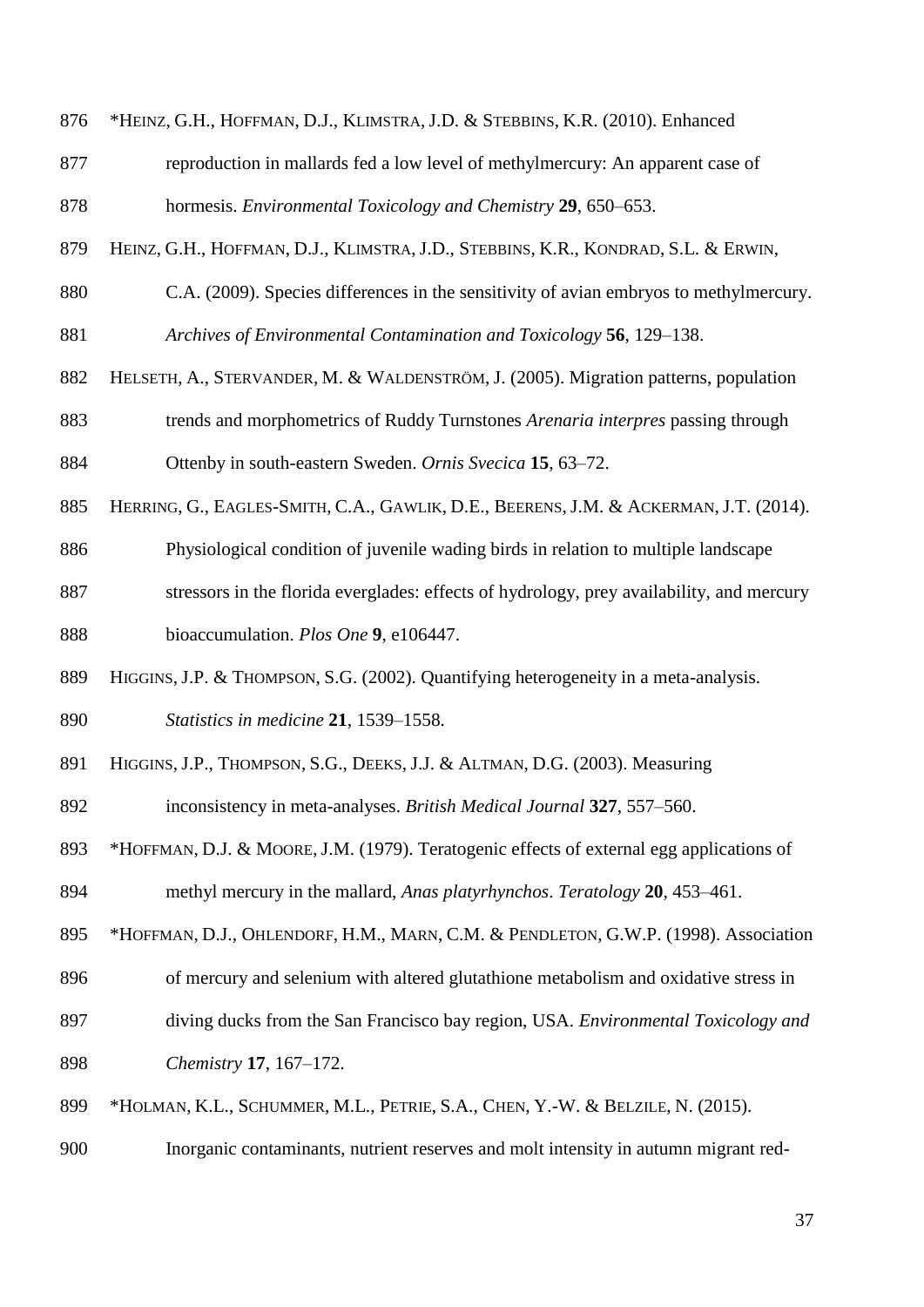necked grebes (*Podiceps grisegena*) at Georgian Bay. *Archives of Environmental* 

*Contamination and Toxicology* **69**, 399–410.

- JACKSON, A.K., EVERS, D.C., ADAMS, E.M., CRISTOL, D.A., EAGLES-SMITH, C., EDMONDS,
- S.T., GRAY, C.E., HOSKINS, B., LANE, O.P., SAUER, A. & TEAR, T. (2015). Songbirds
- as sentinels of mercury in terrestrial habitats of eastern North America. *Ecotoxicology*
- **24**, 453–467.
- JACOBS, S.R., ELLIOTT, K., GUIGUENO, M.F., GASTON, A.J., REDMAN, P., SPEAKMAN, J.R. &
- WEBER,J.-M. (2012). Determining seabird body condition using nonlethal measures. *Physiological and Biochemical Zoology* **85**, 85–95.
- JENNI, L. & WINKLER, R. (1989). The feather-length of small passerines: a measurement for
- wing-length in live birds and museum skins. *Bird Study* **36**, 1–15.
- JETZ, W., THOMAS, G.H., JOY,J.B., HARTMANN, K. & MOOERS, A.O. (2012). The global diversity of birds in space and time. *Nature* **491**, 444–448.
- JONES, K.C. & DE VOOGT, P. (1999). Persistent organic pollutants (POPs): state of the
- science. *Environmental Pollution* **100**, 209–221.
- KALISIŃSKA, E., BUDIS, H., PODLASIŃSKA, J., ŁANOCHA, N. & KAVETSKA, K.M. (2010). Body
- condition and mercury concentration in apparently healthy goosander (*Mergus*
- *merganser*) wintering in the Odra estuary, Poland. *Ecotoxicology* **19**, 1382–1399.
- KENOW, K.P., GUTREUTER, S., HINES, R.K., MEYER, M.W., FOURNIER, F. & KARASOV, W.H.
- (2003). Effects of methyl mercury exposure on the growth of juvenile common loons. *Ecotoxicology* **12**, 171–181.
- \*KENOW, K.P., MEYER, M.W., ROSSMANN, R., GENDRON-FITZPATRICK, A. & GRAY, B.R.
- (2011). Effects of injected methylmercury on the hatching of common loon (*Gavia*
- *immer*) eggs. *Ecotoxicology* **20**, 1684–1693.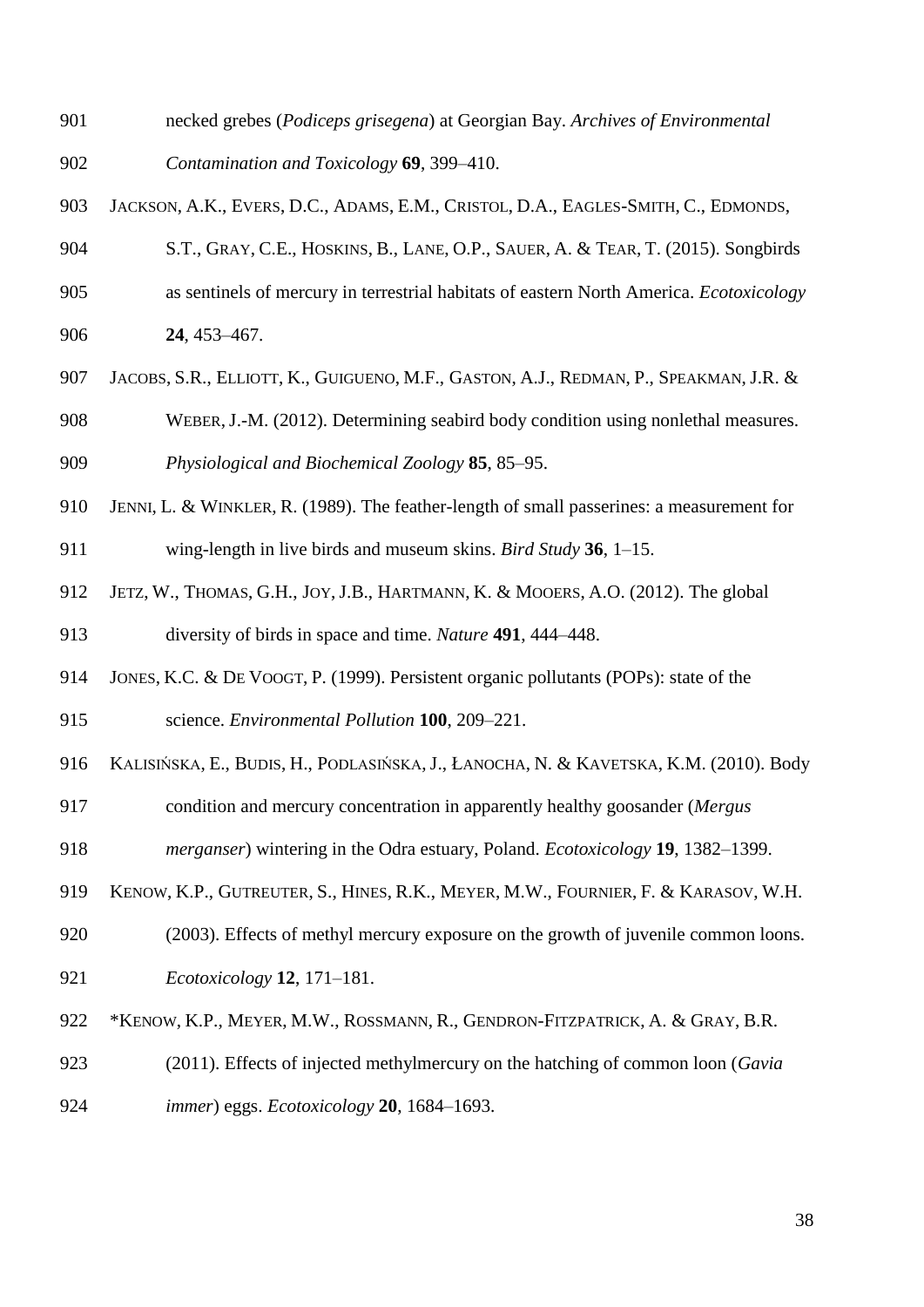| 925 | KOBIELA, M.E., CRISTOL, D.A. & SWADDLE, J.P. (2015). Risk-taking behaviours in zebra          |
|-----|-----------------------------------------------------------------------------------------------|
| 926 | finches affected by mercury exposure. Animal Behaviour 103, 153–160.                          |
| 927 | KOJADINOVIC, J., BUSTAMANTE, P., CHURLAUD, C., COSSON, R.P. & LE CORRE, M. (2007a).           |
| 928 | Mercury in seabird feathers: insight on dietary habits and evidence for exposure levels       |
| 929 | in the western Indian Ocean. Science of the Total Environment 384, 194–204.                   |
| 930 | KOJADINOVIC, J., CORRE, M.L., COSSON, R.P. & BUSTAMANTE, P. (2007b). Trace elements in        |
| 931 | three marine birds breeding on Reunion Island (Western Indian Ocean): Part 1—                 |
| 932 | Factors influencing their bioaccumulation. Archives of Environmental Contamination            |
| 933 | and Toxicology 52, 418-430.                                                                   |
| 934 | KONISHI, M., EMLEN, S.T., RICKLEFS, R.E. & WINGFIELD, J.C. (1989). Contributions of bird      |
| 935 | studies to biology. Science 246, 465–472.                                                     |
| 936 | KOOYMAN, G.L., SINIFF, D.B., STIRLING, I. & BENGTSON, J.L. (2004). Moult habitat, pre-and     |
| 937 | post-moult diet and post-moult travel of Ross Sea emperor penguins. Marine Ecology            |
| 938 | Progress Series 267, 281-290.                                                                 |
| 939 | KORICHEVA, J. (2003). Non-significant results in ecology: a burden or a blessing in disguise? |
| 940 | Oikos 102, 397–401.                                                                           |
| 941 | KORICHEVA, J., GUREVITCH, J. & MENGERSEN, K. (2013). Handbook of meta-analysis in             |
| 942 | ecology and evolution. Princeton University Press.                                            |
| 943 | KRAFT, F.-L.O.H., DRISCOLL, S.C., BUCHANAN, K.L. & CRINO, O.L. (2019). Developmental          |
| 944 | stress reduces body condition across avian life-history stages: A comparison of               |
| 945 | quantitative magnetic resonance data and condition indices. General and Comparative           |
| 946 | Endocrinology 272, 33-41.                                                                     |
| 947 | LABOCHA, M.K. & HAYES, J.P. (2012). Morphometric indices of body condition in birds: a        |
| 948 | review. Journal of Ornithology 153, 1–22.                                                     |
|     |                                                                                               |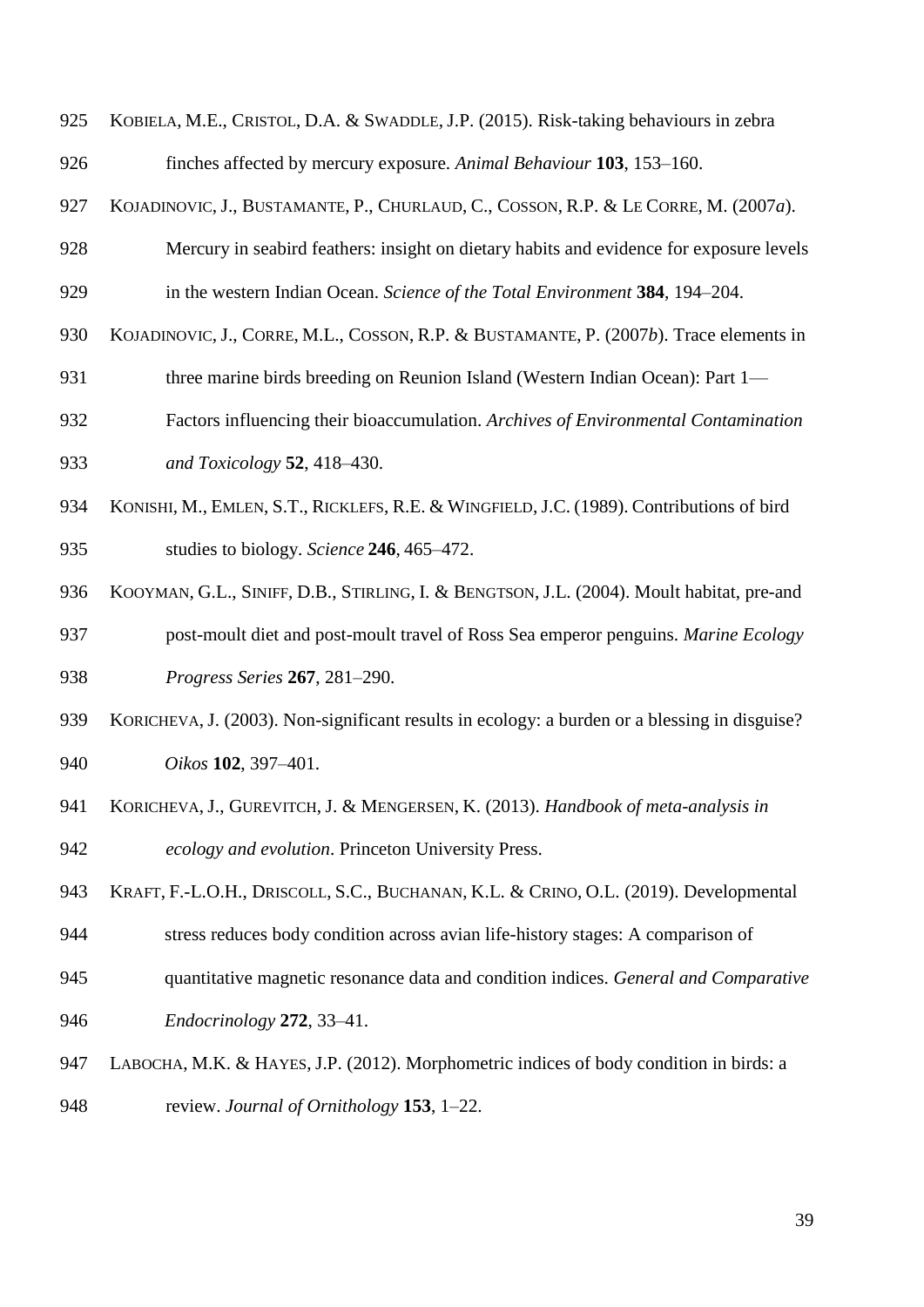- LABOCHA, M.K., SCHUTZ, H. & HAYES, J.P. (2014). Which body condition index is best? *Oikos* **123**, 111–119.
- \*LA SALA, L.F., PETRACCI, P.F., SMITS, J.E., BOTTÉ, S. & FURNESS, R.W. (2011). Mercury levels and health parameters in the threatened Olrog's Gull (*Larus atlanticus*) from Argentina. *Environmental Monitoring and Assessment* **181**, 1–11.
- LERMA, M., CASTILLO-GUERRERO, J.A., RUELAS-INZUNZA, J. & FERNÁNDEZ, G. (2016). Lead,
- cadmium and mercury in the blood of the blue-footed booby (*Sula nebouxii*) from the coast of Sinaloa, Gulf of California, Mexico. *Marine Pollution Bulletin* **110**, 293–298.

LEWIS, S.L. & MASLIN, M.A. (2015). Defining the Anthropocene. *Nature* **519**, 171–180.

LIPSEY, M.W. & WILSON, D.B. (2001). *Practical meta-analysis.* SAGE publications, Inc.

LONDOÑO, G.A., CHAPPELL, M.A., CASTAÑEDA, M. DEL R., JANKOWSKI, J.E. & ROBINSON,

 S.K. (2015). Basal metabolism in tropical birds: latitude, altitude, and the 'pace of life'. *Functional Ecology* **29**, 338–346.

\*LUCIA, M., ANDRÉ, J.-M., BERNADET, M.-D., GONTIER, K., GÉRARD, G. & DAVAIL, S.

(2008). Concentrations of metals (zinc, copper, cadmium, and mercury) in three

- domestic ducks in France: pekin, muscovy, and mule ducks. *Journal of Agricultural and Food Chemistry* **56**, 281–288.
- MA, Y., HOBSON, K.A., KARDYNAL, K.J., GUGLIELMO, C.G. & BRANFIREUN, B.A. (2021).

Inferring spatial patterns of mercury exposure in migratory boreal songbirds:

968 Combining feather mercury and stable isotope  $(\delta^2 H)$  measurements. *Science of The* 

*Total Environment* **762**, 143109.

- MA, Y., PEREZ, C.R., BRANFIREUN, B.A. & GUGLIELMO, C.G. (2018). Dietary exposure to
- methylmercury affects flight endurance in a migratory songbird. *Environmental*

*Pollution* **234**, 894–901.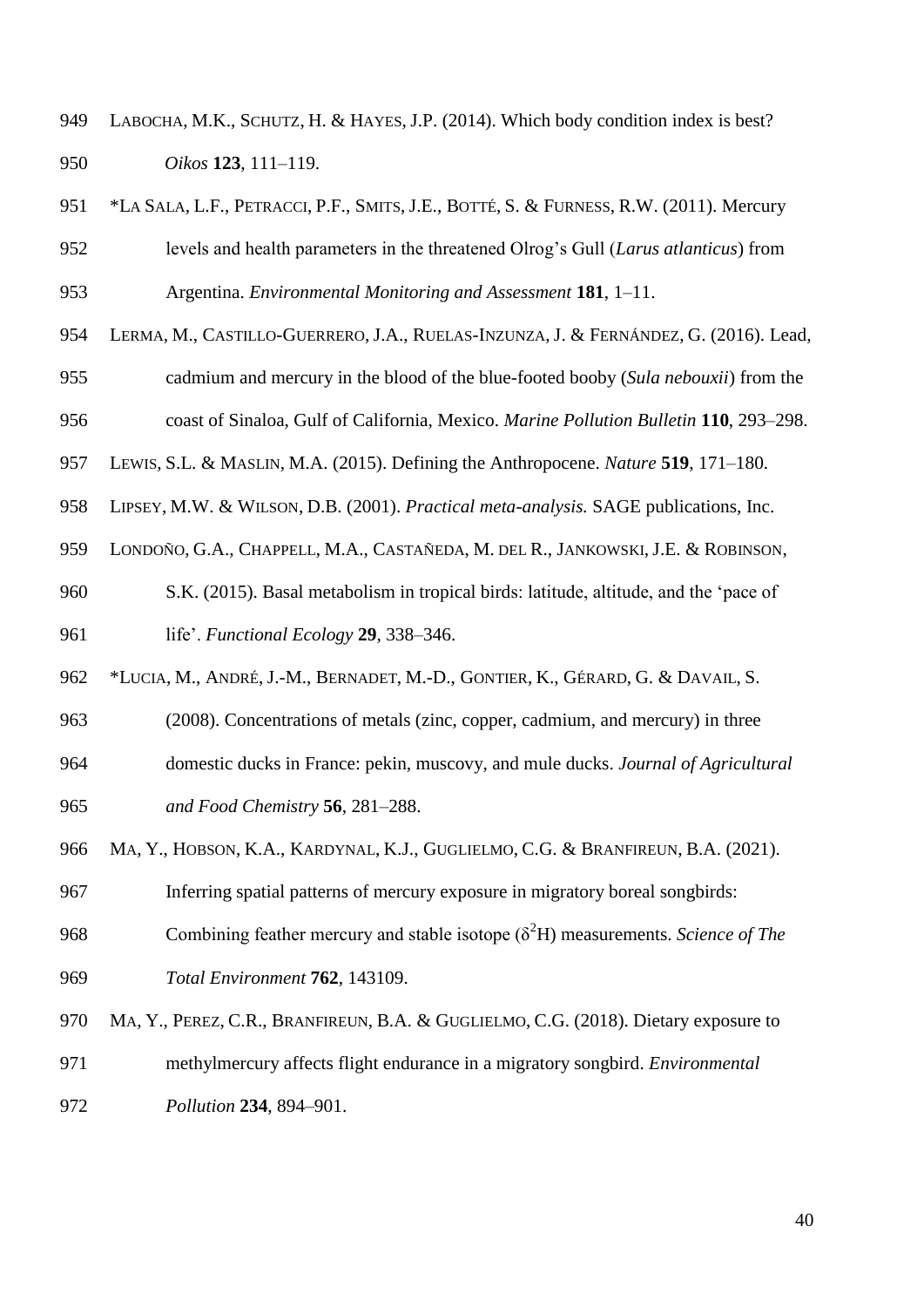MACCARONE, A. & BRZORAD, J. (2016). Intraspecific and intersexual variation in three

- species of wading birds using morphometric measurements. *Waterbirds* **39**, 205–208.
- \*DE MEDEIROS COSTA, G., LÁZARO, W.L., SANPERA, C., SÁNCHEZ-FORTÚN, M., DOS SANTOS
- FILHO, M. & DÍEZ, S. (2021). Rhamphotheca as a useful indicator of mercury in seabirds. *Science of The Total Environment* **754**, 141730.
- MANCEAU, A., BOURDINEAUD, J.-P., OLIVEIRA, R.B., SARRAZIN, S.L.F., KRABBENHOFT, D.P.,
- EAGLES-SMITH, C.A., ACKERMAN, J.T., STEWART, A.R., WARD-DEITRICH, C., DEL
- CASTILLO BUSTO, M.E., GOENAGA-INFANTE, H., WACK, A., RETEGAN, M., DETLEFS,
- B., GLATZEL, P., *ET AL*. (2021). Demethylation of methylmercury in bird, fish, and

earthworm. *Environmental Science & Technology* **55**, 1527–1534.

- MARCOGLIESE, D.J. & PIETROCK, M. (2011). Combined effects of parasites and contaminants on animal health: parasites do matter. *Trends in Parasitology* **27**, 123–130.
- MARTEINSON, S.C., MARCOGLIESE, D.J. & VERREAULT, J. (2017). Multiple stressors including

contaminant exposure and parasite infection predict spleen mass and energy

- expenditure in breeding ring-billed gulls. *Comparative biochemistry and physiology.*
- *Toxicology & pharmacology: CBP* **200**, 42–51.
- MASON, R.P., LAPORTE, J.-M. & ANDRES, S. (2000). Factors controlling the bioaccumulation
- of mercury, methylmercury, arsenic, selenium, and cadmium by freshwater
- invertebrates and fish. *Archives of Environmental Contamination and Toxicology* **38**, 283–297.
- MCKECHNIE, A.E., NOAKES, M.J. & SMIT, B. (2015). Global patterns of seasonal
- acclimatization in avian resting metabolic rates. *Journal of Ornithology* **156**, 367–376.
- MCNAB, B.K. (1997). On the utility of uniformity in the definition of basal rate of
- metabolism. *Physiological Zoology* **70**, 718–720.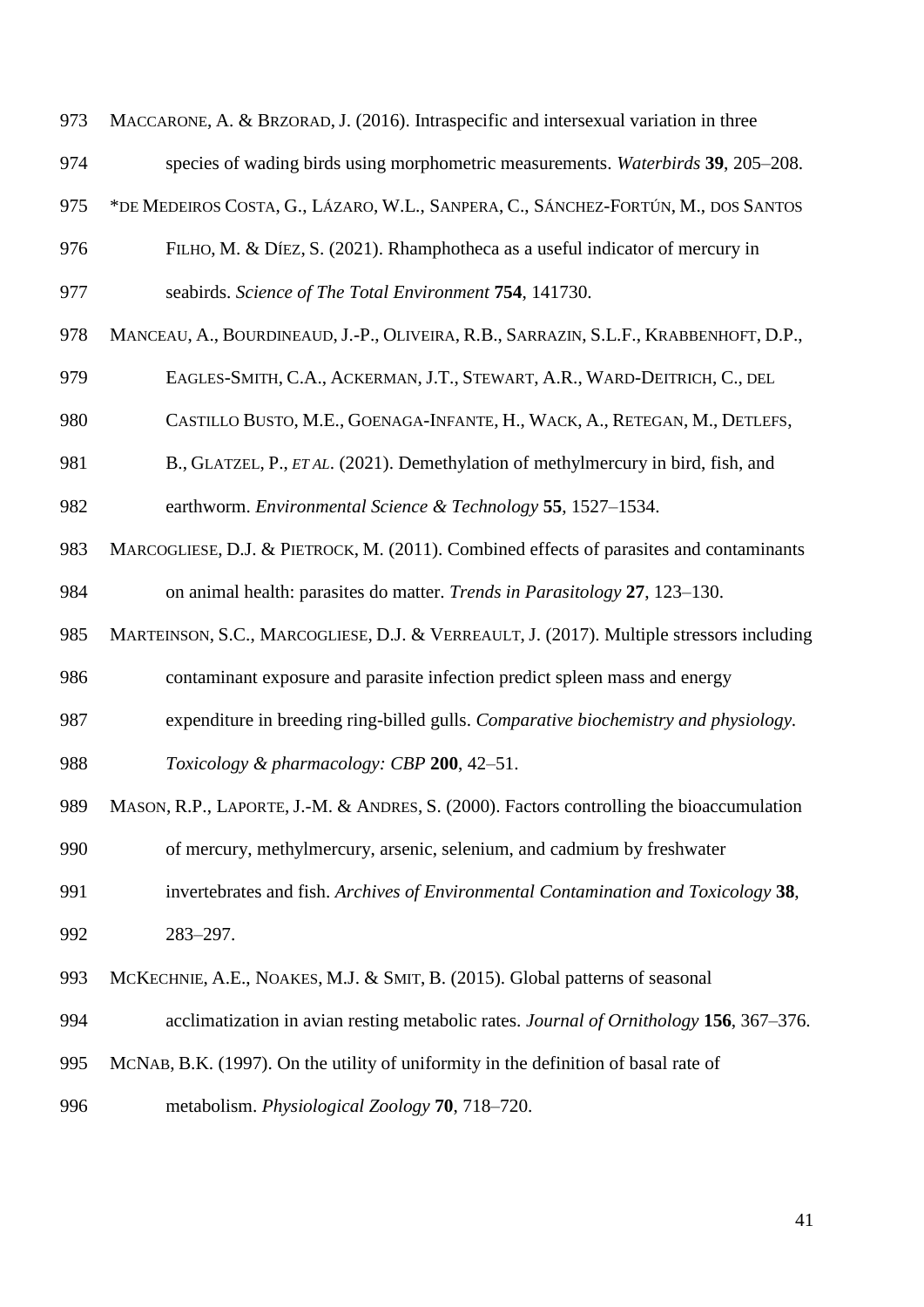997 MILLS, W.F., BUSTAMANTE, P., MCGILL, R.A.R., ANDERSON, O.R.J., BEARHOP, S., CHEREL,

Y., VOTIER, S.C. & PHILLIPS, R.A. (2020). Mercury exposure in an endangered

seabird: long-term changes and relationships with trophic ecology and breeding

success. *Proceedings of the Royal Society B: Biological Sciences* **287**, 20202683.

MØLLER, A.P. (2009). Basal metabolic rate and risk-taking behaviour in birds. *Journal of* 

*Evolutionary Biology* **22**, 2420–2429.

- NOBLE, D.W.A., LAGISZ, M., O'DEA, R.E. & NAKAGAWA, S. (2017). Nonindependence and sensitivity analyses in ecological and evolutionary meta-analyses. *Molecular Ecology* **26**, 2410–2425.
- OBRIST, D., KIRK, J.L., ZHANG, L., SUNDERLAND, E.M., JISKRA, M. & SELIN, N.E. (2018). A
- review of global environmental mercury processes in response to human and natural perturbations: changes of emissions, climate, and land use. *Ambio* **47**, 116–140.
- ORTIZ-SANTALIESTRA, M.E., RESANO-MAYOR, J., HERNÁNDEZ-MATÍAS, A., RODRÍGUEZ-
- ESTIVAL, J., CAMARERO, P.R., MOLEÓN, M., REAL, J. & MATEO, R. (2015). Pollutant
- accumulation patterns in nestlings of an avian top predator: biochemical and metabolic

effects. *Science of The Total Environment* **538**, 692–702.

- OVERTON, C.T., CASAZZA, M.L., TAKEKAWA, J.Y. & ROHMER, T.M. (2009). Sexing
- California clapper rails using morphological measurements. *North American Bird Bander* **34**, 58–64.
- \*PAROLINI, M., STURINI, M., MARASCHI, F., PROFUMO, A., COSTANZO, A., CAPRIOLI, M.,
- RUBOLINI, D., AMBROSINI, R. & CANOVA, L. (2021). Trace elements fingerprint of
- feathers differs between breeding and non-breeding areas in an Afro-Palearctic
- migratory bird, the barn swallow (*Hirundo rustica*). *Environmental Science and*

*Pollution Research* **28**, 15828–15837.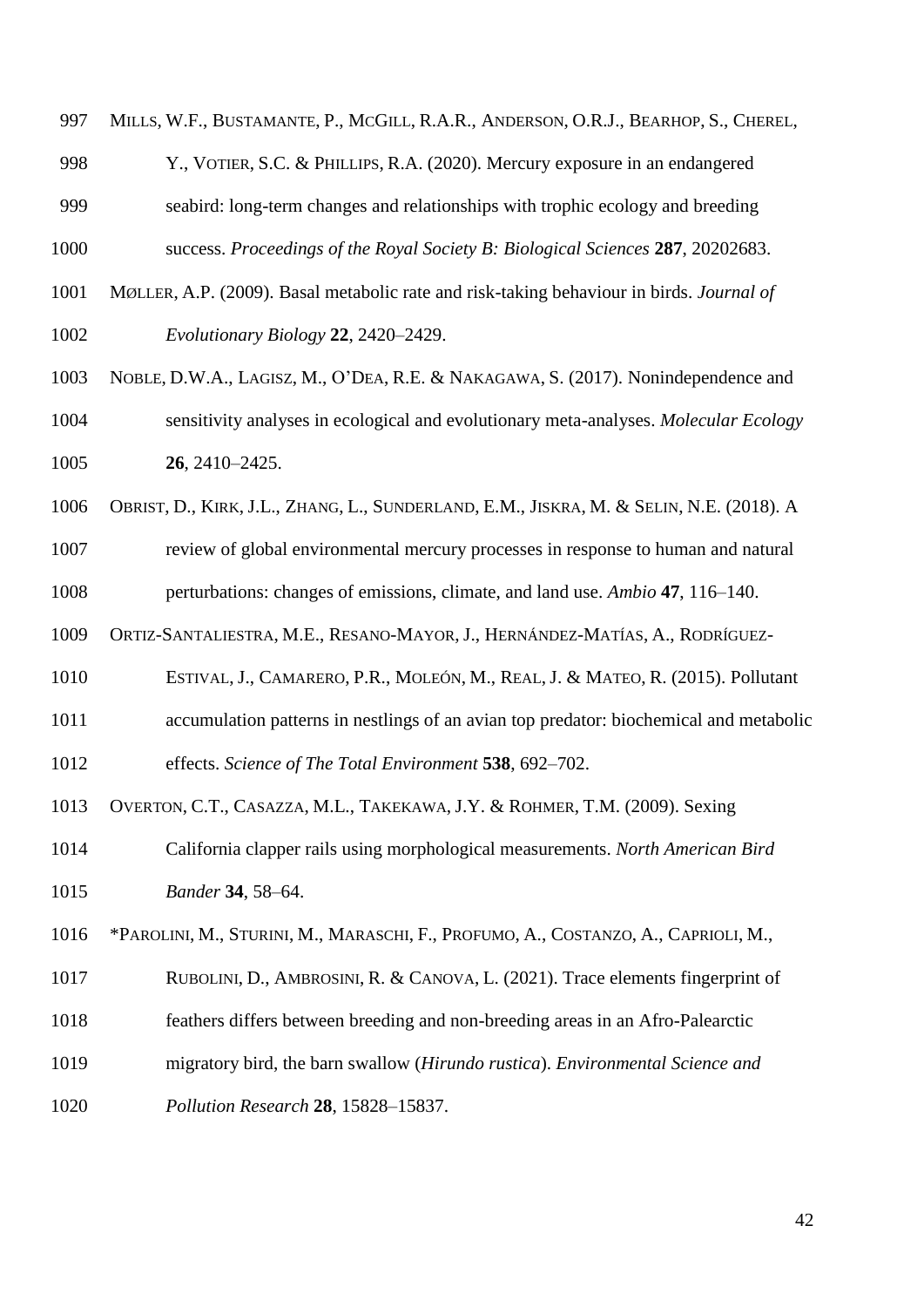PEIG, J. & GREEN, A.J. (2009). New perspectives for estimating body condition from

- mass/length data: the scaled mass index as an alternative method. *Oikos* **118**, 1883– 1891.
- PETERSON, S.H., ACKERMAN, J.T., TONEY, M. & HERZOG, M.P. (2019). Mercury
- concentrations vary within and among individual bird feathers: a critical evaluation
- and guidelines for feather use in mercury monitoring programs. *Environmental*

*Toxicology and Chemistry* **38**, 1164–1187.

PIERSMA, T., GUDMUNDSSON, G.A. & LILLIENDAHL, K. (1999). Rapid changes in the size of

 different functional organ and muscle groups during refueling in a long‐distance migrating shorebird. *Physiological and Biochemical Zoology* **72**, 405–415.

POLITO, M.J., BRASSO, R.L., TRIVELPIECE, W.Z., KARNOVSKY, N., PATTERSON, W.P. &

 EMSLIE, S.D. (2016). Differing foraging strategies influence mercury (Hg) exposure in an Antarctic penguin community. *Environmental Pollution* **218**, 196–206.

PRAVOSUDOV, V.V. & GRUBB, T.C. (1997). Management of fat reserves and food caches in

- tufted titmice (*Pants tricolor*) in relation to unpredictable food supply. *Behavioral Ecology* **8**, 332–339.
- PROVENCHER, J.F., FORBES, M.R., HENNIN, H.L., LOVE, O.P., BRAUNE, B.M., MALLORY, M.L.
- & GILCHRIST, H.G. (2016*a*). Implications of mercury and lead concentrations on

 breeding physiology and phenology in an Arctic bird. *Environmental Pollution* **218**, 1014–1022.

\*PROVENCHER, J.F., GILCHRIST, H.G., MALLORY, M.L., MITCHELL, G.W. & FORBES, M.R.

- (2016*b*). Direct and indirect causes of sex differences in mercury concentrations and parasitic infections in a marine bird. *Science of The Total Environment* **551–552**, 506–
- 512.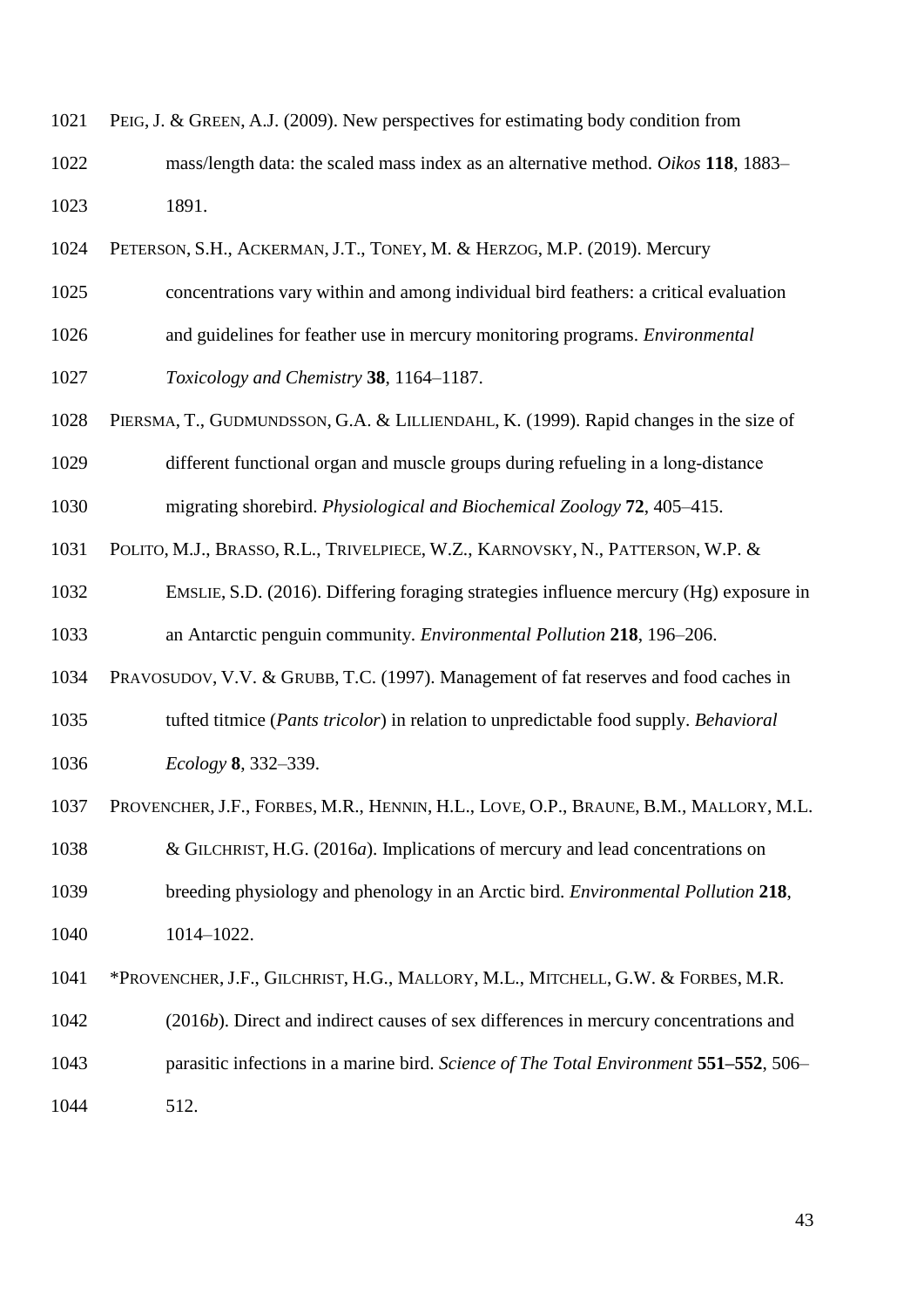- R CORE TEAM (2021). *R: a Language and Environment for Statistical Computing*. R
- Foundation for Statistical Computing, Vienna, Austria.
- RALSTON, N.V.C., BLACKWELL, J.L. & RAYMOND, L.J. (2007). Importance of molar ratios in
- selenium-dependent protection against methylmercury toxicity. *Biological Trace Element Research* **119**, 255–268.
- RALSTON, N.V.C., RALSTON, C.R., BLACKWELL, J.L. & RAYMOND, L.J. (2008). Dietary and
- tissue selenium in relation to methylmercury toxicity. *NeuroToxicology* **29**, 802–811.
- RALSTON, N.V.C., RALSTON, C.R. & RAYMOND, L.J. (2016). Selenium health benefit values:
- updated criteria for mercury risk assessments. *Biological Trace Element Research* **171**, 262–269.
- RENEDO, M., PEDRERO, Z., AMOUROUX, D., CHEREL, Y. & BUSTAMANTE, P. (2021). Mercury
- isotopes of key tissues document mercury metabolic processes in seabirds.
- *Chemosphere* **263**, 127777.
- RISING, J.D. (2010). *A Guide to the Identification and Natural History of the Sparrows of the United States and Canada*. Bloomsbury Publishing.
- \*ROBINSON, S.A., FORBES, M.R. & HEBERT, C.E. (2009). Parasitism, mercury contamination,
- and stable isotopes in fish-eating double-crested cormorants: no support for the co-
- ingestion hypothesis. *Canadian Journal of Zoology* **87**, 740–747.
- ROBINSON, S.A., FORBES, M.R., HEBERT, C.E. & SCHEUHAMMER, A.M. (2011). Evidence for
- sex differences in mercury dynamics in double-crested cormorants. *Environmental*
- *Science & Technology* **45**, 1213–1218.
- ROBINSON, S.A., LAJEUNESSE, M.J. & FORBES, M.R. (2012). Sex differences in mercury
- contamination of birds: testing multiple hypotheses with meta-analysis. *Environmental Science & Technology* **46**, 7094–7101.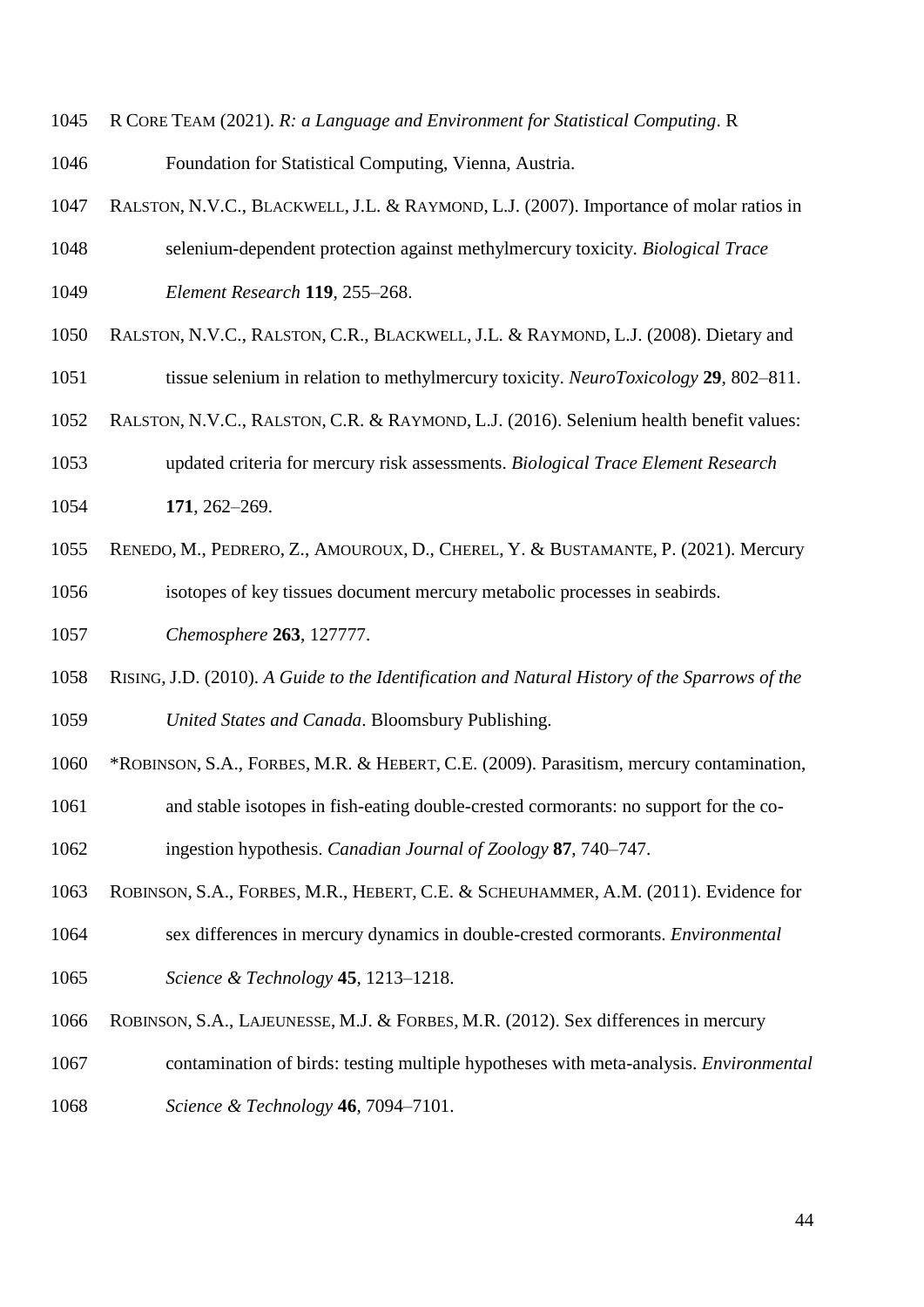ROWSE, L.M., RODEWALD, A.D. & SULLIVAN, S.M.P. (2014). Pathways and consequences of contaminant flux to Acadian flycatchers (*Empidonax virescens*) in urbanizing

landscapes of Ohio, USA. *Science of The Total Environment* **485–486**, 461–467.

- \*SAGERUP, K., HELGASON, L.B., POLDER, A., STRØM, H., JOSEFSEN, T.D., SKÅRE, J.U. &
- GABRIELSEN, G.W. (2009). Persistent organic pollutants and mercury in dead and
- dying glaucous gulls (*Larus hyperboreus*) at Bjørnøya (Svalbard). *Science of The*
- *Total Environment* **407**, 6009–6016.
- SÁNCHEZ-SANTED, F., COLOMINA, M.T. & HERRERO HERNÁNDEZ, E. (2016).
- Organophosphate pesticide exposure and neurodegeneration. *Cortex* **74**, 417–426.
- SANTOS, C.S.A., BLONDEL, L., SOTILLO, A., MÜLLER, W., STIENEN, E.W.M., BOECKX, P.,
- SOARES, A.M.V.M., MONTEIRO, M.S., LOUREIRO, S., DE NEVE, L. & LENS, L. (2017).
- Offspring Hg exposure relates to parental feeding strategies in a generalist bird with
- strong individual foraging specialization. *Science of The Total Environment* **601–602**,
- 1315–1323.
- SANTOS, C.S.A., SOTILLO, A., GUPTA, T., DELGADO, S., MÜLLER, W., STIENEN, E.W.M.,
- NEVE, L. DE, LENS, L., SOARES, A.M.V.M., MONTEIRO, M.S. & LOUREIRO, S. (2020).
- Mercury uptake affects the development of *Larus fuscus* chicks. *Environmental*
- *Toxicology and Chemistry* **39**, 2008–2017.
- \*SCHEUHAMMER, A.M. (1988). Chronic dietary toxicity of methylmercury in the zebra finch, *Poephila guttata*. *Bulletin of Environmental Contamination and Toxicology* **40**, 123–
- 130.
- SCHEUHAMMER, A., BRAUNE, B., CHAN, H.M., FROUIN, H., KREY, A., LETCHER, R., LOSETO,
- L., NOËL, M., OSTERTAG, S., ROSS, P. & WAYLAND, M. (2015). Recent progress on
- our understanding of the biological effects of mercury in fish and wildlife in the
- Canadian Arctic. *Science of The Total Environment* **509–510**, 91–103.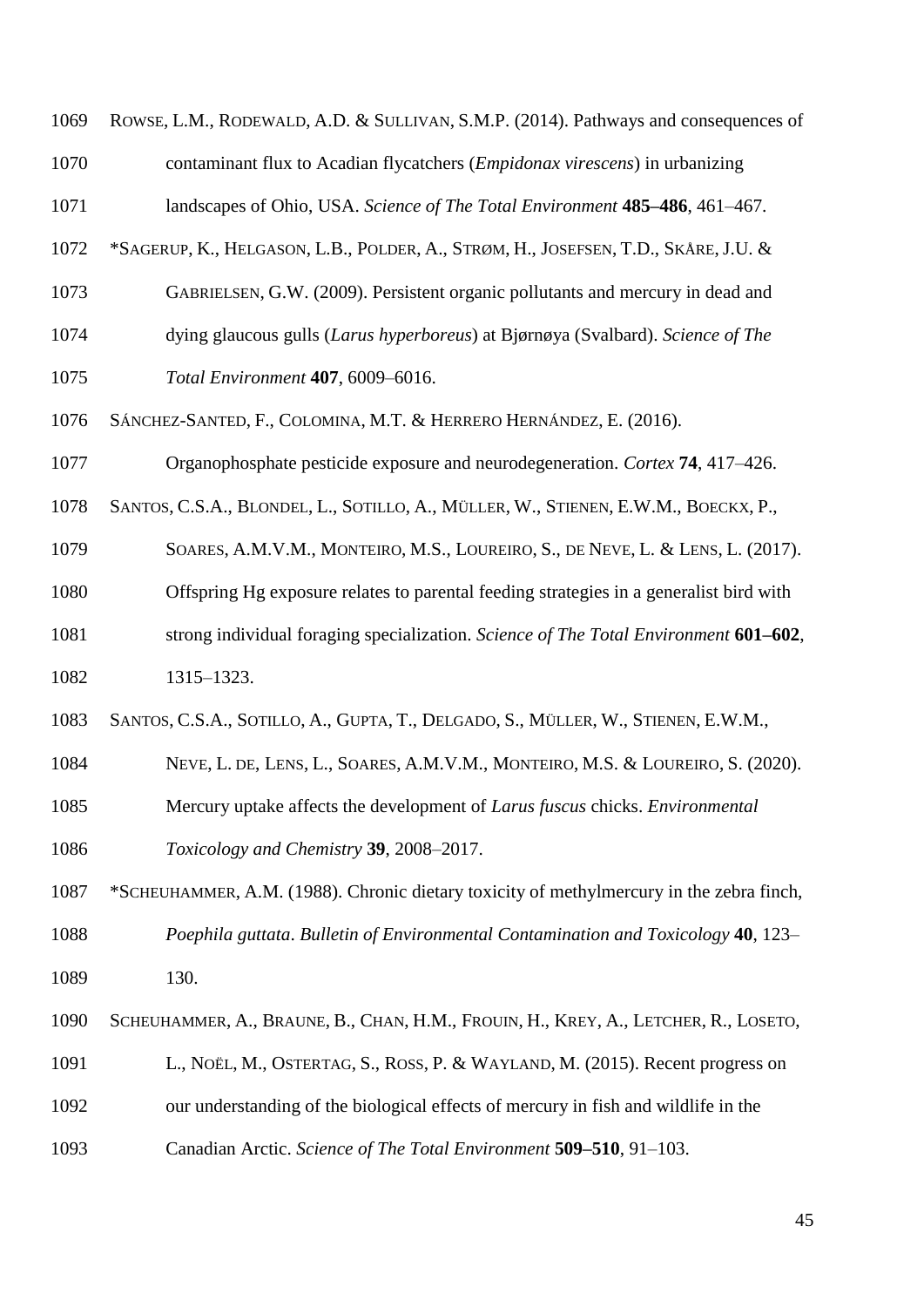|  | 1094 SCHEUHAMMER, A.M., LORD, S.I., WAYLAND, M., BURGESS, N.M., CHAMPOUX, L. & |  |  |  |  |
|--|--------------------------------------------------------------------------------|--|--|--|--|
|--|--------------------------------------------------------------------------------|--|--|--|--|

- ELLIOTT, J.E. (2016). Major correlates of mercury in small fish and common loons (*Gavia immer*) across four large study areas in Canada. *Environmental Pollution* **210**, 361–370.
- SCHEUHAMMER, A.M., MEYER, M.W., SANDHEINRICH, M.B. & MURRAY, M.W. (2007).
- Effects of environmental methylmercury on the health of wild birds, mammals, and

fish. *AMBIO: A Journal of the Human Environment* **36**, 12–19.

- SCHULTNER, J., KITAYSKY, A.S., WELCKER, J. & HATCH, S. (2013). Fat or lean: adjustment of
- endogenous energy stores to predictable and unpredictable changes in allostatic load.
- *Functional Ecology* **27**, 45–55.
- \*SCHUMMER, M.L., PETRIE, S.A., BADZINSKI, S.S., CHEN, Y.-W. & BELZILE, N. (2012).
- Hepatic concentrations of inorganic contaminants and their relationships with nutrient
- reserves in autumn-migrant common loons at Lake Erie. *Archives of Environmental*
- *Contamination and Toxicology* **62**, 704–713.
- SEARS, J. (1988). Assessment of body condition in live birds; measurements of protein and fat reserves in the mute swan, *Cygnus olor*. *Journal of Zoology* **216**, 295–308.
- SEBASTIANO, M., BUSTAMANTE, P., EULAERS, I., MALARVANNAN, G., MENDEZ-FERNANDEZ,
- P., CHURLAUD, C., BLÉVIN, P., HAUSELMANN, A., COVACI, A., EENS, M., COSTANTINI,
- D. & CHASTEL, O. (2017). Trophic ecology drives contaminant concentrations within
- a tropical seabird community. *Environmental Pollution* **227**, 183–193.
- SECO, J., XAVIER, J.C., BRIERLEY, A.S., BUSTAMANTE, P., COELHO, J.P., GREGORY, S.,
- 1115 FIELDING, S., PARDAL, M.A., PEREIRA, B., STOWASSER, G., TARLING, G.A. &
- PEREIRA, E. (2020). Mercury levels in Southern Ocean squid: Variability over the last
- decade. *Chemosphere* **239**, 124785.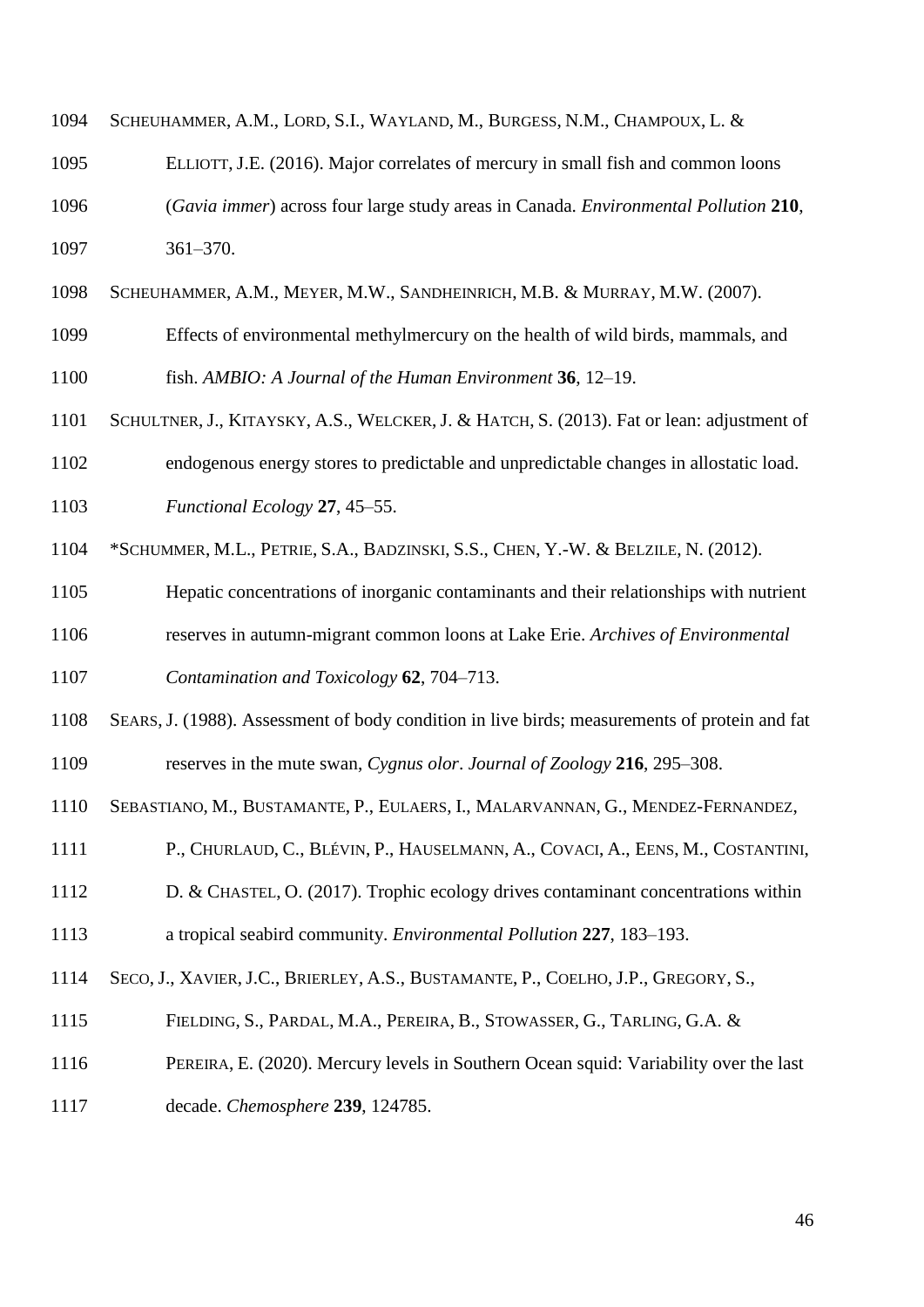| 1119 | long-distance migratory songbird. Canadian Journal of Zoology 91, 41–45.                   |
|------|--------------------------------------------------------------------------------------------|
| 1120 | SEEWAGEN, C.L. (2020). The threat of global mercury pollution to bird migration: potential |
| 1121 | mechanisms and current evidence. <i>Ecotoxicology</i> 29, 1254–1267.                       |
| 1122 | SEEWAGEN, C.L., CRISTOL, D.A. & GERSON, A.R. (2016). Mobilization of mercury from lean     |
| 1123 | tissues during simulated migratory fasting in a model songbird. Scientific Reports 6,      |
| 1124 | $1 - 5$ .                                                                                  |
| 1125 | SEEWAGEN, C.L. & GUGLIELMO, C.G. (2011). Quantitative magnetic resonance analysis and a    |
| 1126 | morphometric predictive model reveal lean body mass changes in migrating Nearctic-         |
| 1127 | Neotropical passerines. Journal of Comparative Physiology B 181, 413–421.                  |
| 1128 | SEEWAGEN, C.L., MA, Y., MORBEY, Y.E. & GUGLIELMO, C.G. (2019). Stopover departure          |
| 1129 | behavior and flight orientation of spring-migrant Yellow-rumped Warblers (Setophaga        |
| 1130 | coronata) experimentally exposed to methylmercury. Journal of Ornithology 160,             |
| 1131 | $617 - 624.$                                                                               |
| 1132 | SHIRIHAI, H., JARRETT, B., COX, J. & KIRWAN, G.M. (2002). The complete guide to Antarctic  |
| 1133 | wildlife: birds and marine mammals of the Antarctic continent and the Southern             |
| 1134 | Ocean. Princeton University Press.                                                         |
| 1135 | SOLDATINI, C., SEBASTIANO, M., ALBORES-BARAJAS, Y.V., ABDELGAWAD, H., BUSTAMANTE,          |
| 1136 | P. & COSTANTINI, D. (2020). Mercury exposure in relation to foraging ecology and its       |
| 1137 | impact on the oxidative status of an endangered seabird. Science of The Total              |
| 1138 | <i>Environment</i> <b>724</b> , 138131.                                                    |
| 1139 | *SPALDING, M.G., BJORK, R.D., POWELL, G.V.N. & SUNDLOF, S.F. (1994). Mercury and           |
| 1140 | cause of death in great white herons. The Journal of Wildlife Management 58, 735–          |
| 1141 | 739.                                                                                       |
|      |                                                                                            |

SEEWAGEN, C.L. (2013). Blood mercury levels and the stopover refueling performance of a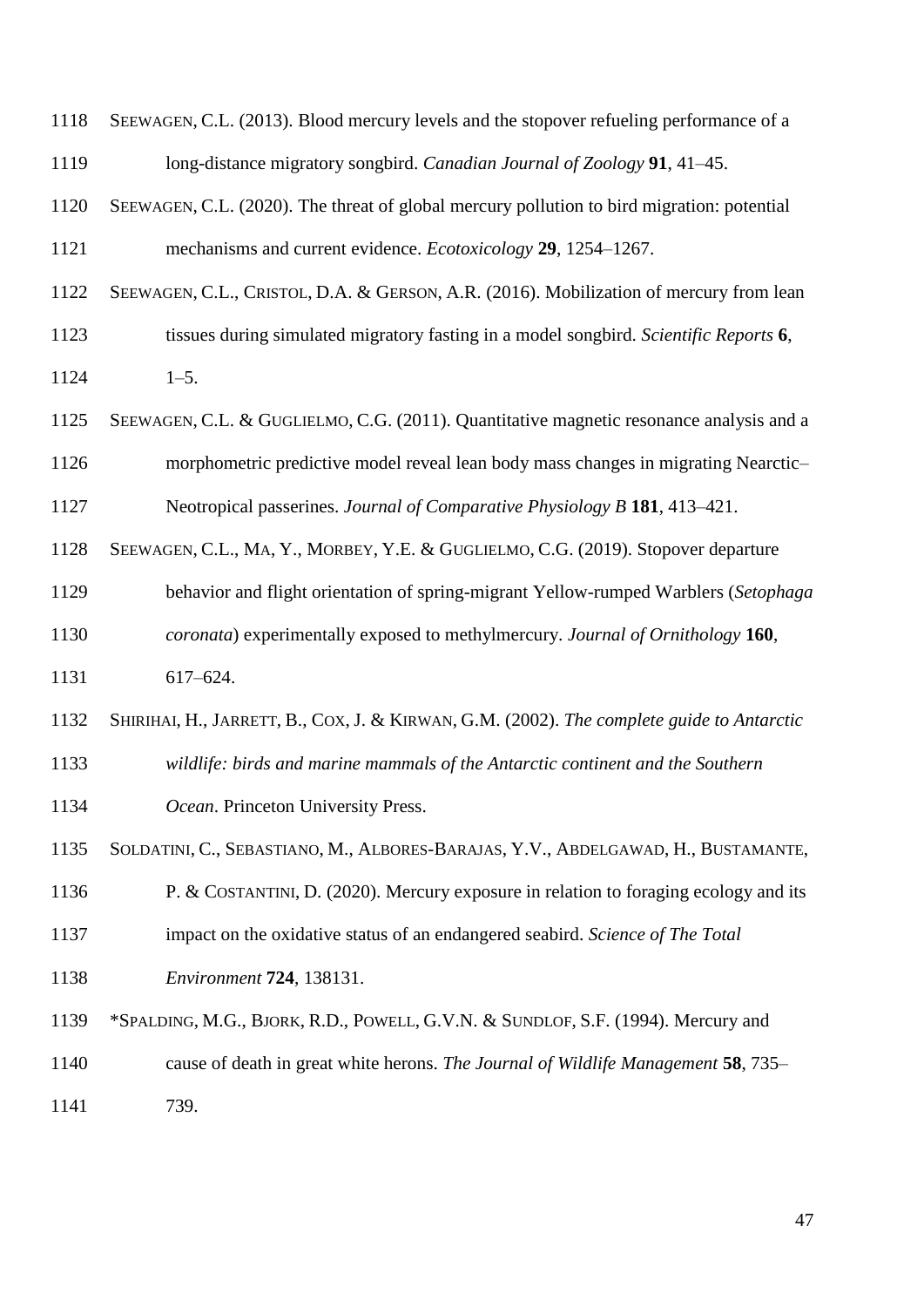- SPALDING, M.G., FREDERICK, P.C., MCGILL, H.C., BOUTON, S.N. & MCDOWELL, L.R. (2000).
- Methylmercury accumulation in tissues and its effects on growth and appetite in captive great egrets. *Journal of Wildlife Diseases* **36**, 411–422.
- STERNE, J.A.C., SUTTON, A.J., IOANNIDIS, J.P.A., TERRIN, N., JONES, D.R., LAU, J.,
- CARPENTER, J., RÜCKER, G., HARBORD, R.M., SCHMID, C.H., TETZLAFF, J., DEEKS, J.J.,
- PETERS, J., MACASKILL, P., SCHWARZER, G., *ET AL*. (2011). Recommendations for
- examining and interpreting funnel plot asymmetry in meta-analyses of randomised

controlled trials. *British Medical Journal* **343**, D4002.

- SUKUMARAN, J. & HOLDER, M.T. (2010). DendroPy: a Python library for phylogenetic computing. *Bioinformatics* **26**, 1569–1571.
- SUNDERLAND, E.M., HU, X.C., DASSUNCAO, C., TOKRANOV, A.K., WAGNER, C.C. & ALLEN,
- J.G. (2019). A review of the pathways of human exposure to poly- and perfluoroalkyl
- substances (PFASs) and present understanding of health effects. *Journal of Exposure*

*Science & Environmental Epidemiology* **29**, 131–147.

- \*TAKEKAWA, J.Y., WAINWRIGHT-DE LA CRUZ, S.E., HOTHEM, R.L. & YEE, J. (2002).
- Relating body condition to inorganic contaminant concentrations of diving ducks
- wintering in coastal California. *Archives of Environmental Contamination and*
- *Toxicology* **42**, 60–70.
- TAN, S.W., MEILLER, J.C. & MAHAFFEY, K.R. (2009). The endocrine effects of mercury in humans and wildlife. *Critical Reviews in Toxicology* **39**, 228–269.
- TARTU, S., ANGELIER, F., WINGFIELD, J.C., BUSTAMANTE, P., LABADIE, P., BUDZINSKI, H.,
- WEIMERSKIRCH, H., BUSTNES, J.O. & CHASTEL, O. (2015). Corticosterone, prolactin
- and egg neglect behavior in relation to mercury and legacy POPs in a long-lived
- Antarctic bird. *Science of The Total Environment* **505**, 180–188.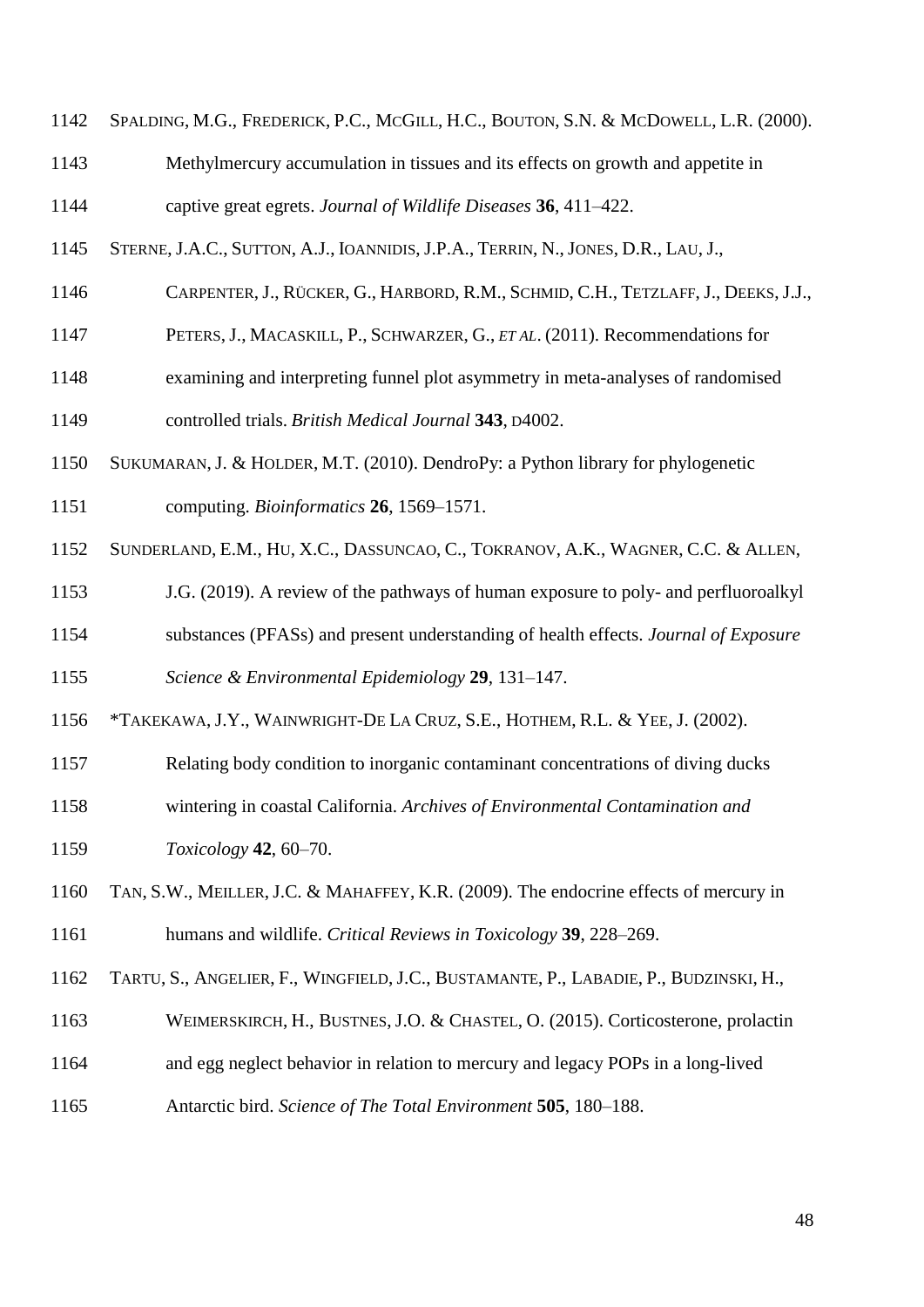| 1166 | TARTU, S., BUSTAMANTE, P., ANGELIER, F., LENDVAI, Á.Z., MOE, B., BLÉVIN, P., BECH, C., |
|------|----------------------------------------------------------------------------------------|
| 1167 | GABRIELSEN, G.W., BUSTNES, J.O. & CHASTEL, O. (2016). Mercury exposure, stress         |
| 1168 | and prolactin secretion in an Arctic seabird: an experimental study. <i>Functional</i> |
| 1169 | <i>Ecology</i> 30, 596–604.                                                            |
| 1170 | TARTU, S., BUSTAMANTE, P., GOUTTE, A., CHEREL, Y., WEIMERSKIRCH, H., BUSTNES, J.O. &   |
| 1171 | CHASTEL, O. (2014). Age-related mercury contamination and relationship with            |
|      |                                                                                        |

luteinizing hormone in a long-lived antarctic bird. *PLOS ONE* **9**, e103642.

- TARTU, S., GOUTTE, A., BUSTAMANTE, P., ANGELIER, F., MOE, B., CLEMENT-CHASTEL, C.,
- BECH, C., GABRIELSEN, G.W., BUSTNES, J.O. & CHASTEL, O. (2013). To breed or not
- to breed: endocrine response to mercury contamination by an Arctic seabird. *Biology*
- *Letters* **9**, UNSP 20130317.
- TCHOUNWOU, P.B., AYENSU, W.K., NINASHVILI, N. & SUTTON, D. (2003). Review:
- environmental exposure to mercury and its toxicopathologic implications for public health. *Environmental Toxicology* **18**, 149–175.
- TOBÓN, E. & OSORNO, J.L. (2006). Chick growth variability and parental provisioning in the magnificent frigatebird. *The Condor* **108**, 612–622.
- UN ENVIRONMENT (2019). *Global Mercury Assessment 2018*. Geneva, Switzerland.
- VIECHTBAUER, W. (2010). Conducting meta-analyses in R with the metafor package. *Journal of statistical software* **36**, 1–48.
- VINCZE, O., VÁGÁSI, C.I., PAP, P.L., PALMER, C. & MØLLER, A.P. (2019). Wing morphology,
- flight type and migration distance predict accumulated fuel load in birds. *Journal of Experimental Biology* **222** (1):jeb183517.
- VORKAMP, K., BALMER, J., HUNG, H., LETCHER, R.J. & RIGÉT, F.F. (2019). A review of
- chlorinated paraffin contamination in Arctic ecosystems. *Emerging Contaminants* **5**,
- 219–231.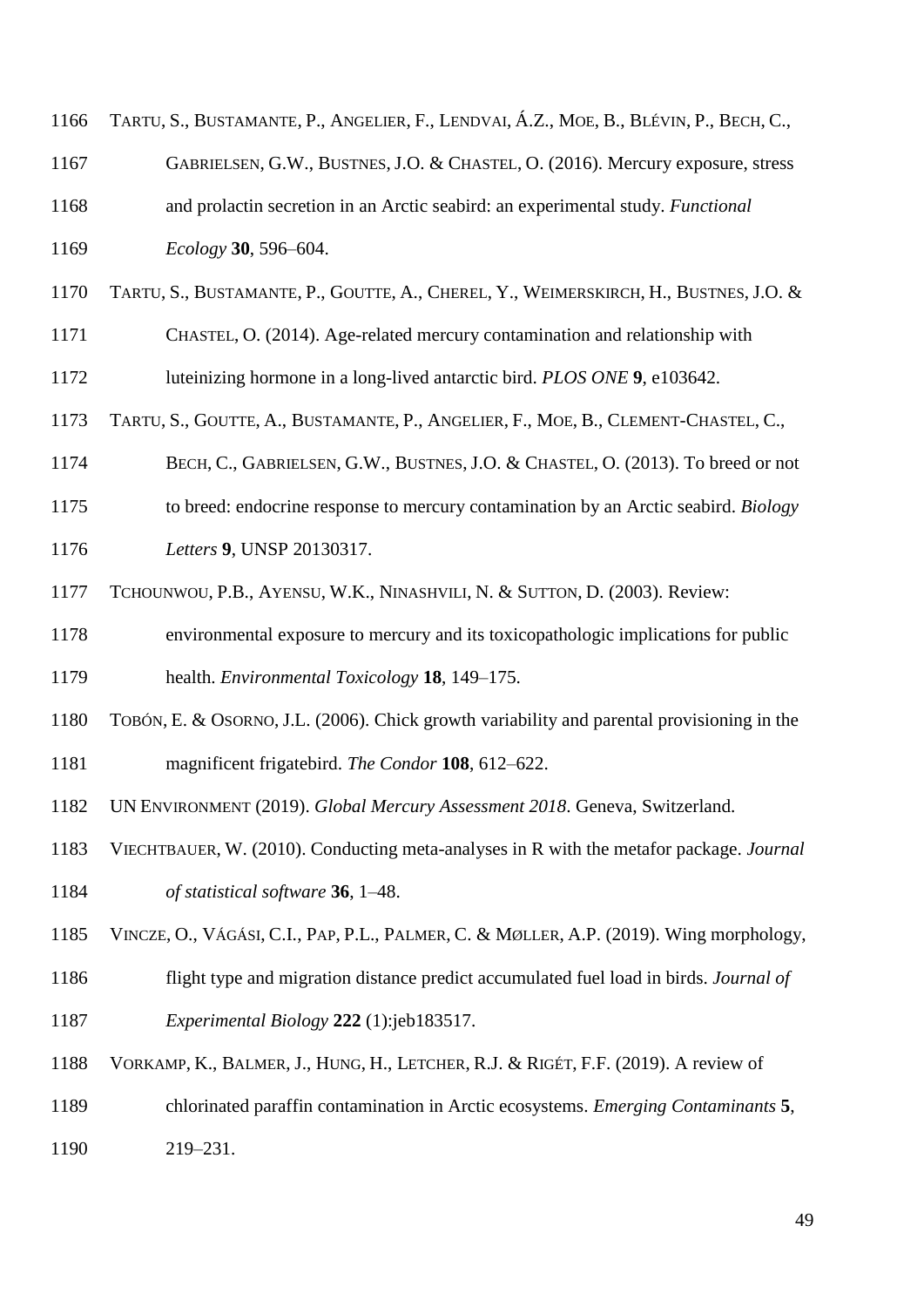- WADA, H., CRISTOL, D.A., MCNABB, F.M.A. & HOPKINS, W.A. (2009). Suppressed
- adrenocortical responses and thyroid hormone levels in birds near a mercury-

contaminated river. *Environmental Science & Technology* **43**, 6031–6038.

- WALKER, C.H., SIBLY, R.M., HOPKIN, S.P. & PEAKALL, D.B. (2012). *Principles of*
- *Ecotoxicology, Fourth Edition*. CRC Press.
- WANG, F., OUTRIDGE, P., FENG, X., MENG, B., HEIMBÜRGER, L.-E. & MASON, R. (2019). How
- closely do mercury trends in fish and other aquatic wildlife track those in the

atmosphere? – Implications for evaluating the effectiveness of the Minamata

Convention. *Science of the Total Environment* **674**, 58–70.

- WAYLAND, M., GILCHRIST, H.G., DICKSON, D.L., BOLLINGER, T., JAMES, C., CARRENO, R.A.
- & KEATING, J. (2001). Trace elements in king eiders and common eiders in the
- Canadian Arctic. *Archives of Environmental Contamination and Toxicology* **41**, 491– 500.
- WAYLAND, M., GILCHRIST, H.G., MARCHANT, T., KEATING, J. & SMITS, J.E. (2002). Immune
- function, stress response, and body condition in Arctic-breeding common eiders in
- relation to cadmium, mercury, and selenium concentrations. *Environmental Research* **90**, 47–60.
- WAYLAND, M., GILCHRIST, H.G. & NEUGEBAUER, E. (2005). Concentrations of cadmium,

mercury and selenium in common eider ducks in the eastern Canadian arctic:

- influence of reproductive stage. *Science of The Total Environment* **351–352**, 323–332.
- \*WAYLAND, M., HOFFMAN, D.J., MALLORY, M.L., ALISAUSKAS, R.T. & STEBBINS, K.R.
- (2010). Evidence of weak contaminant-related oxidative stress in glaucous gulls
- (*Larus hyperboreus*) from the Canadian Arctic. *Journal of Toxicology and*
- *Environmental Health, Part A* **73**, 1058–1073.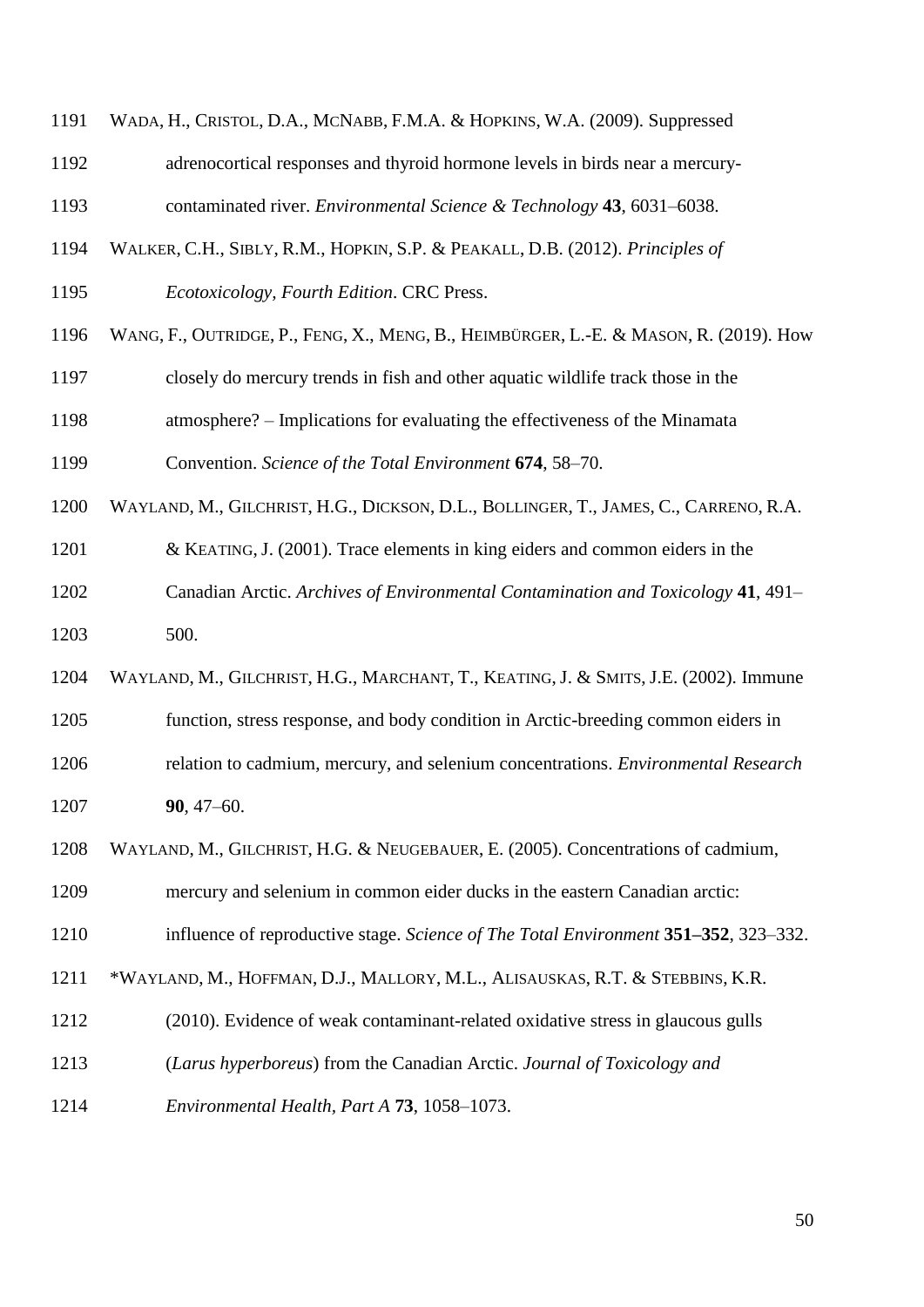WAYLAND, M., SMITS, J.J.E.G., GRANT GILCHRIST, H., MARCHANT, T. & KEATING, J. (2003).

Biomarker responses in nesting, common eiders in the Canadian Arctic in relation to

tissue cadmium, mercury and selenium concentrations. *Ecotoxicology* **12**, 225–237.

- WEECH, S.A., SCHEUHAMMER, A.M. & ELLIOTT, J.E. (2006). Mercury exposure and
- reproduction in fish-eating birds breeding in the Pinchi Lake region, British Columbia,
- Canada. *Environmental Toxicology and Chemistry* **25**, 1433–1440.
- WHITE, C.R., BLACKBURN, T.M., MARTIN, G.R. & BUTLER, P.J. (2007). Basal metabolic rate of birds is associated with habitat temperature and precipitation, not primary
- productivity. *Proceedings of the Royal Society B: Biological Sciences* **274**, 287–293.
- WHITNEY, M.C. & CRISTOL, D.A. (2018). Impacts of sublethal mercury exposure on birds: a
- detailed review. In *Reviews of Environmental Contamination and Toxicology Volume*
- *244* (ed P. DE VOOGT), pp. 113–163. Springer International Publishing, Cham.
- WILMAN, H., BELMAKER, J., SIMPSON, J., ROSA, C. DE LA, RIVADENEIRA, M.M. & JETZ, W.
- (2014). EltonTraits 1.0: Species-level foraging attributes of the world's birds and mammals. *Ecology* **95**, 2027–2027.
- WOLFE, M.F., SCHWARZBACH, S. & SULAIMAN, R.A. (1998). Effects of mercury on wildlife: a
- comprehensive review. *Environmental Toxicology and Chemistry* **17**, 146–160.
- YU, M.S., ENG, M.L., WILLIAMS, T.D., BASU, N. & ELLIOTT, J.E. (2016). Acute embryotoxic
- effects but no long-term reproductive effects of in ovo methylmercury exposure in
- zebra finches (*Taeniopygia guttata*). *Environmental Toxicology and Chemistry* **35**,
- 1534–1540.
- 

# **VIII. SUPPORTING INFORMATION**

 Additional supporting information may be found online in the Supporting Information section at the end of the article.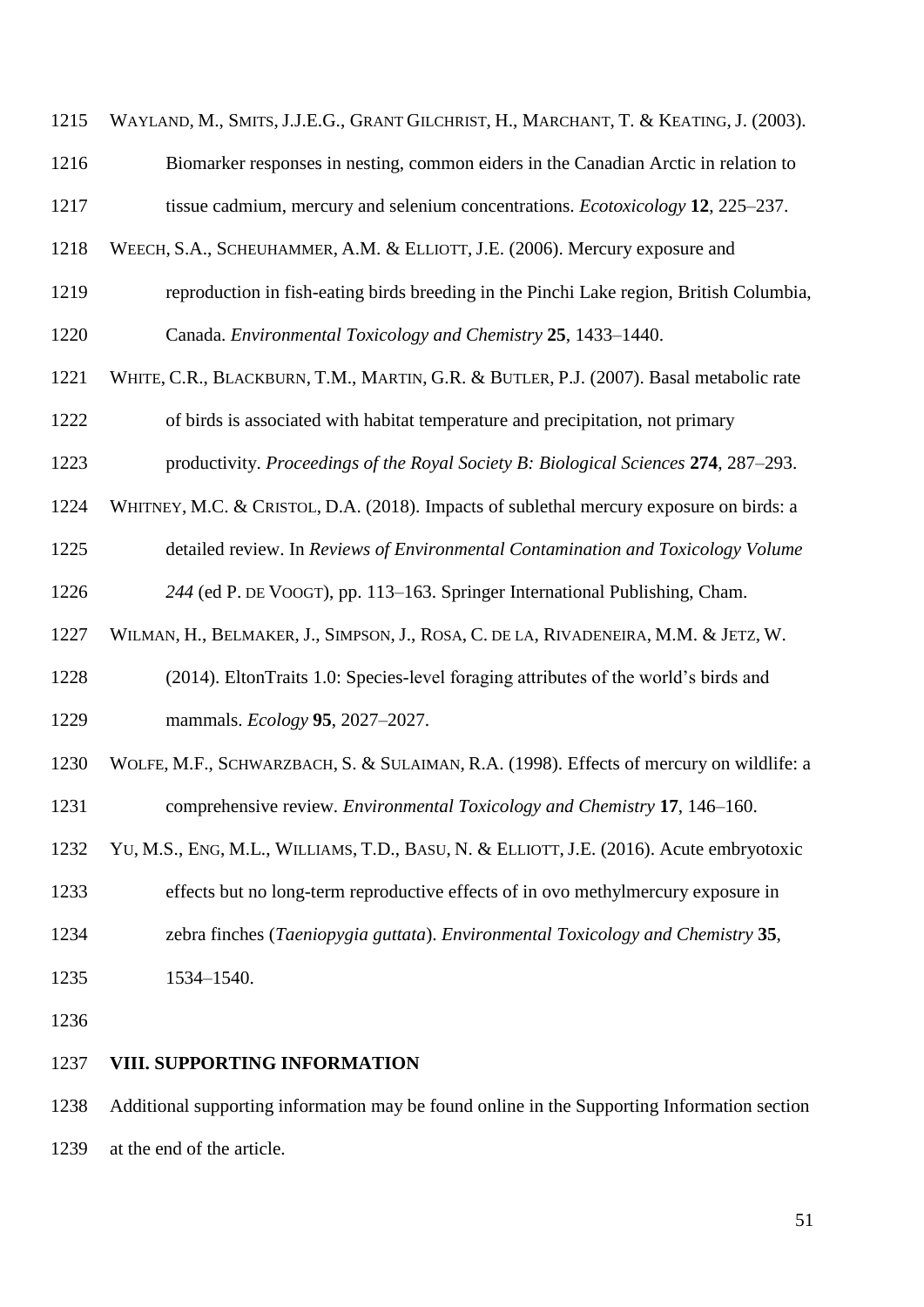- **Table S1**. Relevant studies that could not be included in the meta-analysis, with reasons for exclusion.
- **Table S2**. Test of the effect of specific body condition types on the relationship between
- mercury (Hg) concentration and body condition in correlative studies, while accounting for
- random factors 'effect ID' and 'species ID'.
- **Table S3**. Akaike Information Criterion (AIC) selection for the best random structure of the full model for moderator analyses.
- **Table S4**. AICc values of multifactorial models accounting for selected random factors (see
- Table S3) including the effect of age class, tissue and their interaction (Age class\*Tissue)
- alone (base model) and with the addition of different moderators in the correlative data set.
- Table S5. Omnibus test results of single-predictor models to quantify the drivers of variation
- in the effect size of the association between Hg exposure and body condition in experimental
- studies in birds.
- **Table S6**. Funnel plots for published (left) and unpublished (right) correlative studies, where
- black dots indicate observed effect sizes and white open dots are imputed 'missing' effect
- sizes, based on the asymmetry of the funnel plot.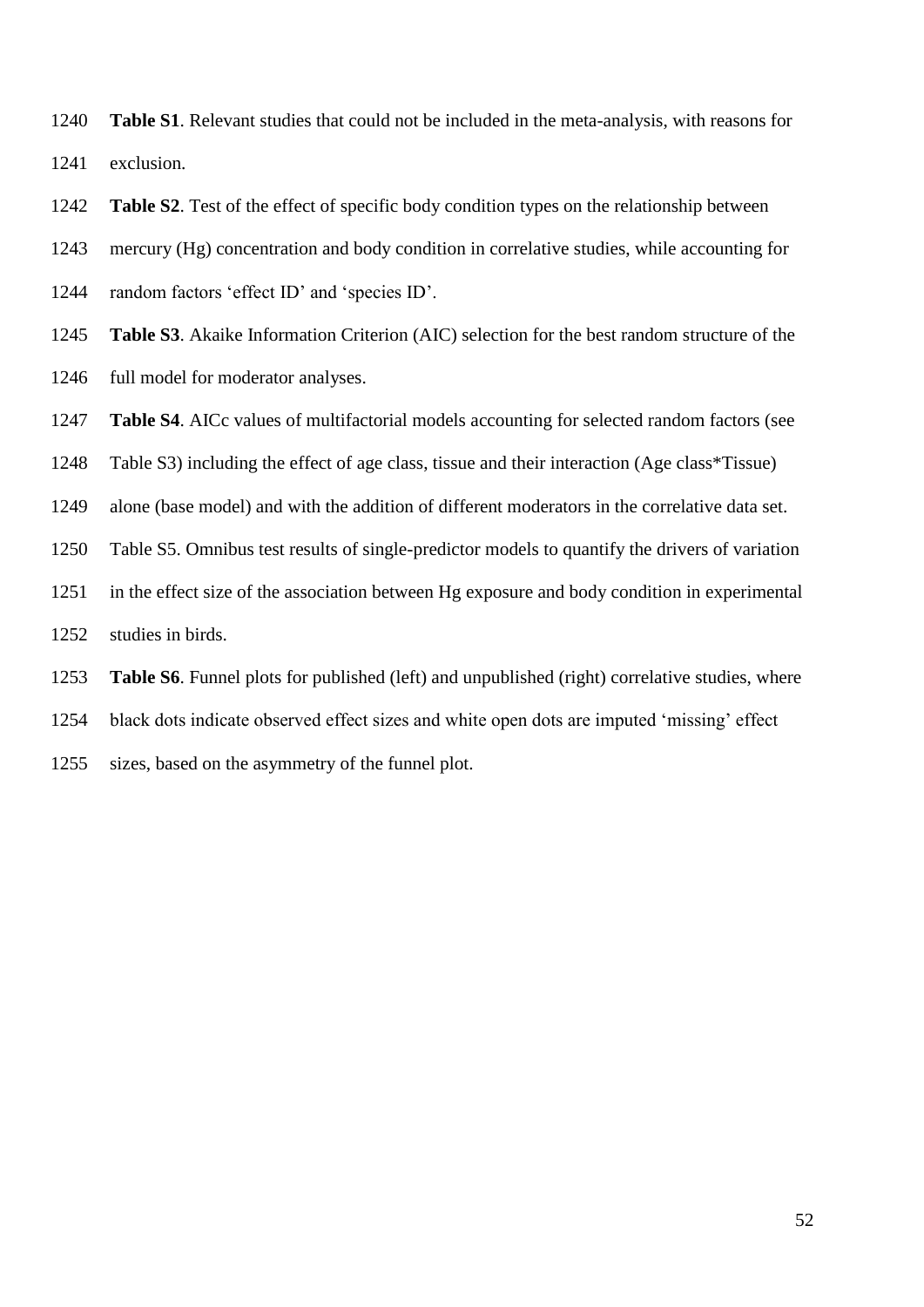| Reference*                     | Year       | Location                              | <b>Species</b>              | <b>ES</b>      | <b>Tissue</b>   | Age class | <b>Condition</b> |
|--------------------------------|------------|---------------------------------------|-----------------------------|----------------|-----------------|-----------|------------------|
| Correlative studies            |            |                                       |                             |                |                 |           | type             |
| Ackerman et al. (2019)         | 2012, 2013 | Central Valley of California          | 40 passerine species        | 78             | Blood & Feather | Adult     | Body condition   |
| Adams et al. (2020a)           | 2013-2017  | Multiple sites in New York State, USA | 54 passerine species        | 54             | Blood           | Adult     | Body condition   |
| Adams et al. (2020b)           | 2009-2012  | Bill Baggs Cape Florida State Park    | 8 passerine species         | 12             | <b>Blood</b>    | Adult     | Body condition   |
| Amélineau et al. (2019)        | 2004-2015  | East Greenland                        | Alle alle                   | 1              | Feather         | Adult     | Body condition   |
| Unpublished O.G., G.Y.*        | 2018, 2019 | North-East Greenland                  | Pagophila eburnea           | $\overline{c}$ | <b>Blood</b>    | Adult     | Body condition   |
| Unpublished E.G.*              | 2017, 2018 | Talan Island, Sea of Okhotsk, Russia  | 2 seabird species           | $\overline{2}$ | Feather         | Adult     | Body condition   |
| Unpublished H.S.*              | 2015-2018  | Bjornoya Island, Barents Sea, Norway  | 4 seabird species           | 7              | Blood & Feather | Adult     | Body condition   |
| Unpublished A.P.W., A.K.*      | 2015, 2016 | Saint Lawrence Island, Bering Sea     | 6 seabird species           | 11             | Blood & Feather | Adult     | Body condition   |
| Carravieri et al. (2018)       | 2011-2014  | Dronning Maud Land, Antarctica        | Thalassoica antarctica      | $\overline{2}$ | Blood           | Adult     | Body mass        |
| Carravieri et al. (2020a)      | 2018       | Isle of May, Firth of Forth, Scotland | Phalacrocorax aristotelis   | 2              | Blood           | Adult     | Body condition   |
| Eckbo et al. (2019)            | 2015       | Svalbard, Norwegian Arctic            | Cepphus grylle mandtii      | $\mathbf{1}$   | <b>Blood</b>    | Adult     | Body condition   |
| Unpublished J.F.*              | 2019       | Tromelin & Ile dy Lys, Indian Ocean   | 3 seabird species           | 6              | <b>Blood</b>    | Adult     | Body condition   |
| Gurney et al. (2014)           | 2002, 2003 | Redberry Lake, Canada                 | Melanitta fusca             | 1              | Blood           | Adult     | Body mass        |
| Hargreaves et al. (2010, 2011) | 2009       | Southampton Island, Nunavut           | 6 wader species             | 7              | Blood           | Adult     | Body condition   |
| Unpublished K.L.*              | 2017       | Karrak Lake, Nunavut                  | 2 wader species             | $\mathfrak{2}$ | Blood           | Adult     | Body mass        |
| Kojadinovic et al. (2007a)     | 2004       | Multiple sites, Western Indian Ocean  | <b>Onychoprion</b> fuscatus | 1              | Feather         | Adult     | Body mass        |
| Provencher et al. (2016a)      | 2013, 2014 | Mittivik Is, Northern Hudson Bay,     | Somateria mollissima        | 1              | <b>Blood</b>    | Adult     | Body condition   |
|                                |            | Canada                                |                             |                |                 |           |                  |
| Rowse et al. (2014)            | 2011, 2012 | Upper Scioto River, Ohio, USA         | Empidonax virescens         | 1              | <b>Blood</b>    | Adult     | Body condition   |
| Scheuhammer et al. (2016)      | 2008       | Manitoba & Saskatchewan, Canada       | Gavia immer                 | 4              | Blood & Feather | Adult     | Body mass        |
| Seewagen (2013)                | 2008, 2009 | New York, USA                         | Parkesia noveboracensis     | 1              | <b>Blood</b>    | Adult     | Body mass        |
| Unpublished C.L.S.*            | 2007, 2008 | New York, USA                         | Hylocichla mustelina        | 1              | Blood           | Adult     | Body mass        |
| Soldatini et al. (2020)        | 2017       | Natividad Island, Mexico              | Puffinus opisthomelas       | 1              | <b>Blood</b>    | Adult     | Body condition   |
| Tartu et al. (2013)            | 2008, 2011 | Svalbard, Norwegian Arctic            | Rissa tridactyla            | 2              | <b>Blood</b>    | Adult     | Body condition   |
| Tartu et al. (2014)            | 2008       | Terre Adéie, Antarctica               | Pagodroma nivea             | 2              | Blood           | Adult     | Body condition   |
| Tartu et al. (2015)            | 2010       | Terre Adélie, Antarctica              | Pagodroma nivea             | $\overline{c}$ | <b>Blood</b>    | Adult     | Body condition   |
| Tartu et al. (2016)            | 2012, 2013 | Svalbard, Norwegian Arctic            | Rissa tridactyla            | $\overline{c}$ | <b>Blood</b>    | Adult     | Body condition   |
| Albertos et al. (2020)         | 2005-2020  | Alicante, Spain                       | 2 seabird species           | 2              | Feather         | Adult     | Body mass        |

# 1256 Table 1. Studies included in the meta-analysis. Abbreviation: ES, number of effect sizes.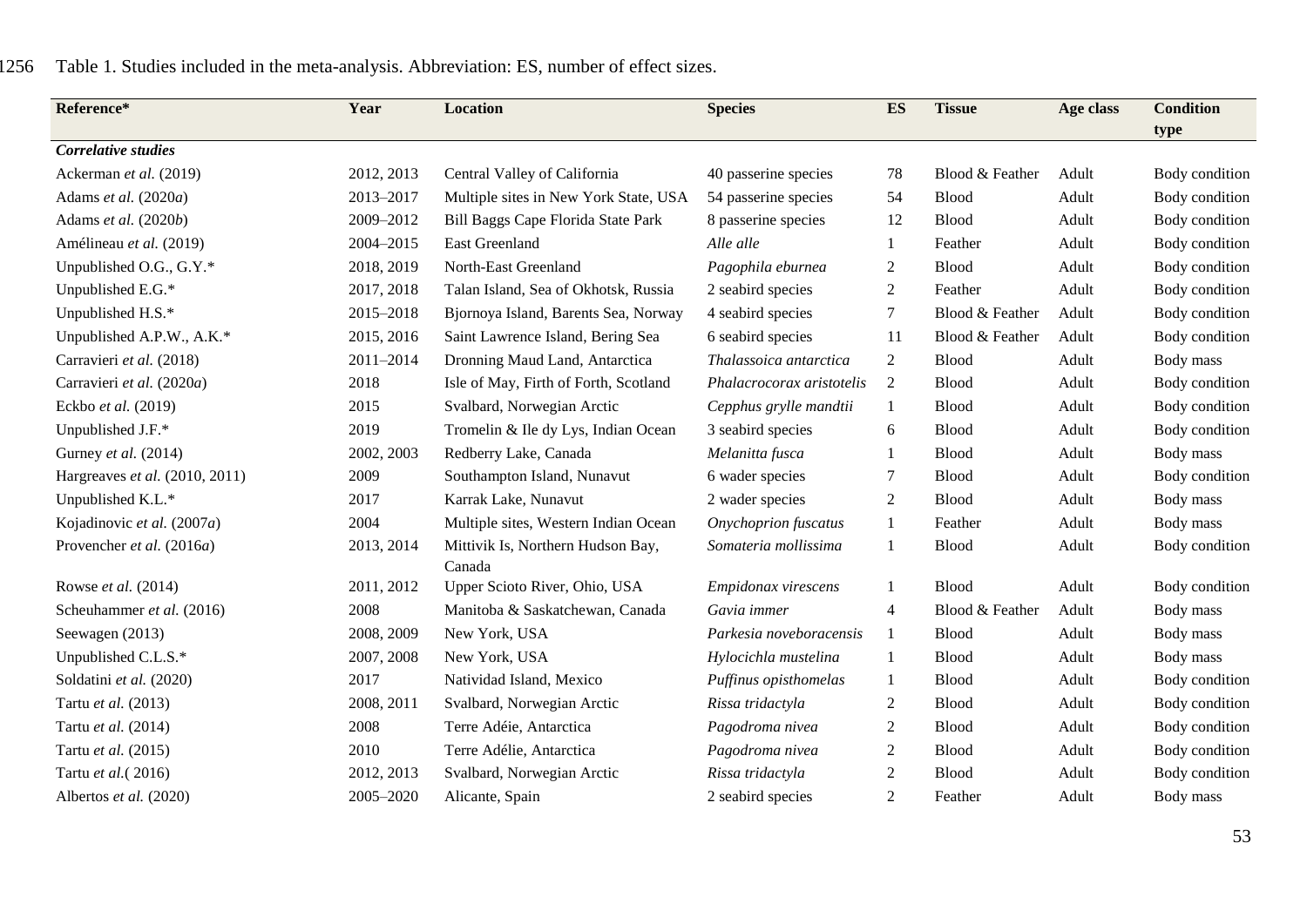| Ackerman et al. (2012)                       | 2006-2010                            | South San Francisco Bay, USA                  | Rallus longirostris<br>obsoletus | 2              | Blood & Feather | Adult            | Body condition |
|----------------------------------------------|--------------------------------------|-----------------------------------------------|----------------------------------|----------------|-----------------|------------------|----------------|
| Wayland et al. (2001, 2002, 2003, 2005)      | 1997, 1998                           | East Bay Migratory Bird Sanctuary,<br>Nunavut | Somateria mollissima             | 1              | <b>Blood</b>    | Adult            | Body condition |
| Lerma et al. (2016)                          | 2011, 2012                           | Bahia Santa Maria, Sinaloa, Mexico            | Sula nebouxii                    | $\mathfrak{Z}$ | <b>Blood</b>    | Adult &<br>Chick | Body condition |
| Unpublished P.B., A.C., O.C., Y.C.*          | 2012                                 | French Austral Territories, Southern<br>Ocean | 15 seabird species               | 52             | Blood & Feather | Adult &<br>Chick | Body condition |
| Sebastiano et al. (2017)                     | 2013                                 | Grand Connetable, French Guyana               | 6 seabird species                | 11             | <b>Blood</b>    | Adult &<br>Chick | Body condition |
| Weech et al. (2006)                          | 2000-2002<br>lakes, British Columbia |                                               | Haliaeetus leucocephalus<br>2    |                | <b>Blood</b>    | Adult &<br>Chick | Body mass      |
| Clarkson et al. (2012)                       | 2009, 2010                           | Virginia and New York, USA                    | 1 seabird, 1 wader species       | 2              | Feather         | Chick            | Body mass      |
| Costantini et al. (2020)                     | 2016-2018                            | Linosa, Italy                                 | Calonectris diomedea             | $\overline{2}$ | <b>Blood</b>    | Chick            | Body mass      |
| Carravieri et al. (2020b)                    | 2012                                 | French Austral Territories, Southern<br>Ocean | 13 seabird species               | 13             | <b>Blood</b>    | Chick            | Body condition |
| Unpublished P.B., J.F.*                      | 2015-2017                            | French Coast, English Channel                 | 4 seabird species                | $8\phantom{.}$ | Blood & Feather | Chick            | Body condition |
| Carravieri et al. (2017)                     | 2012                                 | French Austral Territories, Southern<br>Ocean | 2 seabird species                | 3              | <b>Blood</b>    | Chick            | Body condition |
| Herring et al. (2014)                        | 2006, 2007                           | Everglades, Florida                           | 2 wader species                  | $\overline{2}$ | <b>Blood</b>    | Chick            | Body condition |
| Kojadinovic et al. (2007b)                   | 2002-2004                            | Reunion Island, Western Indian Ocean          | 2 seabird species                | $\mathfrak{2}$ | Feather         | Chick            | Body condition |
| Ortiz-Santaliestra et al. (2015)             | 2010, 2011                           | Castilla and Leon, Andalusia, Spain           | Aquila fasciata                  | 4              | <b>Blood</b>    | Chick            | Body condition |
| Santos et al. (2017)                         | 2012, 2013                           | Belgium                                       | Larus fuscus                     | $\mathbf{1}$   | Feather         | Chick            | Body condition |
| Santos et al. (2020)                         | 2015                                 | Ostend, Belgium                               | Larus fuscus                     | 1              | Feather         | Chick            | Body mass      |
| <b>Experimental studies</b>                  |                                      |                                               |                                  |                |                 |                  |                |
| Seewagen et al. (2016); Gerson et al. (2019) | 2015<br>Laboratory                   |                                               | Taeniopygia guttata              | $\overline{4}$ | <b>Blood</b>    | Adult            | Body mass      |
| Kobiela et al. (2015)                        | 2014                                 | Laboratory                                    | Taeniopygia guttata              | 2              | <b>Blood</b>    | Adult            | Body condition |
| Seewagen et al. (2019)                       | 2016-2017                            | Long Point, Lake Erie, Canada                 | Setophaga coronata               | 1              | <b>Blood</b>    | Adult            | Body condition |
| Ma et al. (2018)                             | 2014-2017                            | Long Point, Lake Erie, Canada                 | Setophaga coronata               | $\overline{4}$ | <b>Blood</b>    | Adult            | Body mass      |
| Kenow et al. (2003)                          | 1999, 2000                           | Laboratory                                    | Gavia immer                      | 1              | <b>Blood</b>    | Chick            | Body condition |
| Fallacara et al. (2011)                      | 2005                                 | Laboratory                                    | Falco sparverius                 | $\overline{2}$ | <b>Blood</b>    | Chick            | Body condition |
| Spalding et al. (2000)                       | 1996                                 | Everglades, Florida                           | Ardea alba                       | 2              | <b>Blood</b>    | Chick            | Body condition |
| Yu et al. (2016)                             | 2015                                 | Laboratory                                    | Taeniopygia guttata              | $\overline{4}$ | <b>Blood</b>    | Chick            | Body condition |

<sup>\*</sup> Authors involved in unpublished work, in alphabetical order: Paco Bustamante (P.B.), Alice Carravieri (A.C.), Olivier Chastel (O.C.), Yves Cherel (Y.C.), Jérôme Fort (J.F.), Olivier Gilg

1258 (O.G.), Elena Golubova (E.G.), Alexander Kitaysky (A.K.), Katelyn Luff (K.L.), Chad L. Seewagen (C.L.S.), Hallvard Strøm (H.S.), Alexis P. Will (A.P.W.), Glenn Yannic (G.Y.).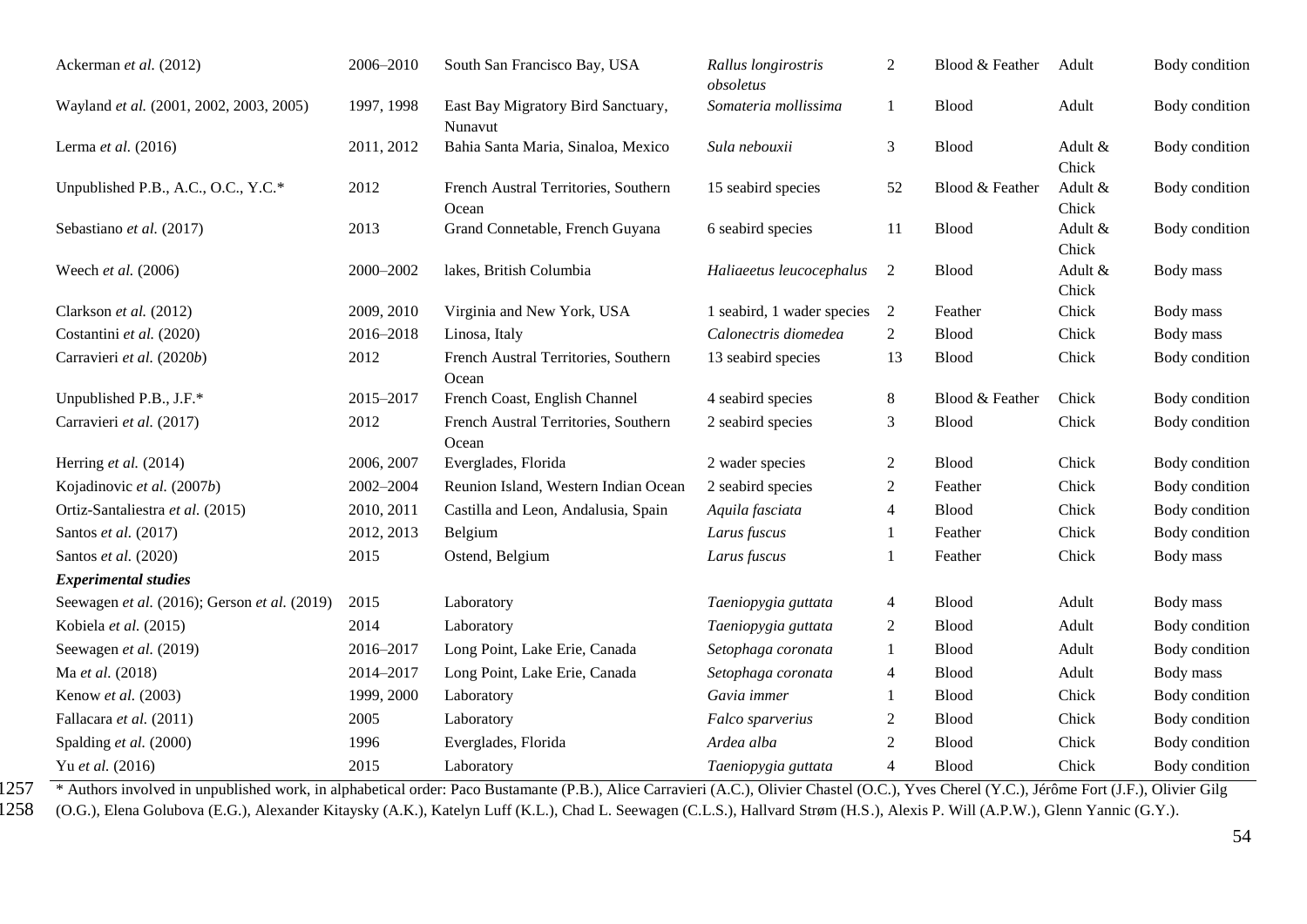| <b>Moderator</b>                  | Modalities (number of effect sizes) <sup>a</sup>                                       | Expected influence on the Hg-body condition association                                                                    |  |  |  |  |
|-----------------------------------|----------------------------------------------------------------------------------------|----------------------------------------------------------------------------------------------------------------------------|--|--|--|--|
|                                   |                                                                                        |                                                                                                                            |  |  |  |  |
| Bird type <sup>b</sup>            | Passerine (145; 15), Raptor (6; 2), Seabird (150; 1), Wader (14; 2)                    | Physiological or life-history related differences in sensitivity to Hg                                                     |  |  |  |  |
| Age class                         | Adult (256; 11), Chick (59; 9)                                                         | Age-related sensitivity to Hg                                                                                              |  |  |  |  |
| Accounted for sex                 | Yes $(18; 5)$ , No $(297; 15)$                                                         | Sex-related sensitivity to Hg                                                                                              |  |  |  |  |
| Accounted for other<br>variables  | Yes $(6; 11)$ , No $(309; 9)$                                                          | Accounting for other confounding factors may modulate effect sizes                                                         |  |  |  |  |
| Dietary guild                     | Carnivore (114; 5), Herbivore (25; 10), Invertivore (143; 5), Omnivore (33; 0)         | Potential exposure to different Hg chemical forms                                                                          |  |  |  |  |
| Habitat type <sup>b</sup>         | Freshwater (9; 1), Marine (153; 0), Terrestrial (153; 19)                              | Potential exposure to different Hg chemical forms                                                                          |  |  |  |  |
| $\mathrm{Zone}^{\mathrm{b}}$      | Polar/subpolar (105; 0), Temperate (156; 18), Tropical/subtropical (54; 2)             | Different energetic demands may change susceptibility to Hg                                                                |  |  |  |  |
| Wintering <sup>b</sup>            | Yes $(16; 0)$ , No $(299; 20)$                                                         |                                                                                                                            |  |  |  |  |
| Migrating                         | Yes $(41; 5)$ , No $(274; 15)$                                                         | Physiological status, energetic demands and behaviour of different life-<br>history stages may change susceptibility to Hg |  |  |  |  |
| Breeding <sup>b</sup>             | Yes $(197; 0)$ , No $(118; 20)$                                                        |                                                                                                                            |  |  |  |  |
| Tissue <sup>b</sup>               | Blood $(213; 20)$ , Feather $(102; 0)$                                                 | Tissue-specific temporal integration of Hg                                                                                 |  |  |  |  |
| Body condition index <sup>b</sup> | Body mass (19; 17), Size-corrected body mass (296; 3)                                  | Index-associated influence on the Hg-body condition relationship                                                           |  |  |  |  |
|                                   |                                                                                        |                                                                                                                            |  |  |  |  |
| Covariate                         | Unit (number of effect sizes)                                                          |                                                                                                                            |  |  |  |  |
| Hg concentration                  | $\mu$ g/g (315; 20) (dw and ww for correlative and experimental studies, respectively) | Concentration-dependent susceptibility to Hg                                                                               |  |  |  |  |
| <b>BMR</b>                        | kJ/day (132; 17)                                                                       | Energetic needs may influence the susceptibility to Hg                                                                     |  |  |  |  |
| BM ratio                          | no unit (315; 20)                                                                      | Potential effect of fat load on body condition                                                                             |  |  |  |  |
|                                   |                                                                                        |                                                                                                                            |  |  |  |  |

1259 Table 2. List of moderators included in the meta-analysis. Abbreviations: BM, body mass; BMR, basal metabolic rate; dw, dry mass; ww, wet mass. Hg–

1260 The first and second number are for correlative and experimental studies, respectively.

1261 b Moderators not included in meta-analytic models of experimental studies given the limited sample size.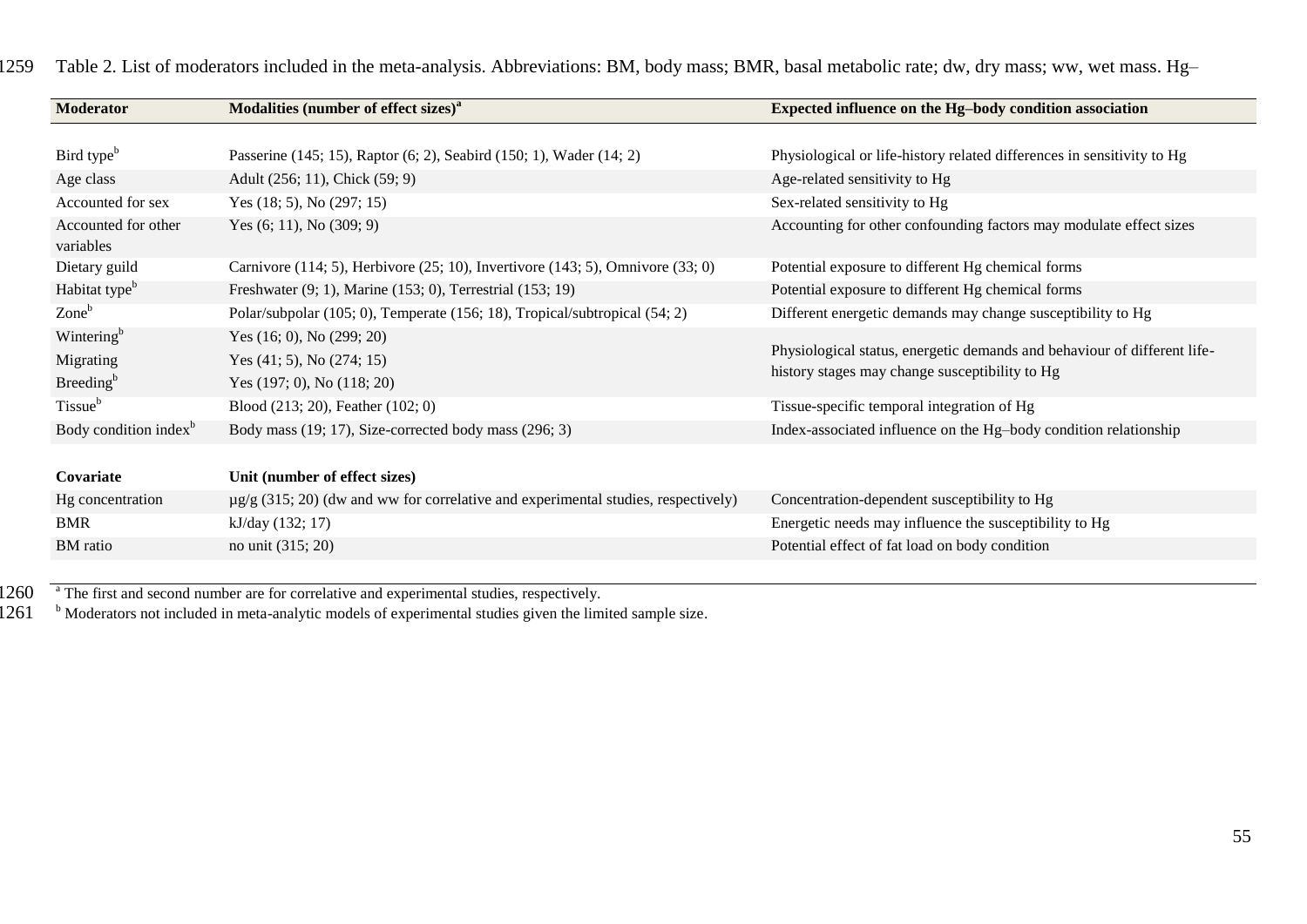- 1262 Fig. 1. PRISMA<sup>©</sup> diagram describing the different phases of the systemic review on the
- association between Hg contamination and body condition, where *N* is the number of studies.
- \*Some data sets were published in more than one scientific article, see Table 1.
- 

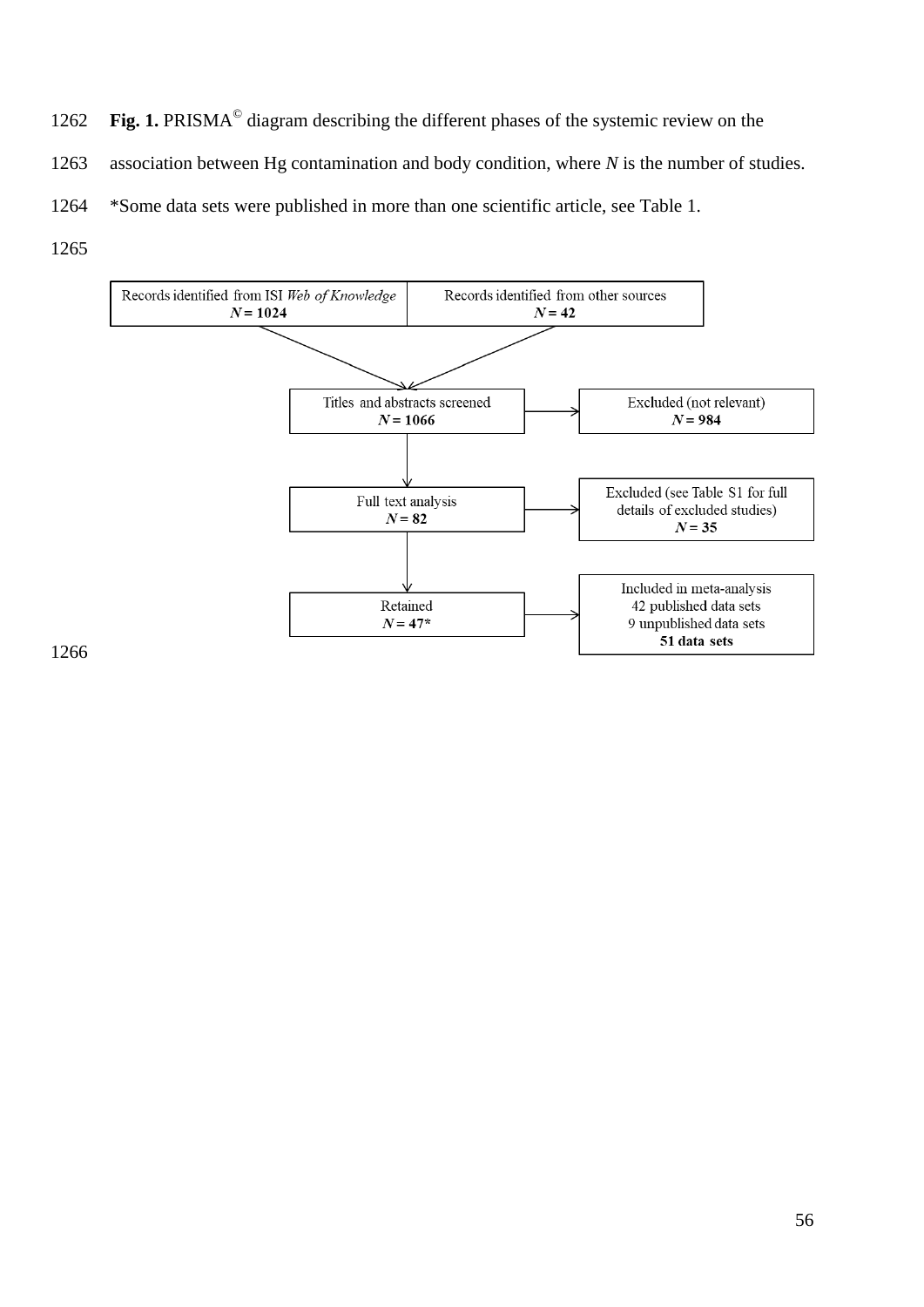

**Fig. 2.** Funnel plot for correlative (left) and experimental (right) studies.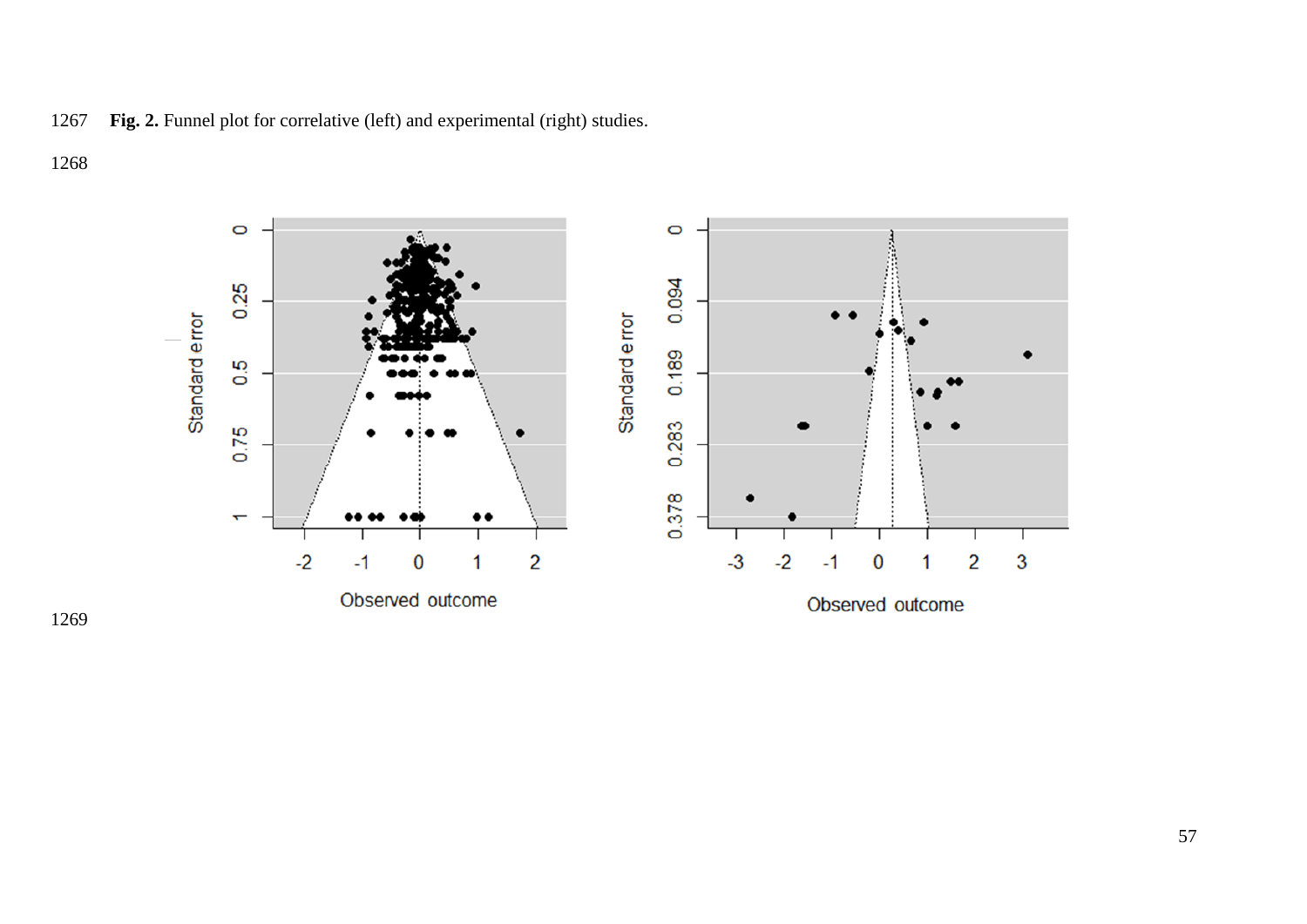| 1270 | Fig. 3. Forest plot of the effect size for observed relationships between Hg concentrations and |
|------|-------------------------------------------------------------------------------------------------|
| 1271 | body condition in birds in correlative studies, depending on ecological, physiological and      |
| 1272 | methodological factors (Fisher's Z scores $[± 95%$ confidence interval]), while accounting for  |
| 1273 | tissue type, age class and their interaction. The dashed line represents a null effect size     |
| 1274 | (Fisher's $Z = 0$ ). Negative effect sizes indicate lower body condition with increased Hg      |
| 1275 | concentrations. The size of the squares for the mean effect size is proportional to the number  |
| 1276 | of observations the effect size estimate is based on. Individual effect size and study are      |
| 1277 | random factors. Model estimates are considered statistically significant if their 95%           |
| 1278 | confidence interval does not cross zero. Abbreviations: BM ratio, body mass ratio; BMR,         |
| 1279 | basal metabolic rate; Body cond. index, body condition index; dw, dry mass; [Hg], Hg            |
| 1280 | concentration; Other var. acc., other variables taken into account; ppm, parts per million; Sex |
| 1281 | acc., sex taken into account; Size-corr. body mass, size-corrected body mass.                   |

| <b>Explanatory</b>                    | <b>Sample</b><br>size | Level                | 95% confidence<br>interval | p-value |     |
|---------------------------------------|-----------------------|----------------------|----------------------------|---------|-----|
| Age class * Tissue + bird type        | 315                   | Passerine            | $[-0.082 - 0.033]$         | 0.406   | -0- |
|                                       |                       | Raptor               | $[-0.284 - 0.252]$         | 0.907   |     |
|                                       |                       | Seabird              | $[-0.035 - 0.103]$         | 0.334   |     |
|                                       |                       | Wader                | $[-0.307 - 0.019]$         | 0.084   |     |
| Age class * Tissue + habitat type     | 315                   | Freshwater           | $[0.001 - 0.380]$          | 0.049   |     |
|                                       |                       | Marine               | $[-0.057 - 0.078]$         | 0.765   |     |
|                                       |                       | <b>Terrestrial</b>   | $[-0.087 - 0.024]$         | 0.261   |     |
| Age class * Tissue + zone             | 315                   | Polar/subpolar       | $[-0.024 - 0.130]$         | 0.175   |     |
|                                       |                       | Temperate            | $[-0.088 - 0.024]$         | 0.266   |     |
|                                       |                       | Tropical/subtropical | $[-0.119 - 0.060]$         | 0.519   |     |
| Age class * Tissue + dietary quild    | 315                   | Carnivore            | $[-0.069 - 0.093]$         | 0.773   |     |
|                                       |                       | Herbivore            | $[-0.251 - 0.021]$         | 0.098   |     |
|                                       |                       | Invertivore          | $[-0.062 - 0.056]$         | 0.922   |     |
|                                       |                       | Omnivore             | $[-0.128 - 0.111]$         | 0.885   |     |
| Age class * Tissue + other var. acc.  | 315                   | <b>No</b>            | $[-0.054 - 0.042]$         | 0.805   |     |
|                                       |                       | Yes                  | $[-0.264 - 0.102]$         | 0.383   |     |
| Age class * Tissue + sex acc.         | 315                   | No                   | $[-0.059 - 0.039]$         | 0.698   |     |
|                                       |                       | Yes                  | $[-0.123 - 0.107]$         | 0.892   |     |
| Age class * Tissue + body cond. index | 315                   | <b>Body mass</b>     | $[-0.247 - 0.054]$         | 0.208   |     |
|                                       |                       | Size-corr. body mass | $[-0.051 - 0.046]$         | 0.926   |     |
| Age class * Tissue + BM ratio         | 315                   | <b>BM</b> ratio      | $[-0.344 - 0.202]$         | 0.609   |     |
| Age class * Tissue + migrating        | 315                   | <b>No</b>            | $[-0.050 - 0.048]$         | 0.968   |     |
|                                       |                       | Yes                  | $[-0.165 - 0.040]$         | 0.228   |     |
| Age class * Tissue + breeding         | 315                   | <b>No</b>            | $[-0.163 - 0.018]$         | 0.105   |     |
|                                       |                       | Yes                  | $[-0.044 - 0.055]$         | 0.835   |     |
| Age class * Tissue + wintering        | 315                   | No                   | $[-0.048 - 0.045]$         | 0.960   |     |
|                                       |                       | Yes                  | $[-0.406 - -0.025]$        | 0.027   |     |
| Age class * Tissue + log([Hg] ppm dw) | 315                   | log([Hg] ppm dw)     | $[-0.028 - 0.035]$         | 0.809   |     |
| Age class * Tissue + log(BMR kJ/day)  | 132                   | log(BMR kJ/day)      | $[-0.044 - 0.024]$         | 0.560   |     |